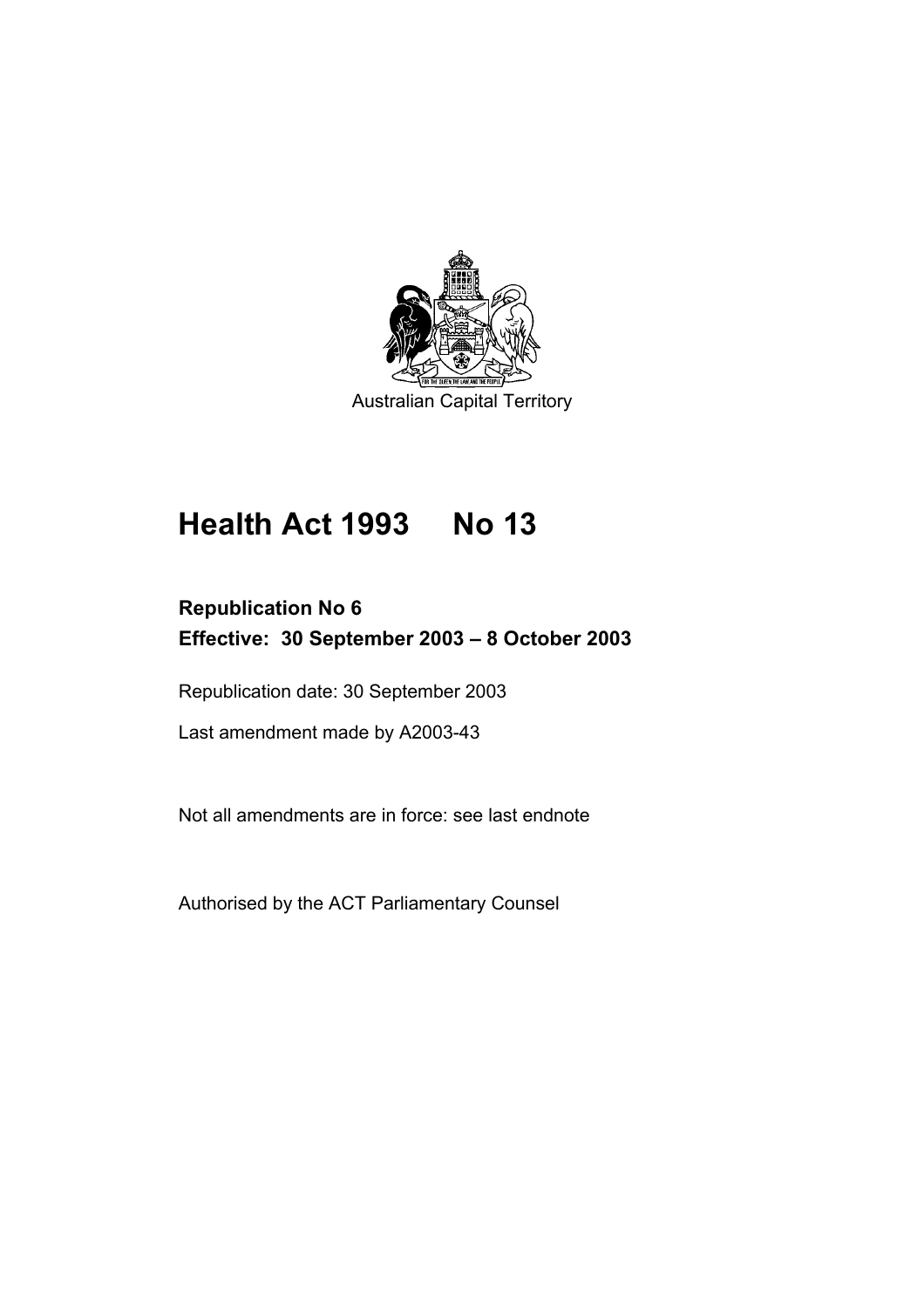### **About this republication**

#### **The republished law**

This is a republication of the *Health Act 1993* (including any amendment made under the *Legislation Act 2001*, part 11.3 (Editorial changes)) as in force on 30 September 2003*.* It also includes any amendment, repeal or expiry affecting the republished law to 30 September 2003.

The legislation history and amendment history of the republished law are set out in endnotes 3 and 4.

#### **Kinds of republications**

The Parliamentary Counsel's Office prepares 2 kinds of republications of ACT laws (see the ACT legislation register at www.legislation.act.gov.au):

- authorised republications to which the *Legislation Act 2001* applies
- unauthorised republications.

The status of this republication appears on the bottom of each page.

#### **Editorial changes**

The *Legislation Act 2001*, part 11.3 authorises the Parliamentary Counsel to make editorial amendments and other changes of a formal nature when preparing a law for republication. Editorial changes do not change the effect of the law, but have effect as if they had been made by an Act commencing on the republication date (see *Legislation Act 2001*, s 115 and s 117). The changes are made if the Parliamentary Counsel considers they are desirable to bring the law into line, or more closely into line, with current legislative drafting practice.

This republication includes amendments made under part 11.3 (see endnote 1).

#### **Uncommenced provisions and amendments**

If a provision of the republished law has not commenced or is affected by an uncommenced amendment, the symbol  $\|\mathbf{U}\|$  appears immediately before the provision heading. The text of the uncommenced provision or amendment appears only in the last endnote.

#### **Modifications**

If a provision of the republished law is affected by a current modification, the symbol  $\mathbf{M}$ appears immediately before the provision heading. The text of the modifying provision appears in the endnotes. For the legal status of modifications, see *Legislation Act 2001*, section 95.

#### **Penalties**

The value of a penalty unit for an offence against this republished law at the republication date is—

- (a) if the person charged is an individual—\$100; or
- (b) if the person charged is a corporation—\$500.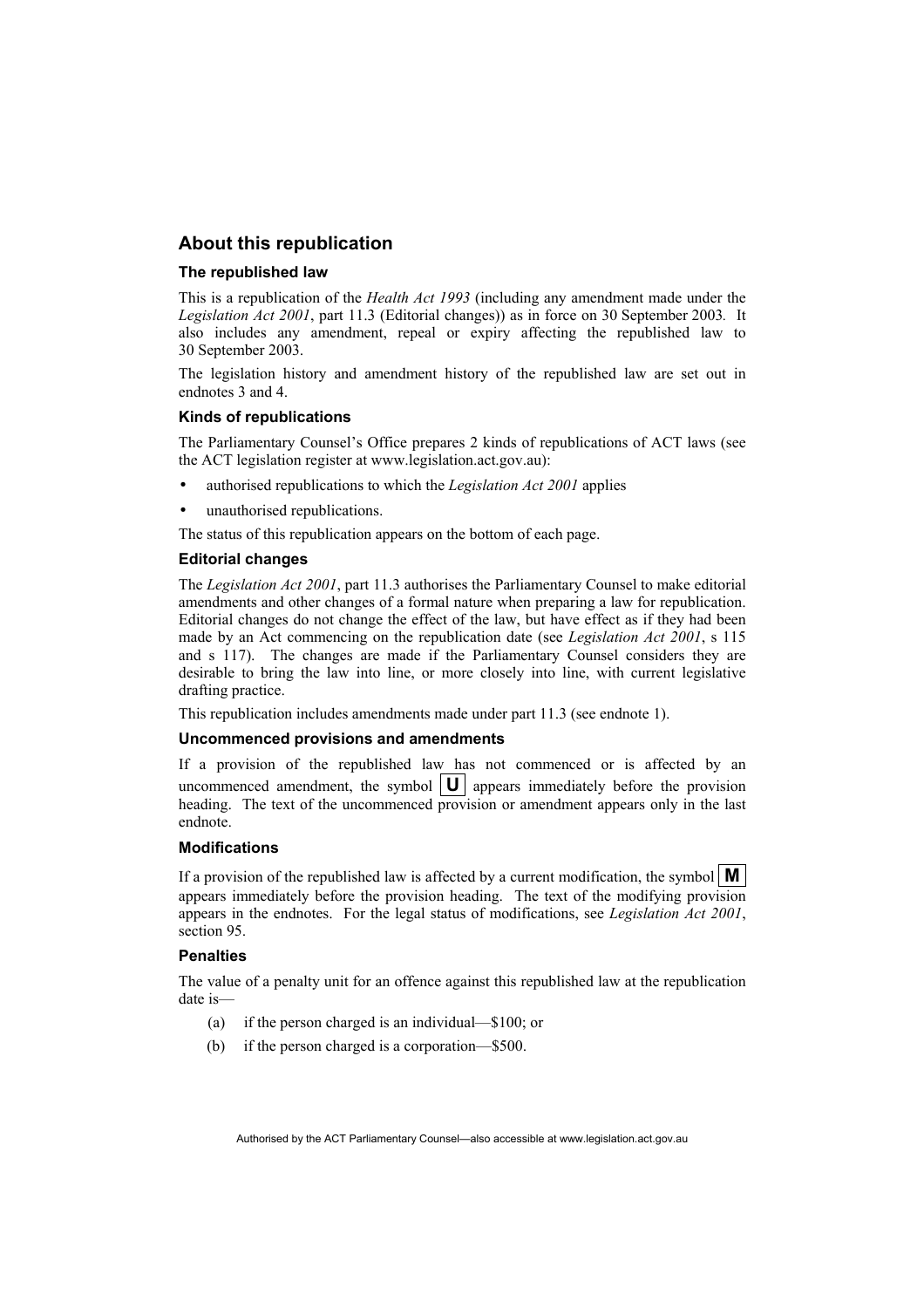

# **Health Act 1993**

# **Contents**

|        |                                           | Page |
|--------|-------------------------------------------|------|
| Part 1 | <b>Preliminary</b>                        |      |
|        | Name of Act                               | 2    |
| 2      | Dictionary                                | 2    |
| 3      | <b>Notes</b>                              | 2    |
| 4      | Declaration of quality assurance activity | 2    |
| Part 2 | <b>Health care principles</b>             |      |
| 5      | Objectives                                | 3    |
| 6      | Medicare principles and commitments       | 3    |
|        | Legal effect                              | 5    |

contents 1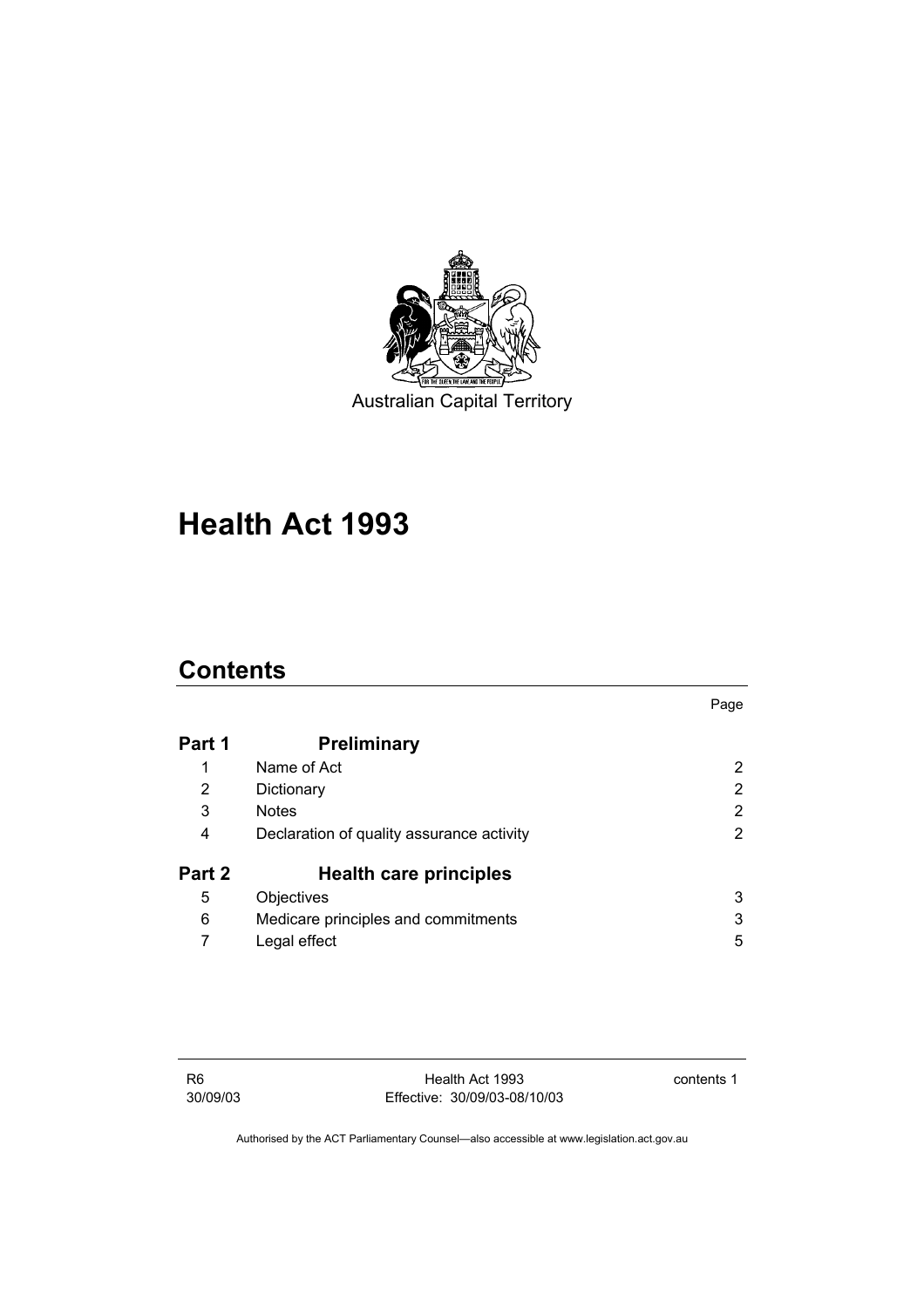| Part 3              | <b>Public sector quality assurance</b><br>committees  | Page                |
|---------------------|-------------------------------------------------------|---------------------|
| <b>Division 3.1</b> | General                                               |                     |
| 8                   | Approval of public sector committees                  | 6                   |
| 9                   | Appointment of members                                | 7                   |
| 10                  | Procedure and conduct of matters                      | $\overline{7}$      |
| 11<br>12            | Disclosure of interest                                | $\overline{7}$<br>8 |
|                     | Approval of Calvary Hospital committees               |                     |
| <b>Division 3.2</b> | <b>Confidentiality and evidentiary matters</b>        |                     |
| 13                  | Nondisclosure of identity                             | 8                   |
| 14                  | Admissibility of evidence                             | 8                   |
| 15                  | Members not compellable                               | 9                   |
| 16                  | Protection of members                                 | 9                   |
| 17                  | Protection of people assisting committee              | 10                  |
| Part 4              | <b>Private sector quality assurance</b><br>committees |                     |
| <b>Division 4.1</b> | General                                               |                     |
| 18                  | Definitions for pt 4                                  | 12 <sup>°</sup>     |
| 19                  | Committee to be approved                              | 12 <sup>2</sup>     |
| 20                  | Procedure and conduct of matters                      | 13                  |
| 21                  | Disclosure of interest                                | 13                  |
| <b>Division 4.2</b> | <b>Confidentiality and evidentiary matters</b>        |                     |
| 22                  | Nondisclosure of identity                             | 14                  |
| 23                  | Admissibility of evidence                             | 14                  |
| 24                  | Members not compellable                               | 15                  |
| 25                  | Protection of members                                 | 15                  |
| 26                  | Protection of people assisting committee              | 16                  |
| Part 5              | <b>Clinical privileges</b>                            |                     |
| 27                  | Interpretation for pt 5                               | 18                  |
| 28                  | Clinical privileges and engagements                   | 18                  |
| 29                  | Effect of variation etc                               | 19                  |
| 30                  | Application of pt 5 and 6                             | 19                  |
| contents 2          | Health Act 1993                                       | R <sub>6</sub>      |

Authorised by the ACT Parliamentary Counsel—also accessible at www.legislation.act.gov.au

30/09/03

Effective: 30/09/03-08/10/03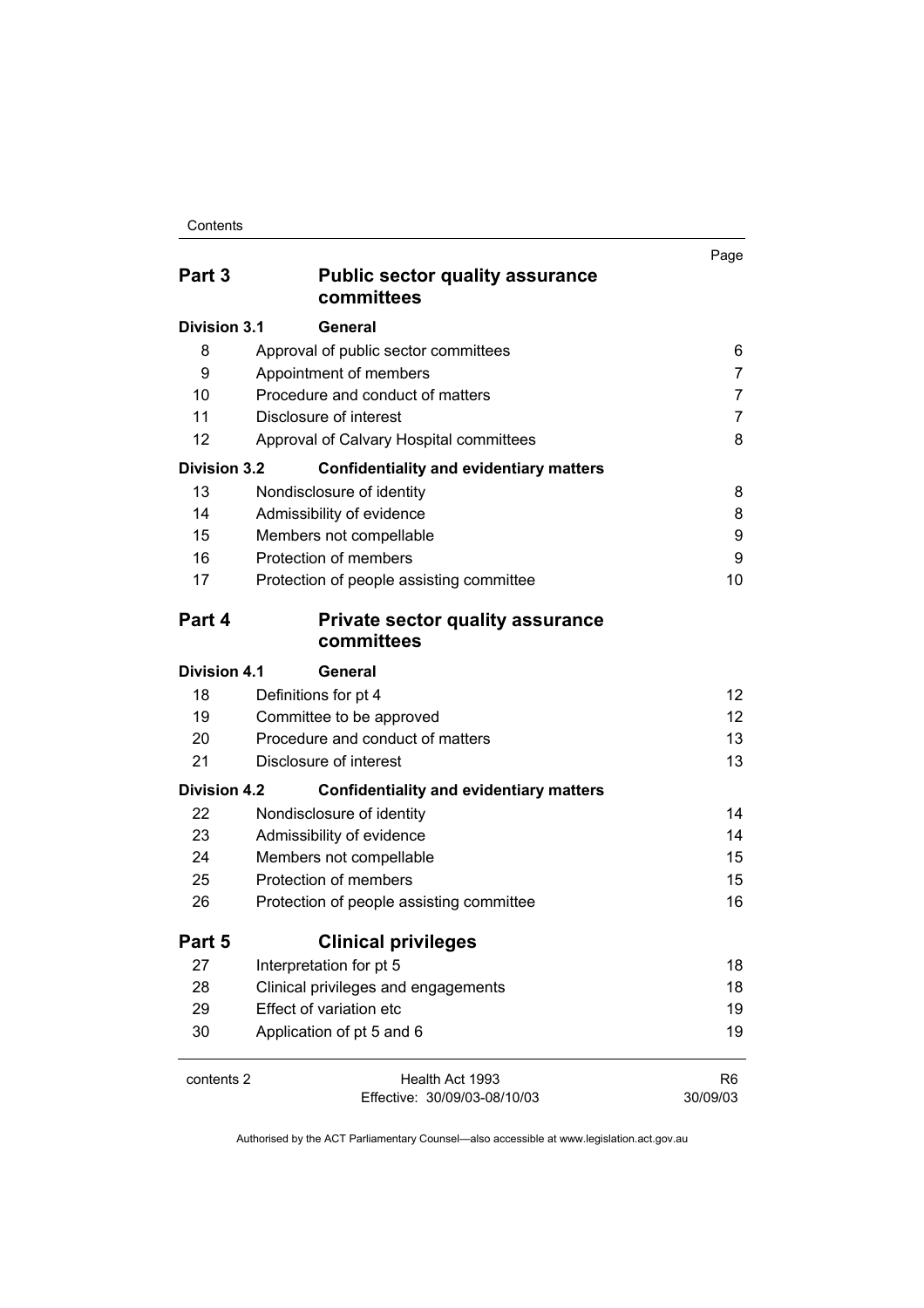|         |                                                        | Contents |
|---------|--------------------------------------------------------|----------|
|         |                                                        | Page     |
| Part 6  | <b>Administrative review</b>                           |          |
| 31      | Interpretation for pt 6                                | 20       |
| 32      | Review                                                 | 20       |
| 33      | Notification                                           | 20       |
| Part 6A | <b>VMO service contracts</b>                           |          |
| 33A     | Definitions for pt 6A                                  | 22       |
| 33B     | Service contracts                                      | 22       |
| 33C     | Core conditions                                        | 23       |
| 33D     | Collective negotiations                                | 23       |
| 33E     | Negotiating agents                                     | 23       |
| 33F     | Authorised representatives                             | 25       |
| 33G     | Arbitration                                            | 26       |
| 33H     | Trade Practices Act authorisation                      | 26       |
| Part 7  | <b>Miscellaneous</b>                                   |          |
| 34      | Release of confidential information                    | 28       |
| 35      | References to Health and Community Care Service        | 28       |
| 36      | Determination of fees                                  | 29       |
| 37      | Payment of fees and interest                           | 30       |
| 37A     | Approved forms                                         | 30       |
| 38      | Regulation-making power                                | 31       |
| Part 8  | <b>Transitional provisions for repeal of Health</b>    |          |
|         | and Community Care Services Act 1996                   |          |
| 39      | Definitions for pt 8                                   | 32       |
| 40      | Transfer of assets, rights and liabilities             | 32       |
| 41      | Registration of changes in ownership of certain assets | 32       |
| 42      | Proceedings and evidence                               | 33       |
| 43      | Continuation of determinations                         | 34       |
| 44      | <b>Transitional regulations</b>                        | 35       |
| 45      | Modification of pt 8's operation                       | 35       |
| 46      | Expiry of pt 8                                         | 35       |

contents 3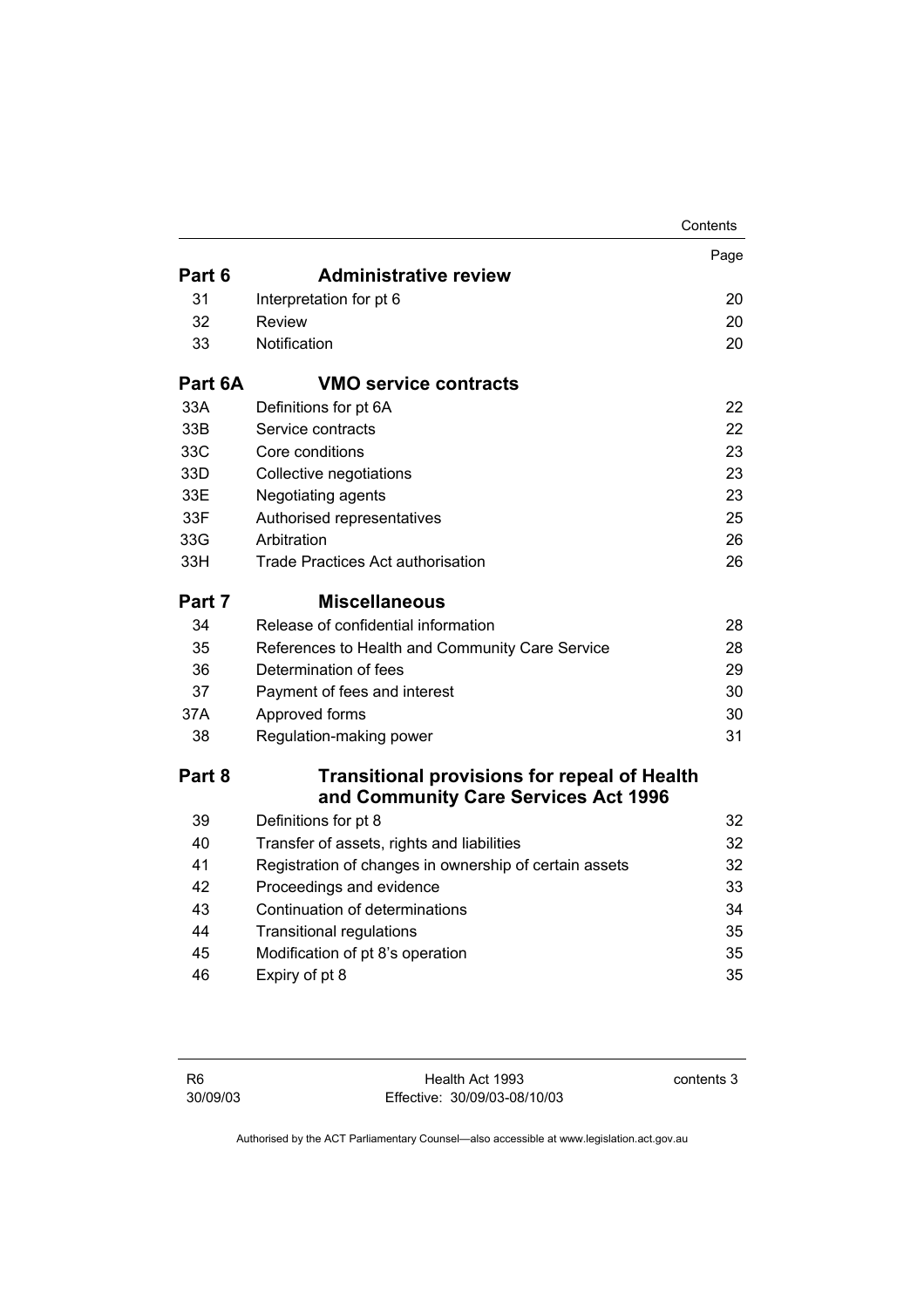Contents

# **Dictionary** 35

#### **Endnotes**

|   | About the endnotes     | 38 |
|---|------------------------|----|
| 2 | Abbreviation key       | 38 |
| 3 | Legislation history    | 39 |
| 4 | Amendment history      | 40 |
| 5 | Earlier republications | 46 |
| 6 | Renumbered provisions  | 46 |
|   | Uncommenced amendments | 47 |

contents 4 Health Act 1993 Effective: 30/09/03-08/10/03 Page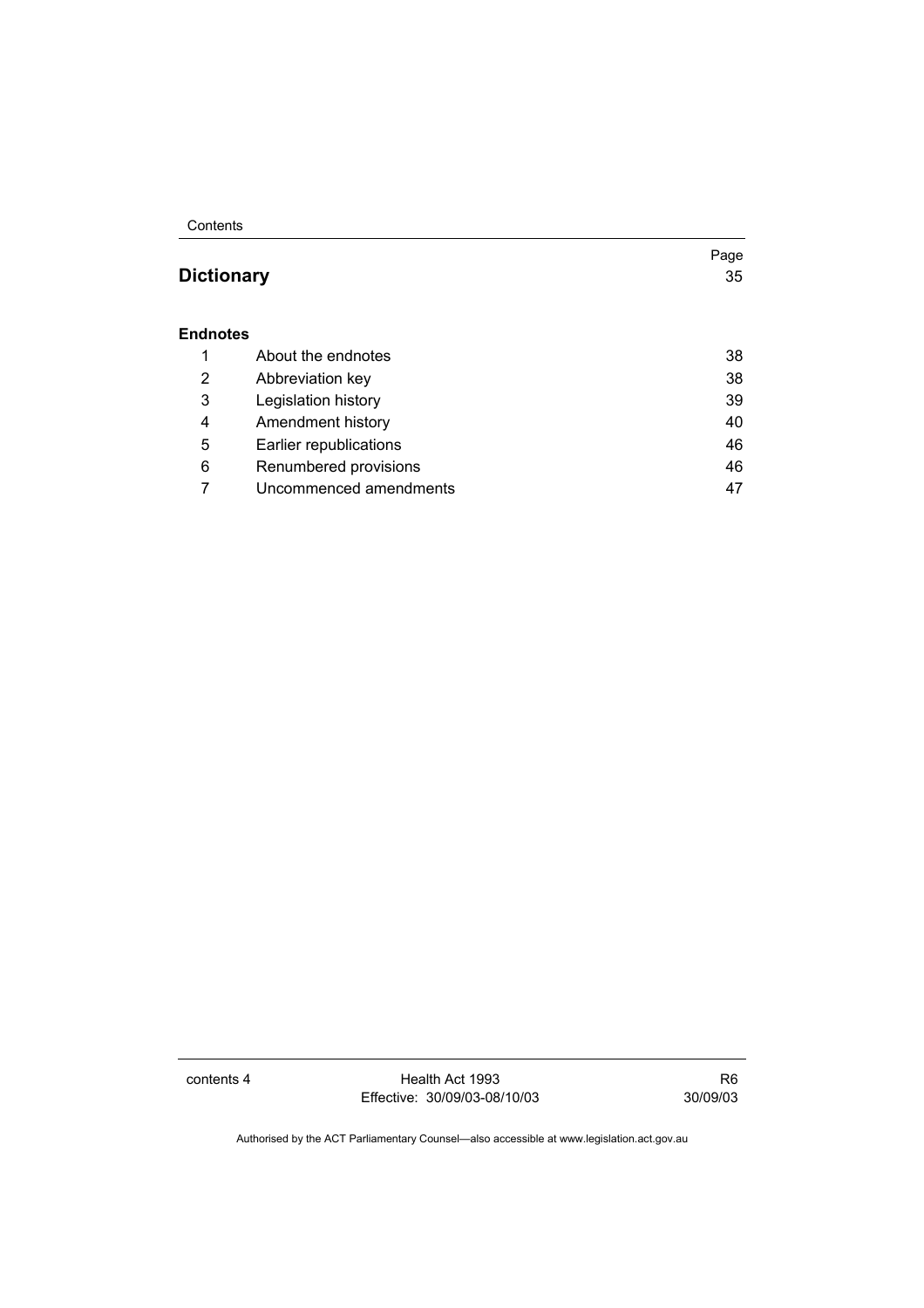

# **Health Act 1993**

An Act relating to the provision of health services

R6 30/09/03

Health Act 1993 Effective: 30/09/03-08/10/03 page 1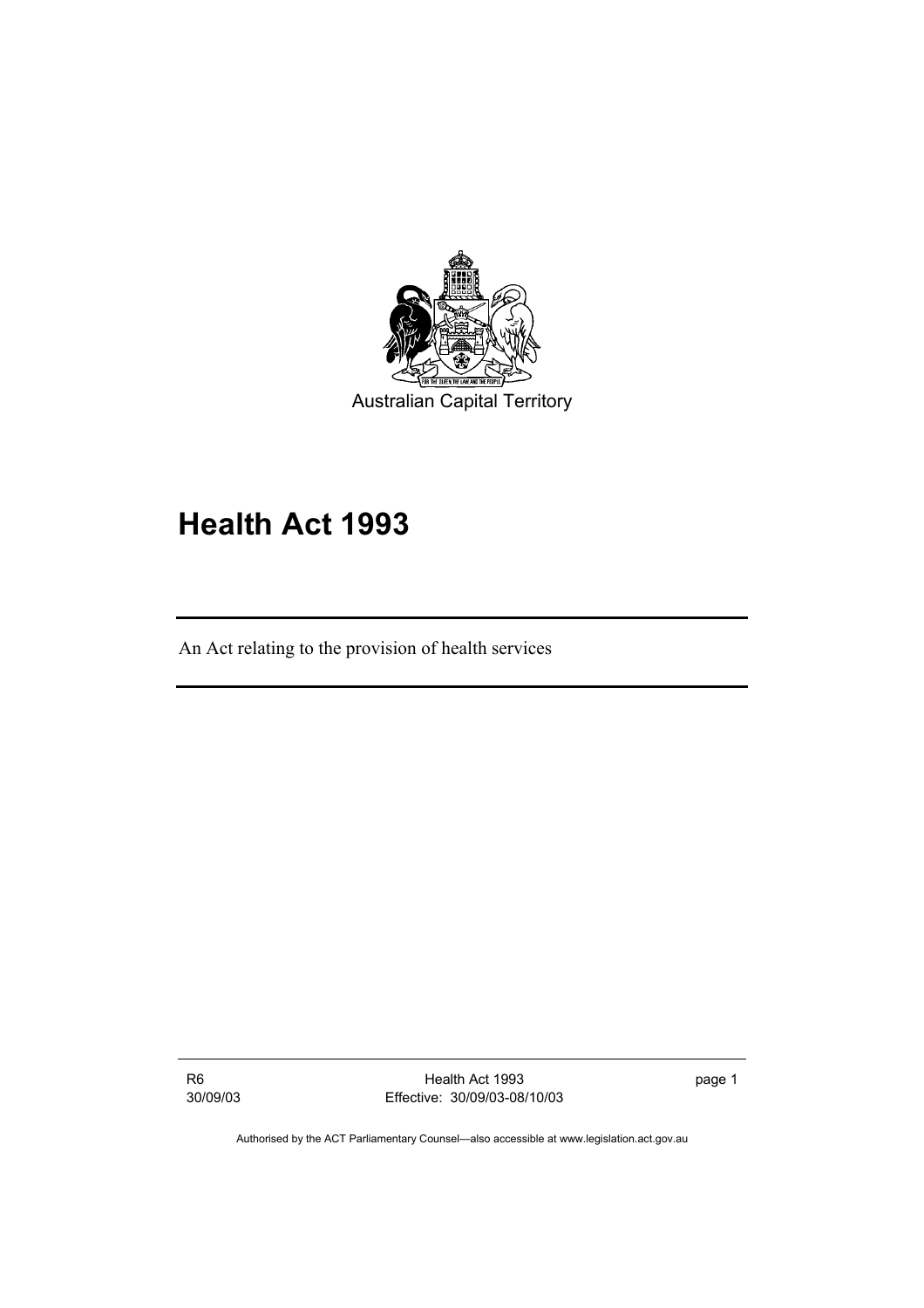#### **Part 1** Preliminary

Section 1

# **Part 1** Preliminary

# **1 Name of Act**

This Act is the *Health Act 1993*.

# **2 Dictionary**

The dictionary at the end of this Act is part of this Act.

*Note 1* The dictionary at the end of this Act defines certain terms used in this Act, and includes references (*signpost definitions*) to other terms defined elsewhere in this Act.

> For example, the signpost definition '*prescribed body*, for part 4 (Private sector quality assurance committees)—see section 18.' means that the expression 'prescribed body' is defined in that section and the definition applies to part 4.

*Note 2* A definition in the dictionary (including a signpost definition) applies to the entire Act unless the definition, or another provision of the Act, provides otherwise or the contrary intention otherwise appears (see Legislation Act,  $s$  155 and  $s$  156 (1)).

# **3 Notes**

A note included in this Act is explanatory and is not part of this Act.

*Note* See Legislation Act, s 127 (1), (4) and (5) for the legal status of notes.

### **4 Declaration of quality assurance activity**

- (1) The Minister may, in writing, declare that a process is a quality assurance activity for section 8 (2) (a).
- (2) A declaration is a notifiable instrument.
	- *Note* A notifiable instrument must be notified under the Legislation Act.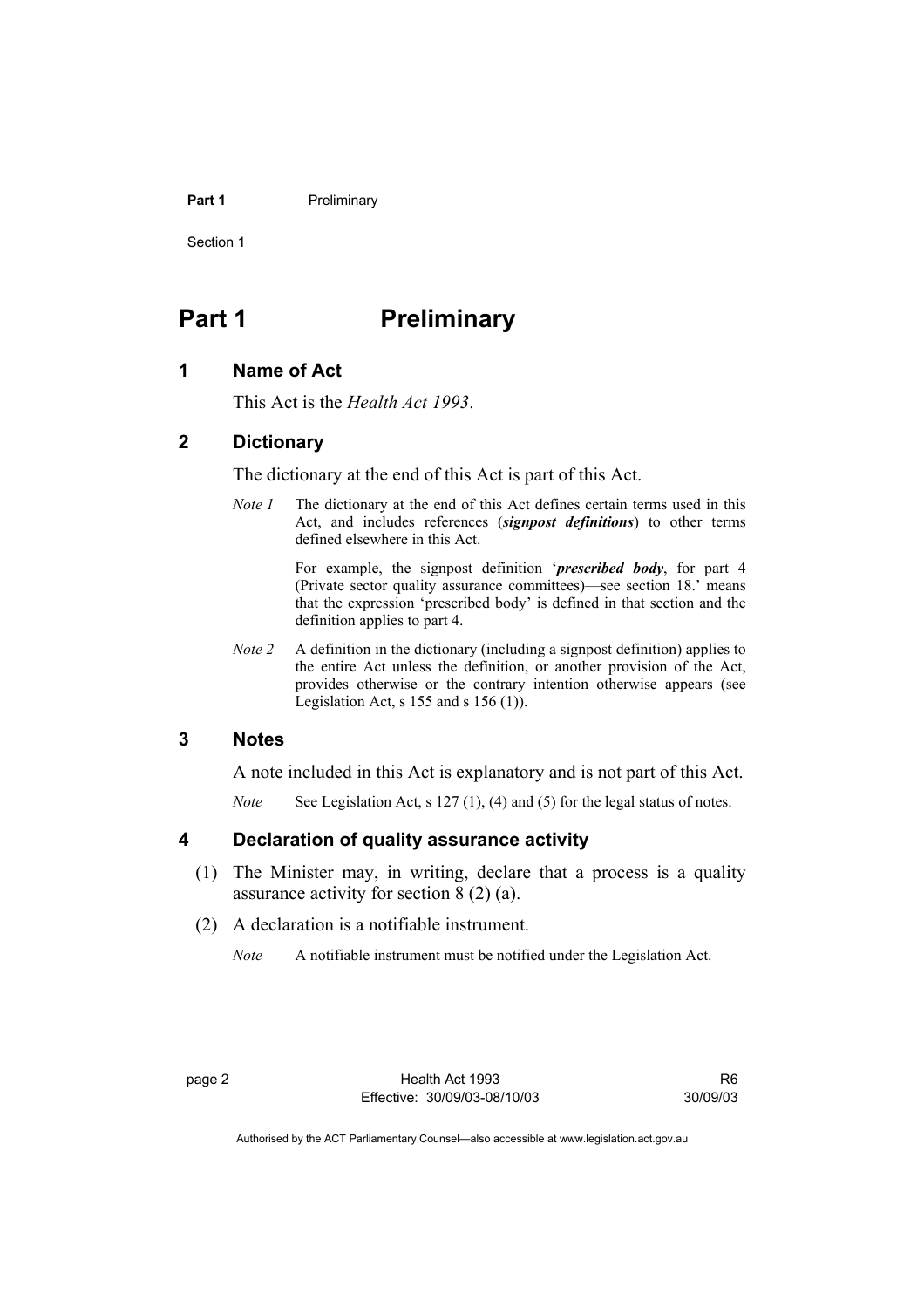# **Part 2 Health care principles**

### **5 Objectives**

In providing health services the Territory shall have regard to the following objectives:

- (a) to improve the efficiency, effectiveness and quality of health services;
- (b) to guarantee equitable access to and participation in health services and to ensure that language and cultural differences are not barriers to such access or participation;
- (c) to maintain a strong and viable public hospital system and a full range of community health services;
- (d) to support worker and community participation in the development of policies for the delivery of health services;
- (e) to ensure that the community is aware of the range of health services that is available and that patients have information that is sufficient to enable them to make informed choices;
- (f) to foster disease prevention and primary health care;
- (g) to cooperate with community groups in the provision of health services.

#### **6 Medicare principles and commitments**

- (1) The following guidelines govern the delivery of public hospital services to eligible persons in the ACT:
	- *Note* The guidelines focus on the provision of public hospital services to eligible persons, but operate in an environment where eligible persons have the right to choose private health care in public and private hospitals supported by private health insurance.

R6 30/09/03 page 3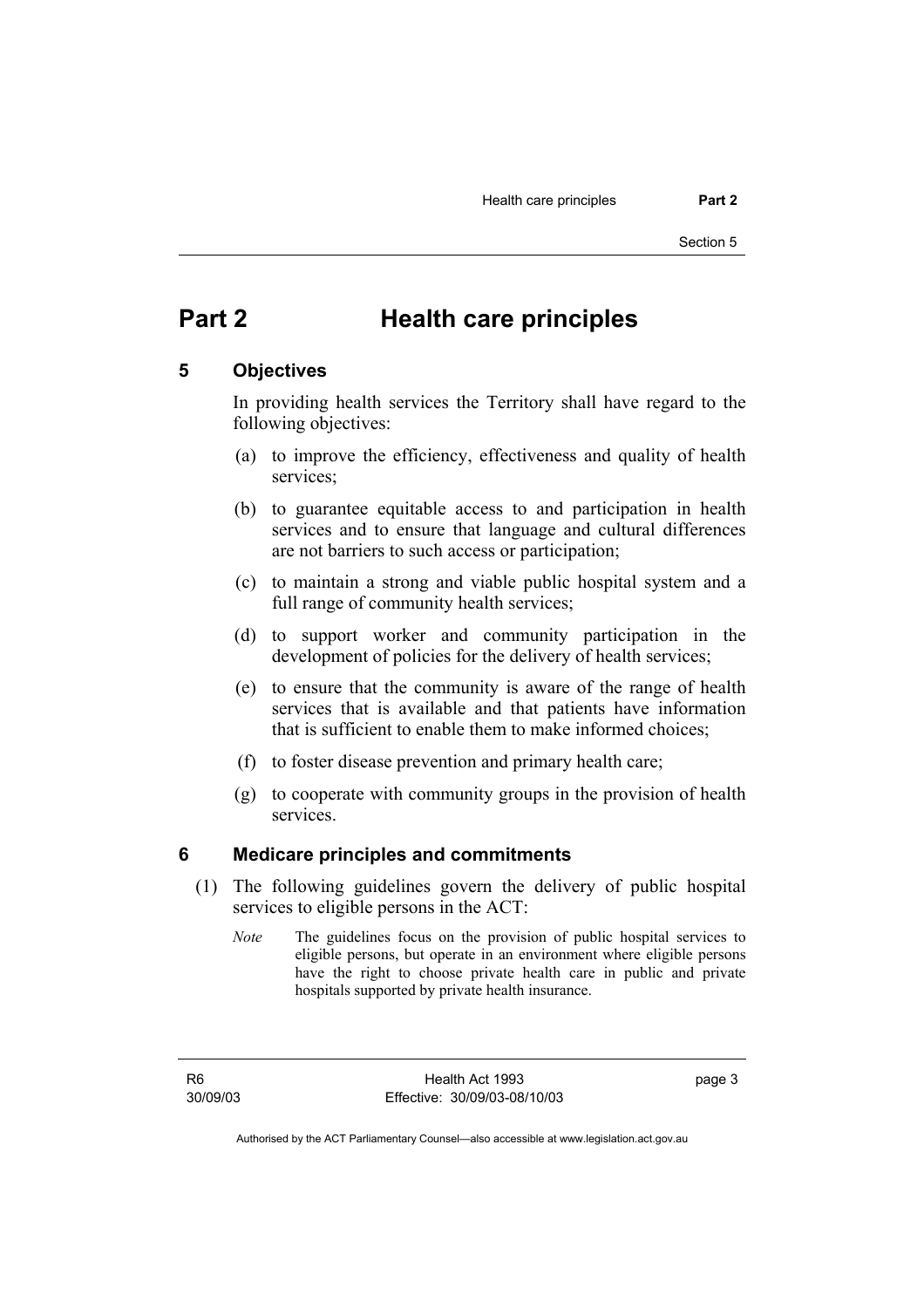#### **Part 2 Health care principles**

Section 6

- (a) eligible persons must be given the choice to receive public hospital services free of charge as public patients;
	- *Note 1* Hospital services include in-patient, outpatient, emergency services (including primary care where appropriate) and day patient services consistent with currently acceptable medical and health service standards.
	- *Note 2* At the time of admission to a hospital, or as soon as practicable after that, an eligible person will be required to elect or confirm whether he or she wishes to be treated as a public or private patient.
- (b) access to public hospital services is to be on the basis of clinical need;
	- *Note 1* None of the following factors are to be a determinant of an eligible person's priority for receiving hospital services:
		- (a) whether or not an eligible person has health insurance;
		- (b) an eligible person's financial status or place of residence;
		- (c) whether or not an eligible person intends to elect, or elects, to be treated as a public or private patient.
	- *Note 2* This guideline applies equally to waiting times for elective surgery.
- (c) to the maximum practicable extent, the Territory will ensure the provision of public hospital services equitably to all eligible persons, regardless of their geographical location;
	- *Note 1* This guideline does not require a local hospital to be equipped to provide eligible persons with every hospital service they may need.
	- *Note 2* In rural and remote areas, the Territory should ensure provision of reasonable public access to a basic range of hospital services that are in accord with clinical practices.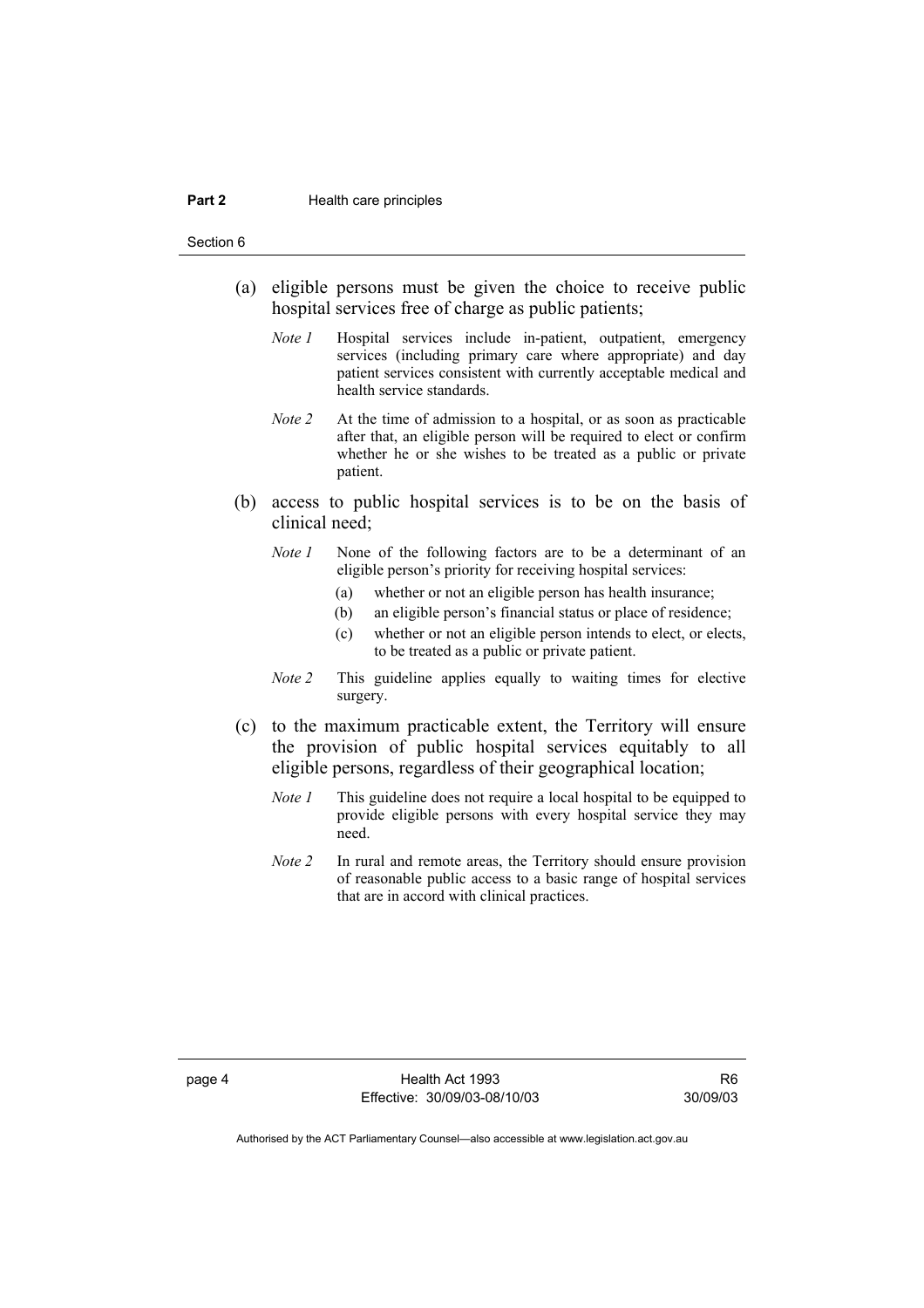Health care principles **Part 2** 

- (d) the Commonwealth and the Territory must make available information on the public hospital services eligible persons can expect to receive as public patients;
	- *Note 1* The joint Commonwealth/Territory development of a Public Patients Hospital Charter for the Territory will be a vehicle for the public dissemination of this information.
	- *Note 2* The Charter will set out the public hospital services available to public patients.
- (e) the Commonwealth and the Territory are committed to making improvements in the efficiency, effectiveness and quality of hospital service delivery.
	- *Note* This includes a commitment to quality improvement, outcome measurement, management efficiency and effort to integrate the delivery of hospital and other health and community services.
- (2) A word or expression used in the *Medicare Agreements Act 1992* (Cwlth) has the same meaning in subsection (1).

# **7 Legal effect**

Nothing in this part is to be taken to create any legal rights not in existence before the enactment of this part or to affect any legal rights in existence before that enactment or that would, apart from this part, have come into existence after that enactment.

R6 30/09/03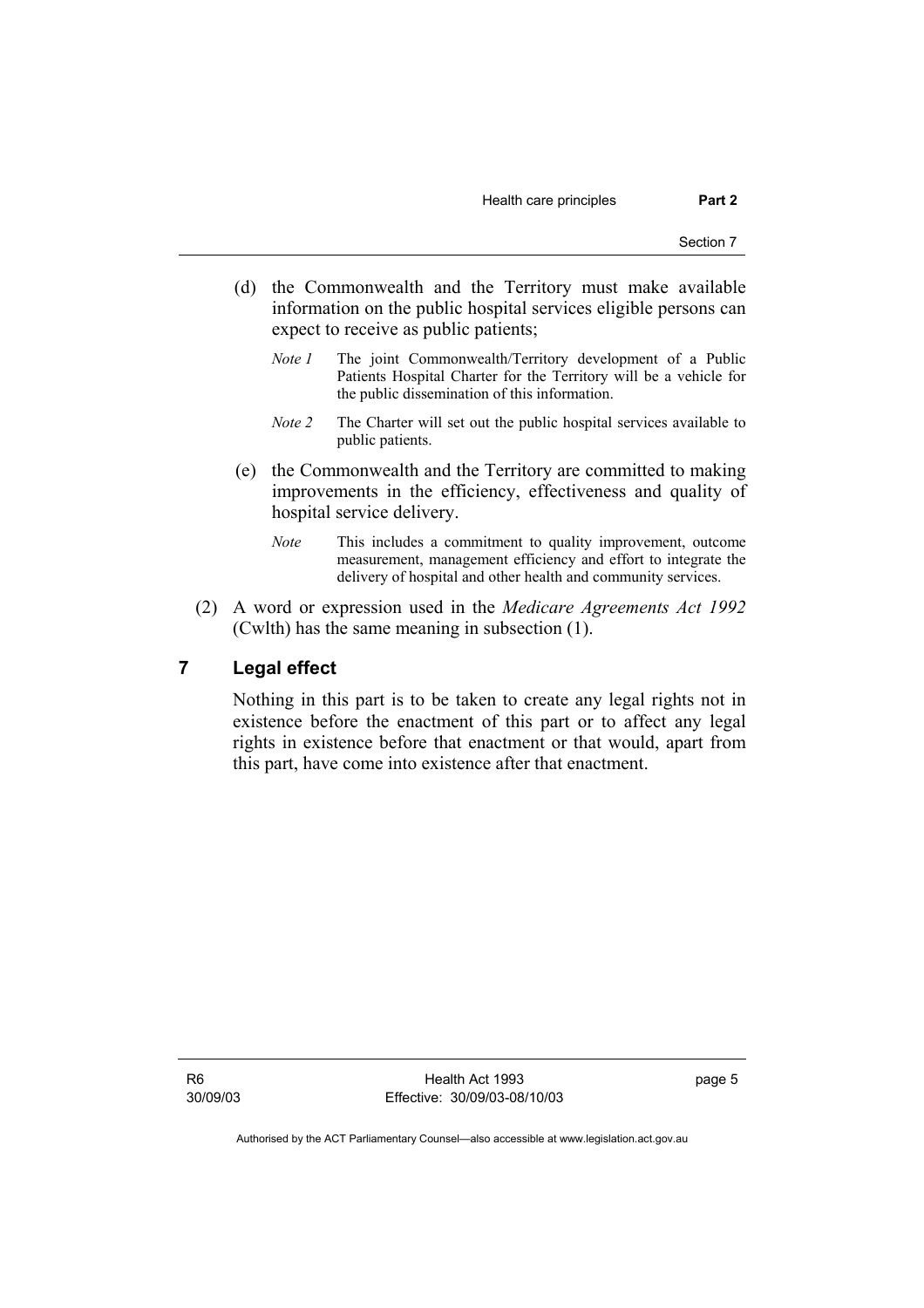# **Part 3 Public sector quality assurance committees**

# **Division 3.1 General**

# **8 Approval of public sector committees**

- (1) The Minister may, in writing, declare that a stated committee is established as an approved public sector quality assurance committee for a health facility or for a stated purpose.
- (2) A committee mentioned in subsection (1) may have all or any of the following functions decided by the Minister:
	- (a) to conduct quality assurance activities among health service providers for the purpose of assessing and evaluating the health services provided by the Territory, to report, and make recommendations, to the chief executive in relation to those services and to monitor the implementation of those recommendations;
	- (b) to conduct research or investigations into morbidity and mortality in the ACT and to report, and make recommendations, to the chief executive in relation to that research or those investigations;
	- (c) to investigate, assess, review and evaluate the clinical privileges provided to health service providers and to report, and make recommendations, to the chief executive in relation to whether those clinical privileges should be preserved, varied or withdrawn.
- (3) A declaration under subsection (1) is a notifiable instrument.
	- *Note* A notifiable instrument must be notified under the Legislation Act.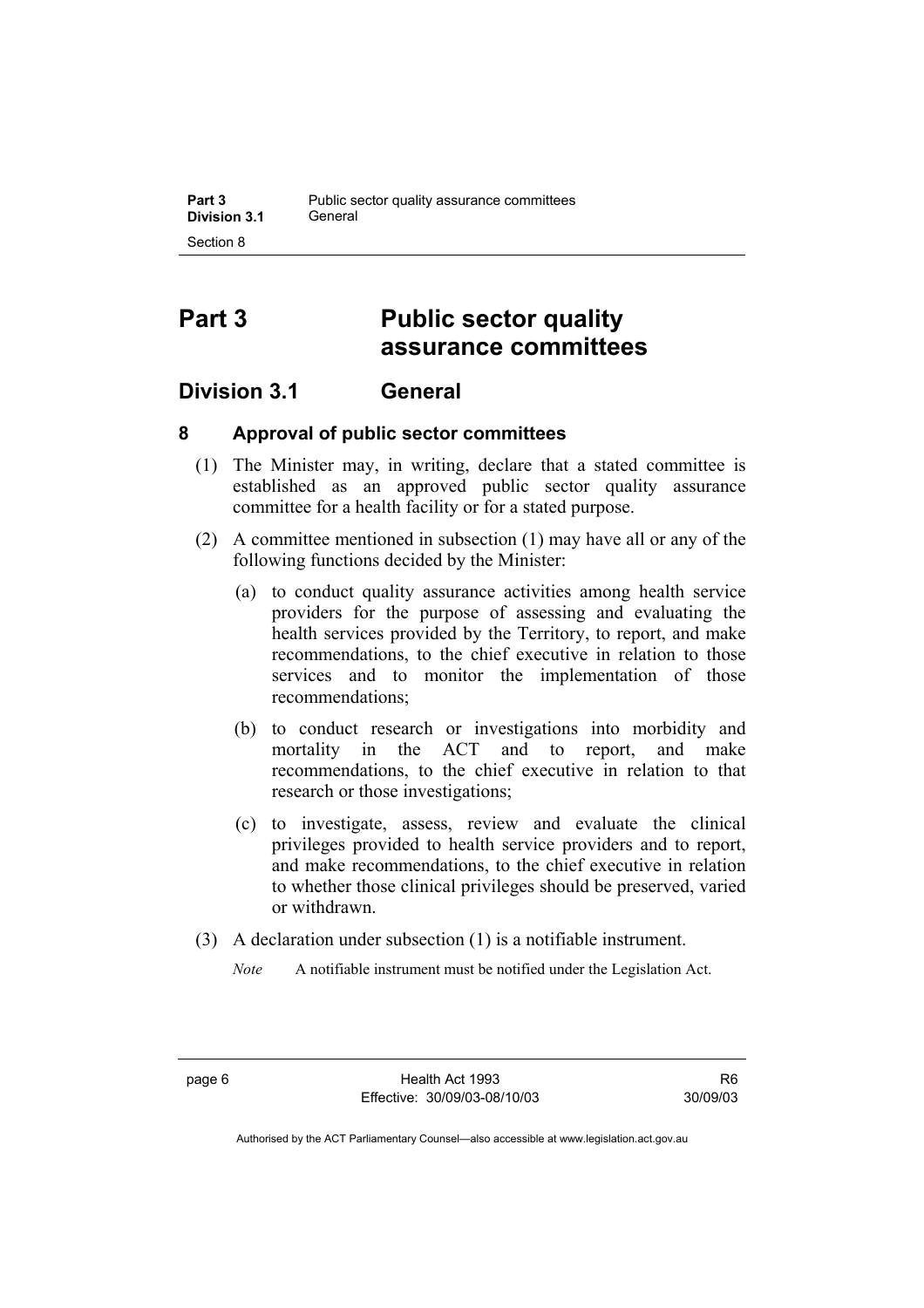| Public sector quality assurance committees | Part 3       |
|--------------------------------------------|--------------|
| General                                    | Division 3.1 |
|                                            | Section 9    |

# **9 Appointment of members**

- (1) If an approved public sector committee established under section 8 is established for a health facility, the chief executive (however described) of the health facility may appoint members of the committee.
- (2) If an approved public sector committee established under section 8 is established for a stated purpose, the chief executive may appoint members of the committee.
	- *Note 1* For the making of appointments generally, see Legislation Act, div 19.3.
	- *Note 2* A power to appoint a person to a position includes power to appoint a person to act in the position (see Legislation Act, s 209).

# **10 Procedure and conduct of matters**

- (1) The procedure of an approved public sector committee shall be as the committee determines.
- (2) An approved public sector committee may do whatever it considers necessary or expedient for the fair and expeditious conduct of a matter.
- (3) An approved public sector committee is to have regard to the rules of natural justice so far as they are relevant to the exercise of its functions.

### **11 Disclosure of interest**

- (1) A member of an approved public sector committee who has a direct or indirect personal or financial interest in a matter being considered or about to be considered by the committee shall, as soon as practicable after the relevant facts have come to the member's knowledge, disclose the nature of the interest to the committee.
- (2) A person acting under the direction of an approved public sector committee in relation to the exercise of its functions who has a direct or indirect personal or financial interest in a matter in relation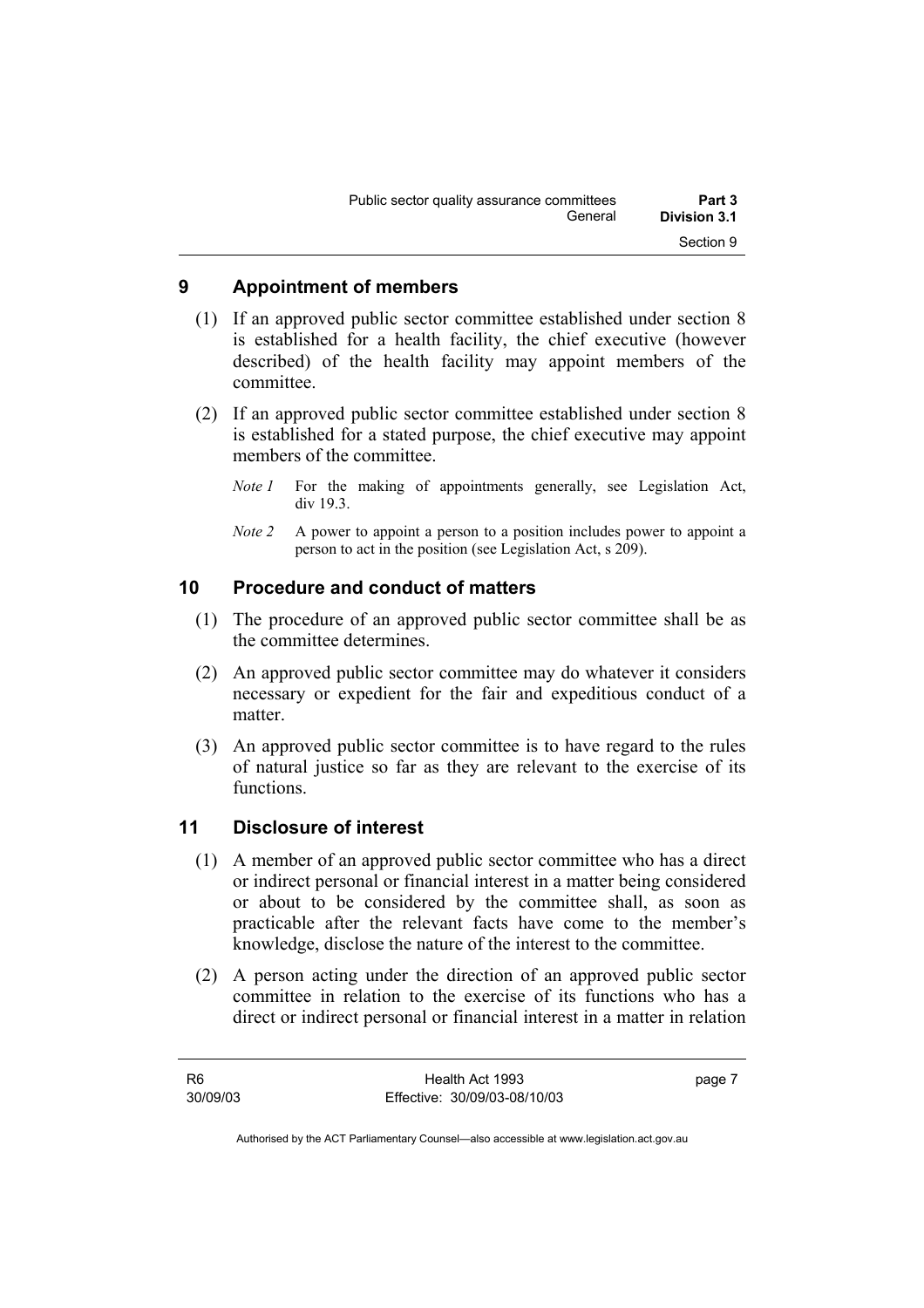| Part 3              | Public sector quality assurance committees |
|---------------------|--------------------------------------------|
| <b>Division 3.2</b> | Confidentiality and evidentiary matters    |
| Section 12          |                                            |

to which he or she has been so directed to act shall, as soon as practicable after the relevant facts have come to the person's knowledge, disclose the nature of the interest to the committee.

# **U** 12 Approval of Calvary Hospital committees

- (1) The Minister may, in writing, declare a committee appointed by the Board of Management of Calvary Hospital that corresponds to a committee of a kind referred to in section 8 (2) (a), (b) or (c) to be an approved public sector quality assurance committee.
- (2) A declaration is a notifiable instrument.

*Note* A notifiable instrument must be notified under the Legislation Act.

# **Division 3.2 Confidentiality and evidentiary matters**

# **13 Nondisclosure of identity**

 (1) A member of an approved public sector committee shall not disclose the identity of a person to whom a health service was provided on behalf of the Territory without the written consent of that person.

Maximum penalty: 50 penalty units, imprisonment for 6 months or both.

 (2) Subsection (1) does not apply in relation to a disclosure made to a member of any approved public sector committee.

# **14 Admissibility of evidence**

- (1) The following are not admissible as evidence in proceedings before a court, tribunal, board or person:
	- (a) an oral statement made in proceedings before an approved public sector committee;
	- (b) a document produced to an approved public sector committee, to the extent that it was prepared solely for the purposes of the committee;

R6 30/09/03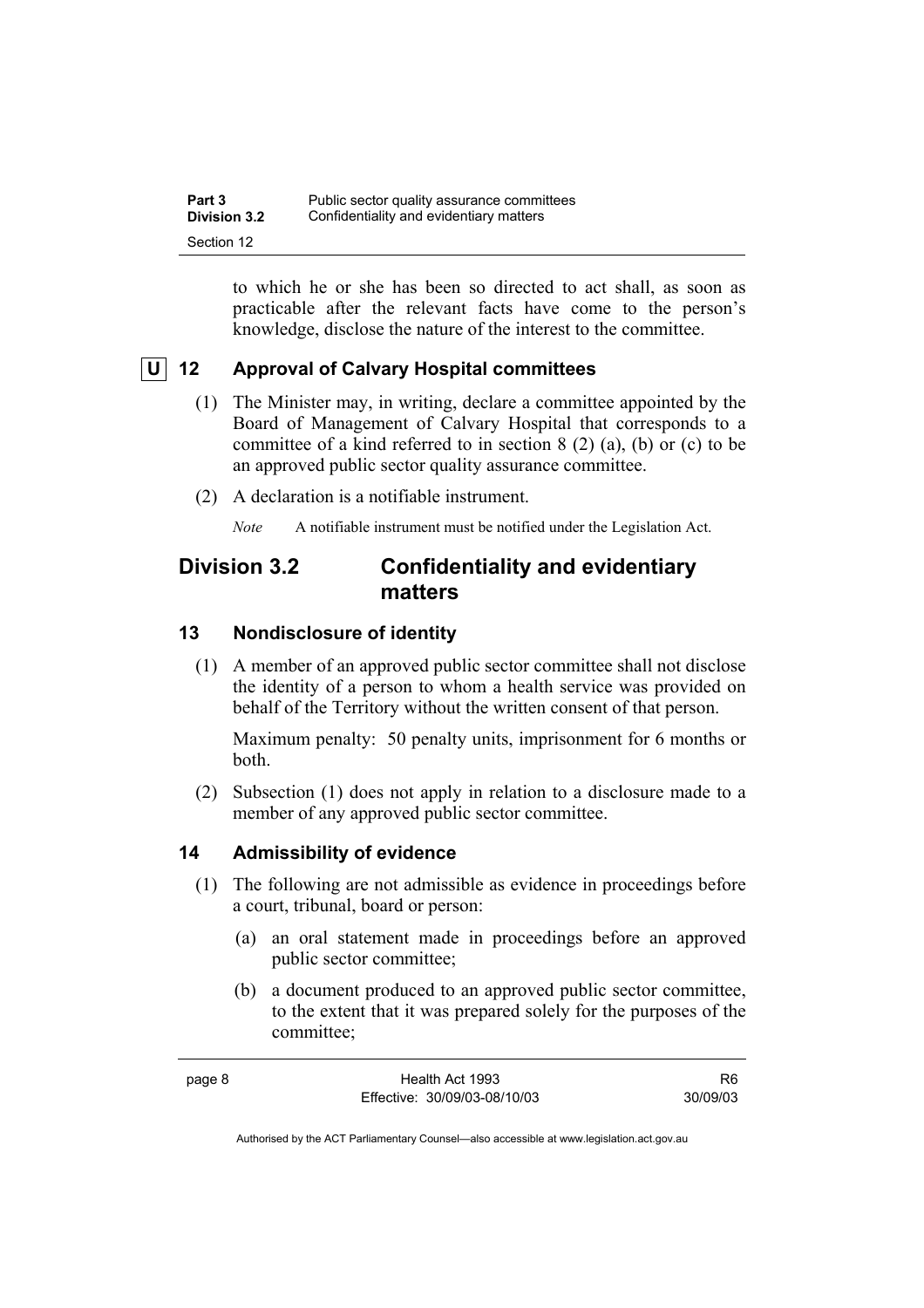- (c) a document prepared by an approved public sector committee.
- (2) In this section:

#### *document* includes—

- (a) any part of a document; and
- (b) any copy, reproduction or duplicate of a document or of any part of a document; and
- (c) any part of such a copy, reproduction or duplicate.

# **15 Members not compellable**

A person who is or has been a member of an approved public sector committee is not compellable—

- (a) to produce before a court, tribunal, board or person any document in his or her possession or under his or her control that was created by, at the request of or solely for the purposes of such a committee; or
- (b) to divulge or communicate to a court, tribunal, board or person any matter or thing that came to the person's notice in his or her capacity as such a member.

### **16 Protection of members**

- (1) A person who is or has been a member of an approved public sector committee is not liable to an action or other proceeding for or in relation to an act done or omitted to be done in good faith in the exercise or purported exercise of any function given to the person in his or her capacity as such a member.
- (2) Without limiting subsection (1), a person who is or has been a member of an approved public sector committee has qualified privilege in proceedings for defamation in relation to—
	- (a) any oral or written statement made by that person in the exercise of a function; or

page 9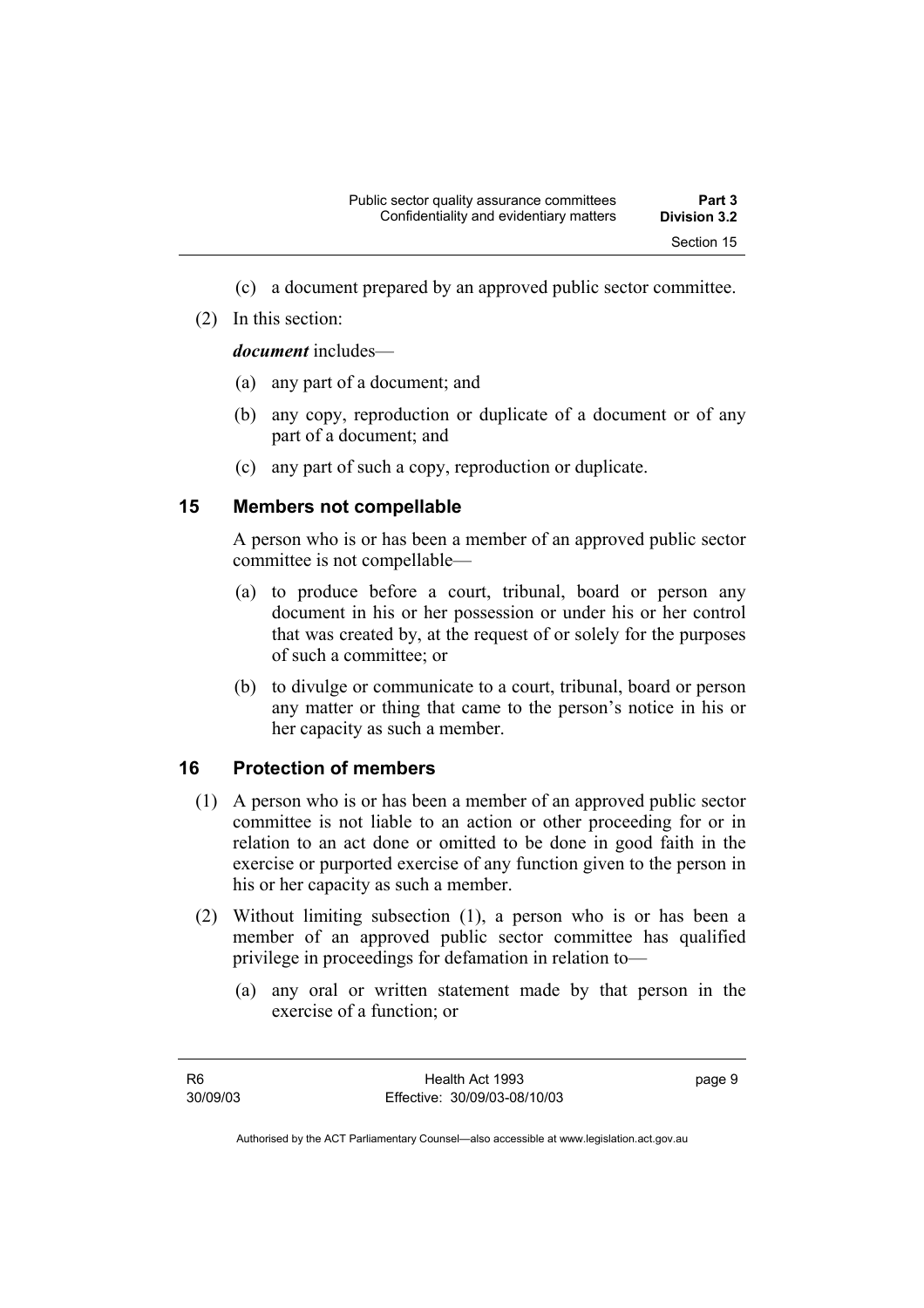| Part 3              | Public sector quality assurance committees |
|---------------------|--------------------------------------------|
| <b>Division 3.2</b> | Confidentiality and evidentiary matters    |
| Section 17          |                                            |

- (b) the contents of a report or other information published by the committee.
- (3) A person who is or has been a member of an approved public sector committee is entitled to be indemnified by the Territory against any costs incurred by the person in contesting any action, claim or demand brought or made against the person in relation to any act done or omitted to be done in good faith by the person in the exercise or purported exercise of any function given to the person in his or her capacity as such a member.
- (4) Nothing in subsection (1) shall be taken to affect any liability that the Territory would, apart from that subsection, have in relation to an act or omission referred to in that subsection.

# **17 Protection of people assisting committee**

- (1) A person—
	- (a) who is acting or has acted under the direction of an approved public sector committee in relation to the exercise of its functions; and
	- (b) to whom no fee or reward has been paid or is payable for so acting;

is not liable to an action or other proceedings for or in relation to an act done or omitted to be done in good faith when acting, or purporting to act, under the direction of the committee.

- (2) Without limiting subsection (1), a person referred to in that subsection has qualified privilege in proceedings for defamation in relation to—
	- (a) any oral or written statement made by the person when acting, or purporting to act, under the direction of the committee; or
	- (b) the contents of a report or other information provided by the person to the committee.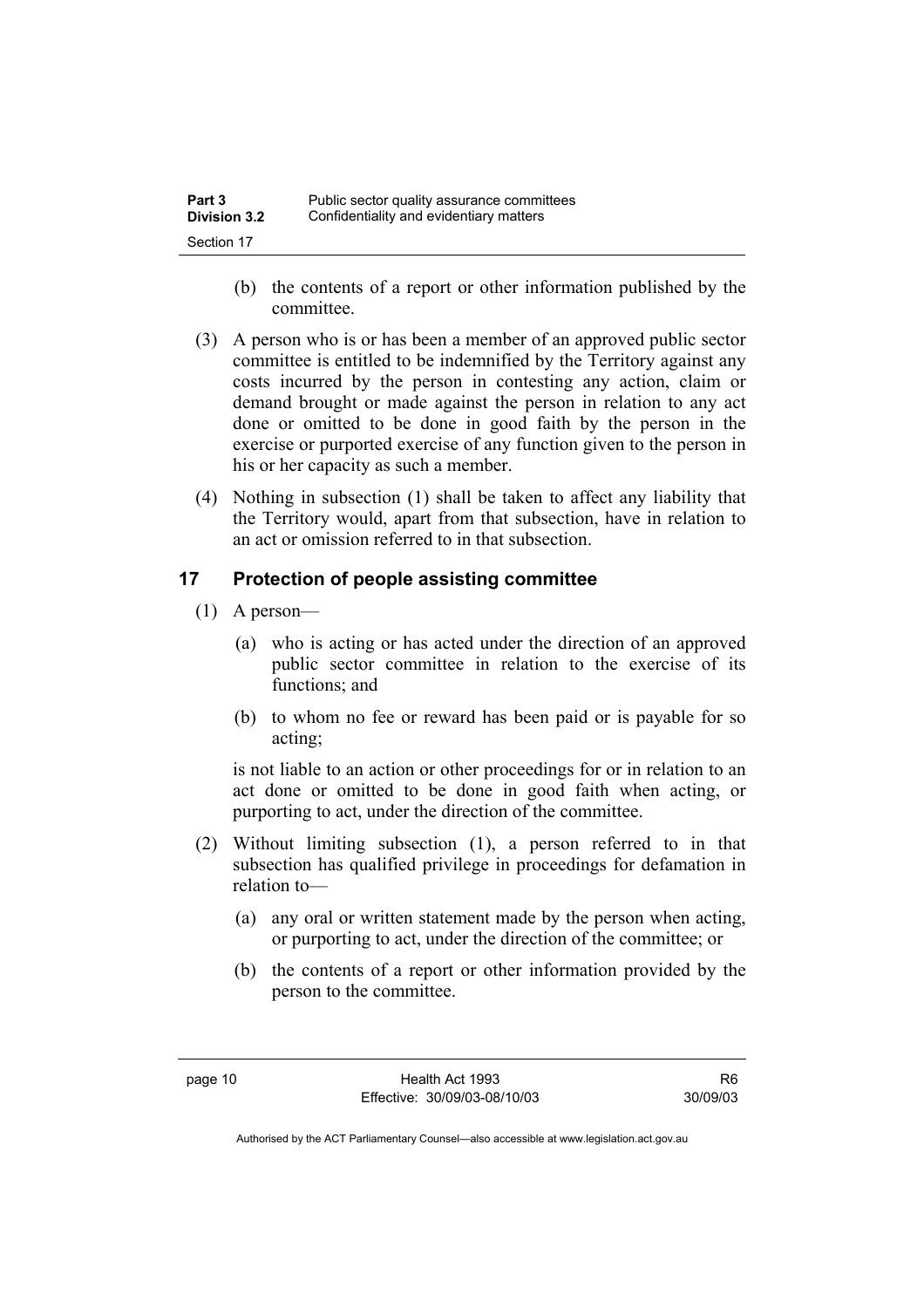| Public sector quality assurance committees | Part 3              |
|--------------------------------------------|---------------------|
| Confidentiality and evidentiary matters    | <b>Division 3.2</b> |
|                                            | Section 17          |

- (3) A person referred to in subsection (1) is entitled to be indemnified by the Territory against any costs incurred by the person in contesting any action, claim or demand brought or made against the person in relation to any act done or omitted to be done in good faith by the person when acting, or purporting to act, under the direction of the committee.
- (4) Nothing in subsection (1) shall be taken to affect any liability that the Territory would, apart from that subsection, have in relation to an act or omission referred to in that subsection.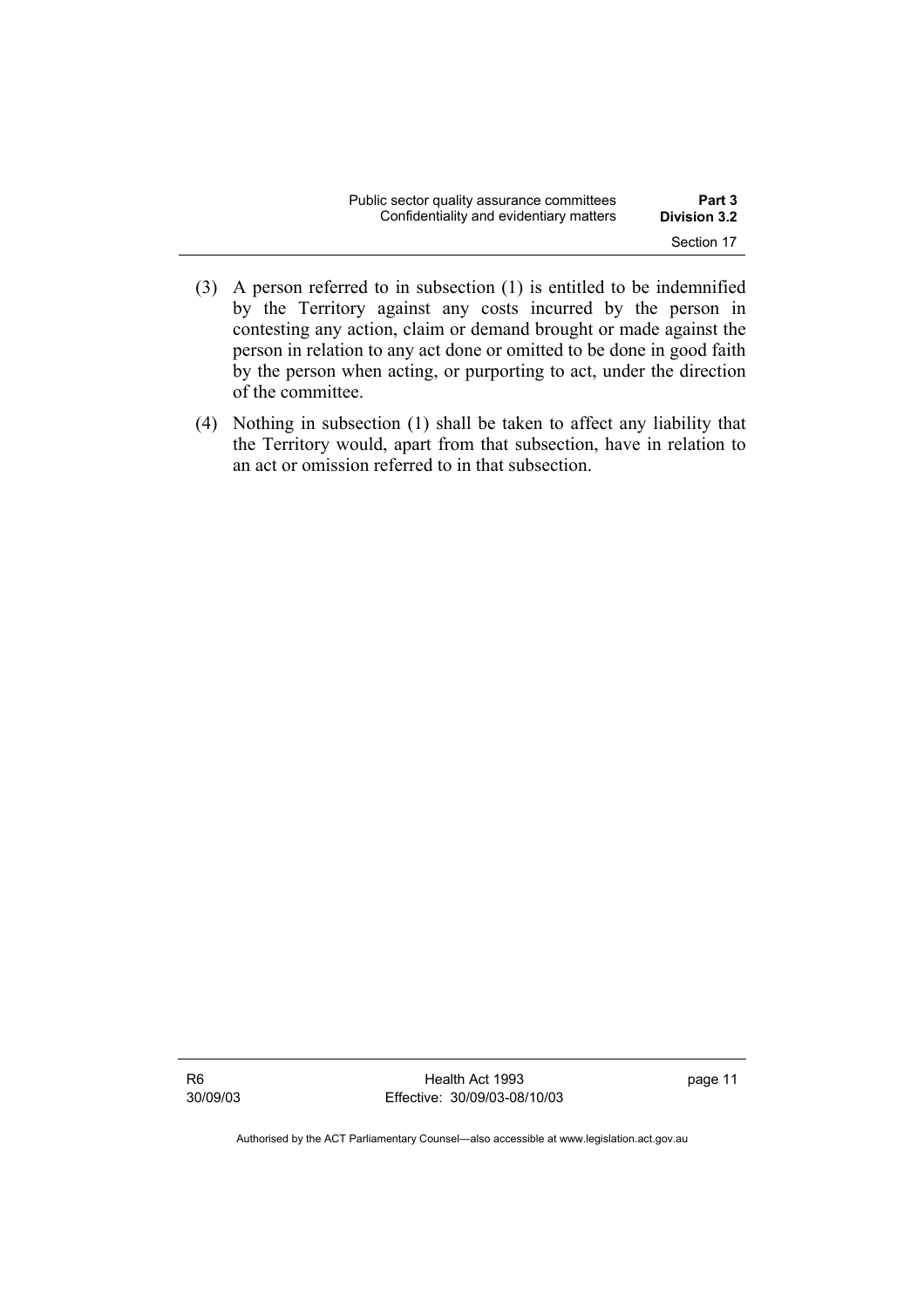# **Part 4 Private sector quality assurance committees**

# **Division 4.1 General**

# **18 Definitions for pt 4**

In this part:

*prescribed body* means—

- (a) a private hospital; or
- (b) a private day hospital facility.

*private day hospital facility* means premises where a person is admitted, for surgical or medical treatment, and discharged on the same day, but does not include a public or private hospital.

### **19 Committee to be approved**

- (1) The Minister may, on the written application of a prescribed body, declare in writing that a stated committee established by a prescribed body is an approved private sector quality assurance committee for this part.
- (2) The Minister shall not make a declaration under subsection (1) unless satisfied that—
	- (a) the committee is established by the relevant prescribed body in accordance with the rules or official procedures of the body; and
	- (b) the committee's functions are—
		- (i) to assess and evaluate the health services provided by the relevant prescribed body, to report and make recommendations to the body about those services and to monitor the implementation of its recommendations; or

R6 30/09/03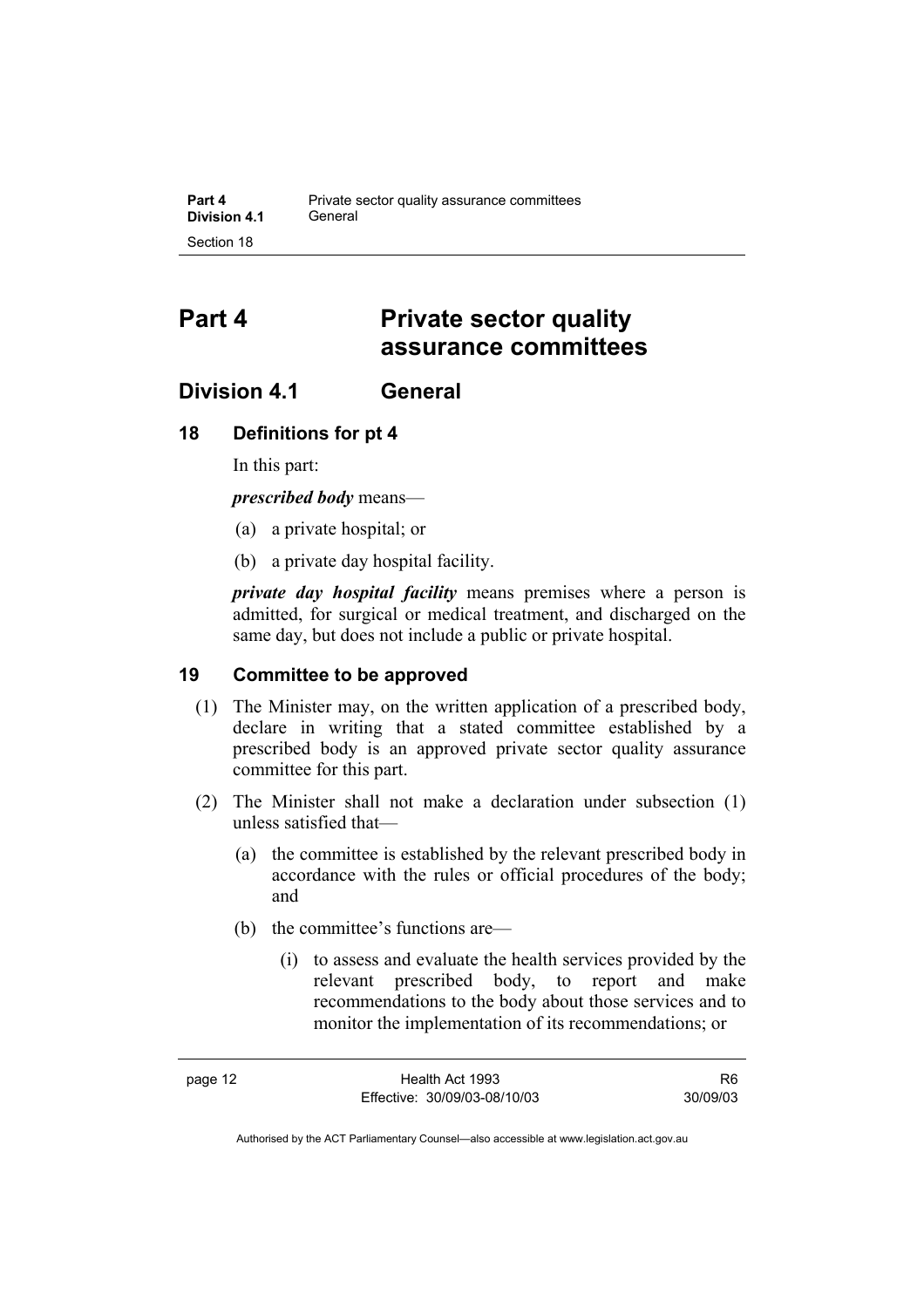- (ii) to conduct research or investigations into morbidity and mortality in the relevant prescribed body and to report and make recommendations to the body in relation to that research or those investigations; and
- (c) members of the committee will be appointed from time to time by the relevant prescribed body; and
- (d) the exercise of the committee's functions would be facilitated by the provision of immunities and protections afforded by this part; and
- (e) it is in the public interest to restrict the disclosure of information compiled by the committee in the exercise of its functions.
- (3) A declaration under subsection (1) is a notifiable instrument.

*Note* A notifiable instrument must be notified under the Legislation Act.

# **20 Procedure and conduct of matters**

- (1) The procedure of an approved private sector committee shall be as the committee determines.
- (2) An approved private sector committee may do whatever it considers necessary or expedient for the fair and expeditious conduct of a matter.
- (3) An approved private sector committee is to have regard to the rules of natural justice so far as they are relevant to the exercise of its functions.

# **21 Disclosure of interest**

 (1) A member of an approved private sector committee who has a direct or indirect personal or financial interest in a matter being considered or about to be considered by the committee shall, as soon as practicable after the relevant facts have come to the member's knowledge, disclose the nature of the interest to the committee.

page 13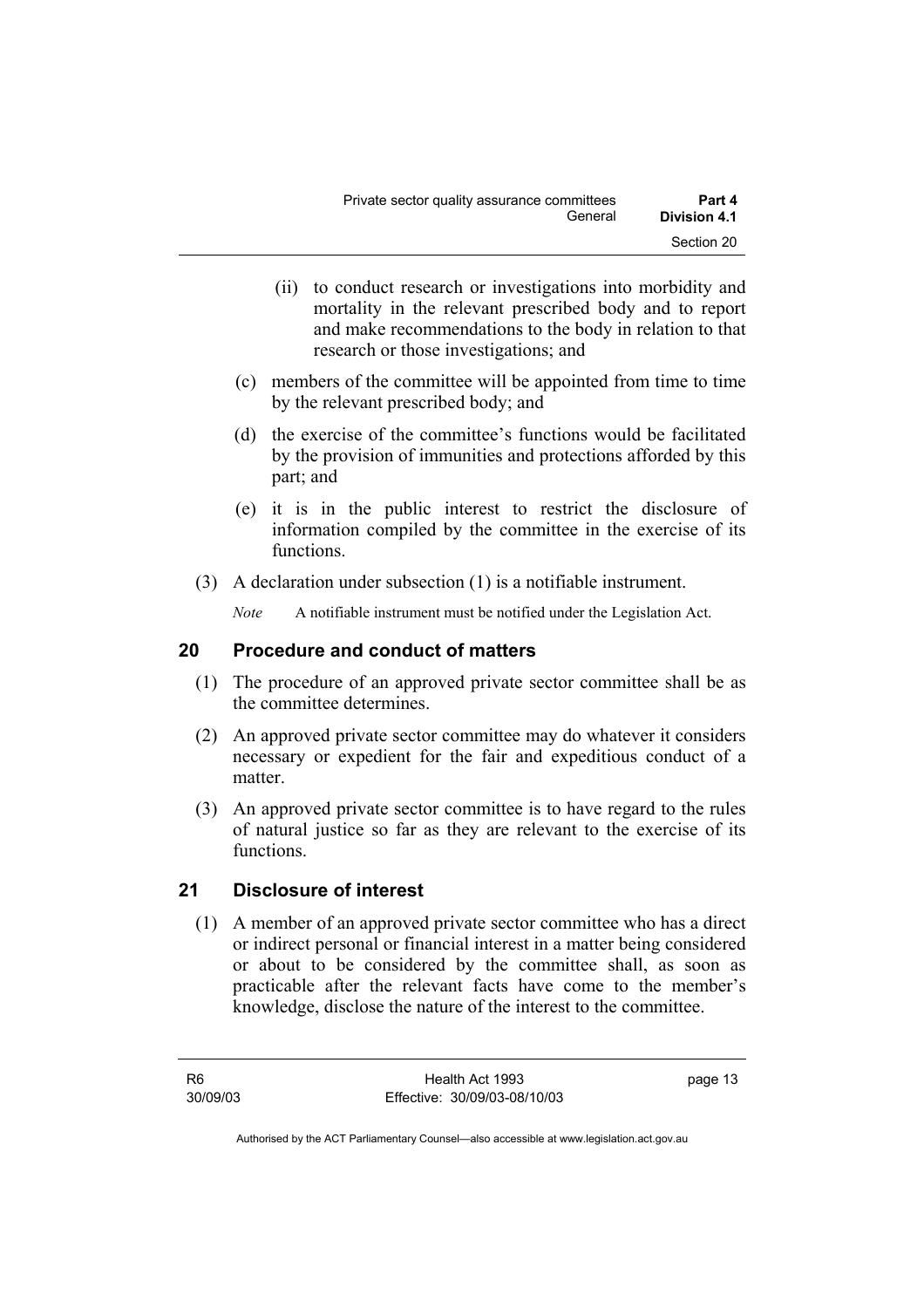| Part 4              | Private sector quality assurance committees |
|---------------------|---------------------------------------------|
| <b>Division 4.2</b> | Confidentiality and evidentiary matters     |
| Section 22          |                                             |

 (2) A person acting under the direction of an approved private sector committee in relation to the exercise of its functions who has a direct or indirect personal or financial interest in a matter in relation to which he or she has been so directed to act shall, as soon as practicable after the relevant facts have come to the person's knowledge, disclose the nature of the interest to the committee.

# **Division 4.2 Confidentiality and evidentiary matters**

# **22 Nondisclosure of identity**

A member of an approved private sector committee shall not disclose the identity of a person to whom a health service was provided by the prescribed body that established the committee without the written consent of that person.

Maximum penalty: 50 penalty units, imprisonment for 6 months or both.

### **23 Admissibility of evidence**

- (1) The following are not admissible as evidence in proceedings before a court, tribunal, board or person:
	- (a) an oral statement made in proceedings before an approved private sector committee;
	- (b) a document produced to an approved private sector committee, to the extent that it was prepared solely for the purposes of the committee;
	- (c) a document prepared by an approved private sector committee.
- (2) In this section:

#### *document* includes—

(a) any part of a document; and

R6 30/09/03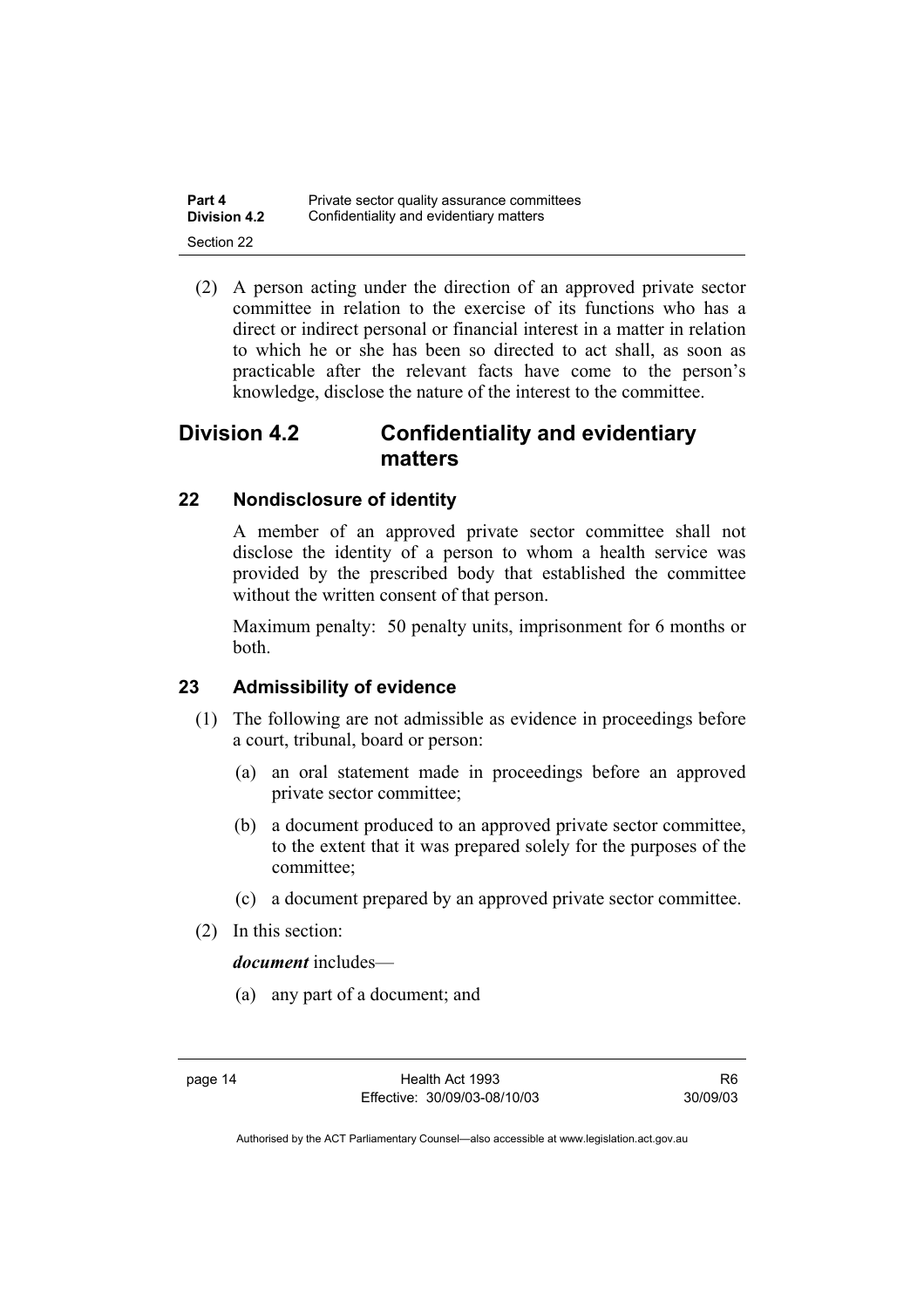- (b) any copy, reproduction or duplicate of a document or of any part of a document; and
- (c) any part of such a copy, reproduction or duplicate.

### **24 Members not compellable**

A person who is or has been a member of an approved private sector committee is not compellable—

- (a) to produce before a court, tribunal, board or person any document in his or her possession or under his or her control that was created by, or at the request of or solely for the purposes of, such a committee; or
- (b) to divulge or communicate to a court, tribunal, board or person any matter or thing that came to the person's notice in his or her capacity as such a member.

### **25 Protection of members**

- (1) A person who is or has been a member of an approved private sector committee is not liable to an action or other proceedings for or in relation to an act done or omitted to be done in good faith in the exercise or purported exercise of any function given to the person in his or her capacity as such a member.
- (2) Without limiting subsection (1), a person referred to in that subsection has qualified privilege in proceedings for defamation in relation to—
	- (a) any oral or written statement made by that person in the exercise of a function; or
	- (b) the contents of a report or other information published by the committee.
- (3) A person referred to in subsection (1) is entitled to be indemnified by the prescribed body that established the committee against any costs incurred by the person in contesting any action, claim or demand brought or made against the person in relation to any act

| - R6     | Health Act 1993              | page 15 |
|----------|------------------------------|---------|
| 30/09/03 | Effective: 30/09/03-08/10/03 |         |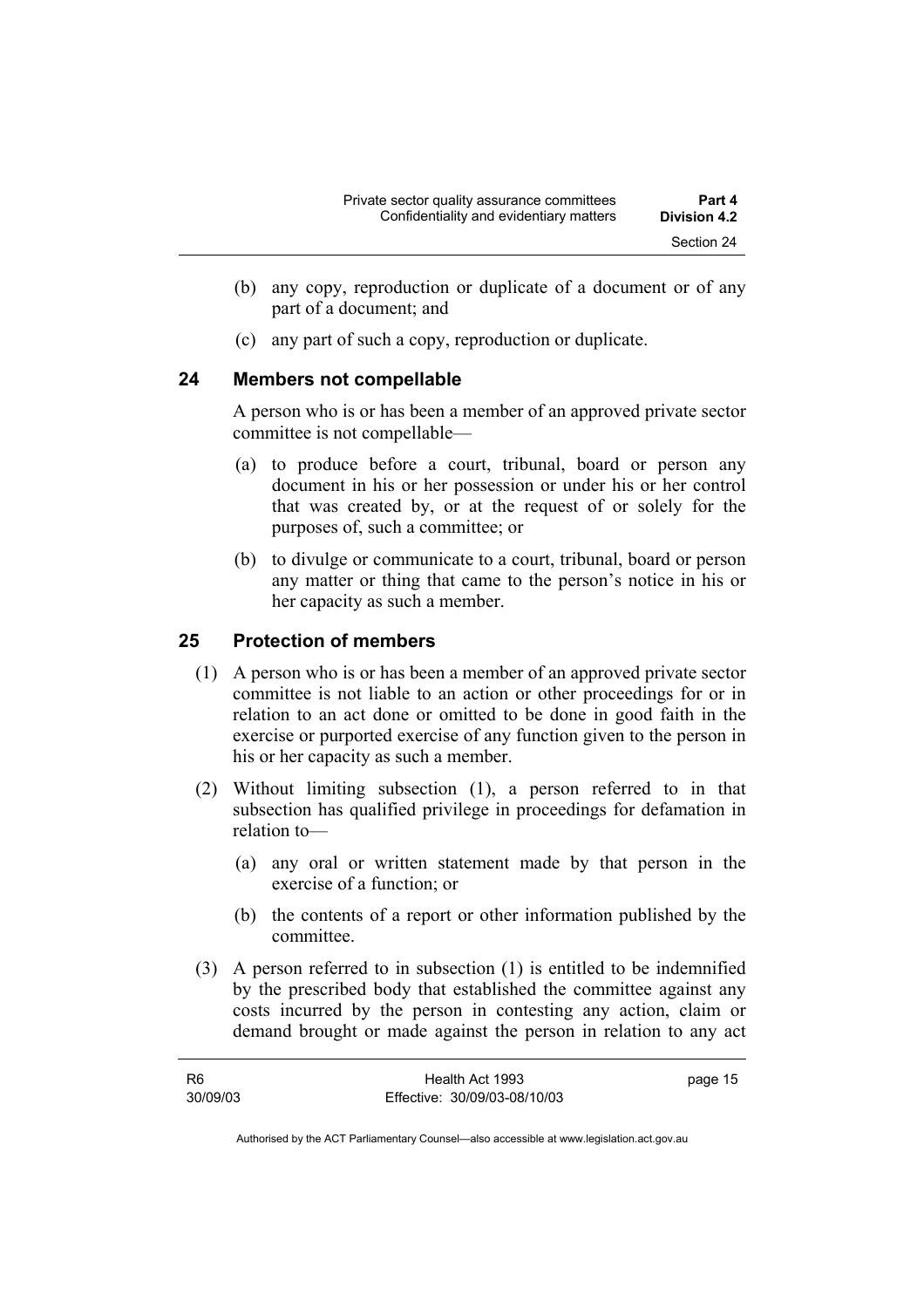| Part 4              | Private sector quality assurance committees |
|---------------------|---------------------------------------------|
| <b>Division 4.2</b> | Confidentiality and evidentiary matters     |
| Section 26          |                                             |

done or omitted to be done in good faith by the person in the exercise or purported exercise of any function given to the person in his or her capacity as such a member.

 (4) Nothing in subsection (1) shall be taken to affect any liability that the relevant prescribed body would, apart from that subsection, have in relation to an act or omission referred to in that subsection.

### **26 Protection of people assisting committee**

- (1) A person—
	- (a) who is acting or has acted under the direction of an approved private sector committee in relation to the exercise of its functions; and
	- (b) to whom no fee or reward has been paid or is payable for so acting;

is not liable to an action or other proceedings for or in relation to an act done or omitted to be done in good faith when acting, or purporting to act, under the direction of the committee.

- (2) Without limiting subsection (1), a person referred to in that subsection has qualified privilege in proceedings for defamation in relation to—
	- (a) any oral or written statement made by the person when acting, or purporting to act, under the direction of the committee; or
	- (b) the contents of a report or other information provided by the person to the committee.
- (3) A person referred to in subsection (1) is entitled to be indemnified by the prescribed body that established the committee against any costs incurred by the person in contesting any action, claim or demand brought or made against the person in relation to any act done or omitted to be done in good faith by the person when acting, or purporting to act, under the direction of the committee.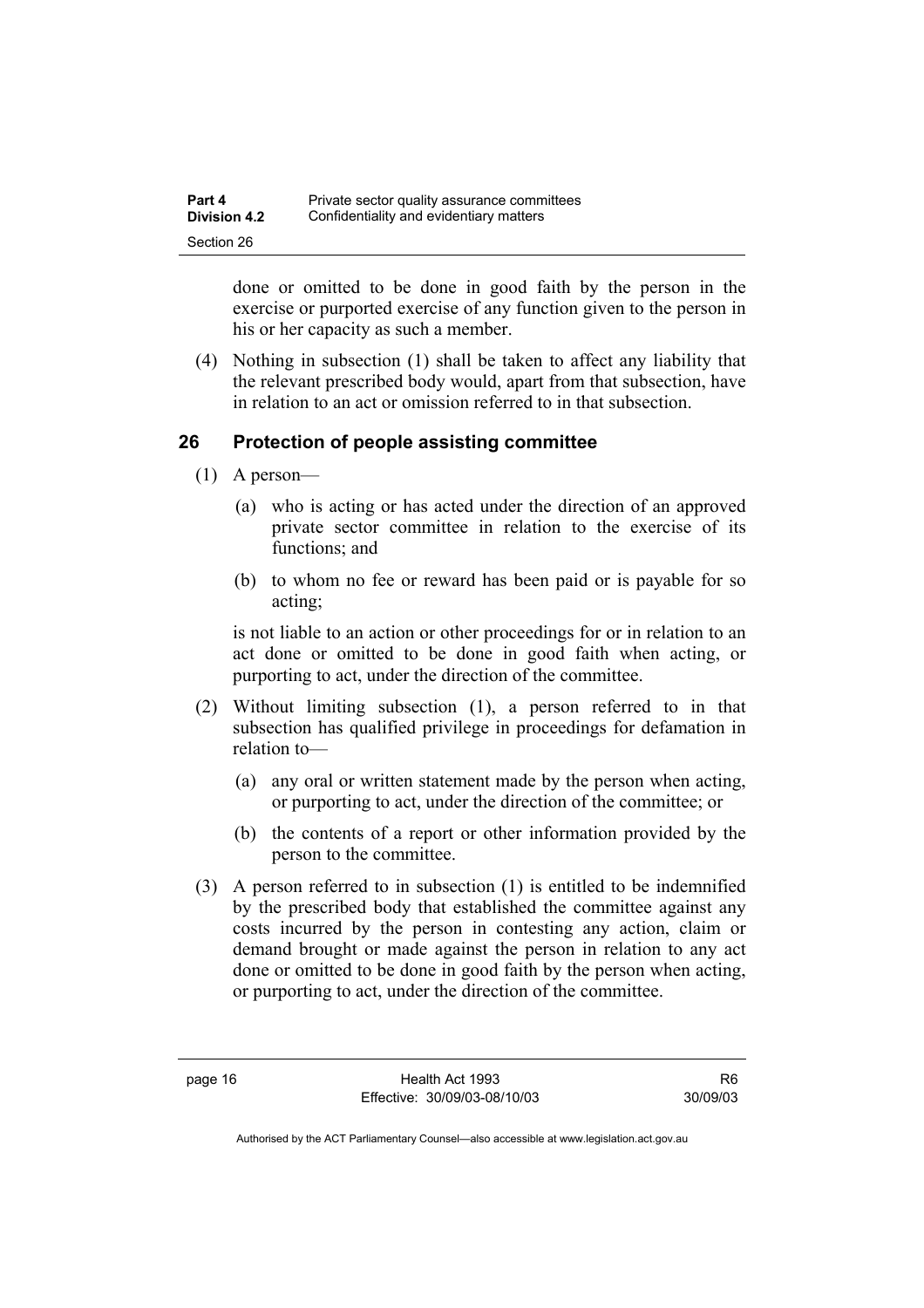| Private sector quality assurance committees | Part 4              |
|---------------------------------------------|---------------------|
| Confidentiality and evidentiary matters     | <b>Division 4.2</b> |
|                                             | Section 26          |

 (4) Nothing in subsection (1) shall be taken to affect any liability that the relevant prescribed body would, apart from that subsection, have in relation to an act or omission referred to in that subsection.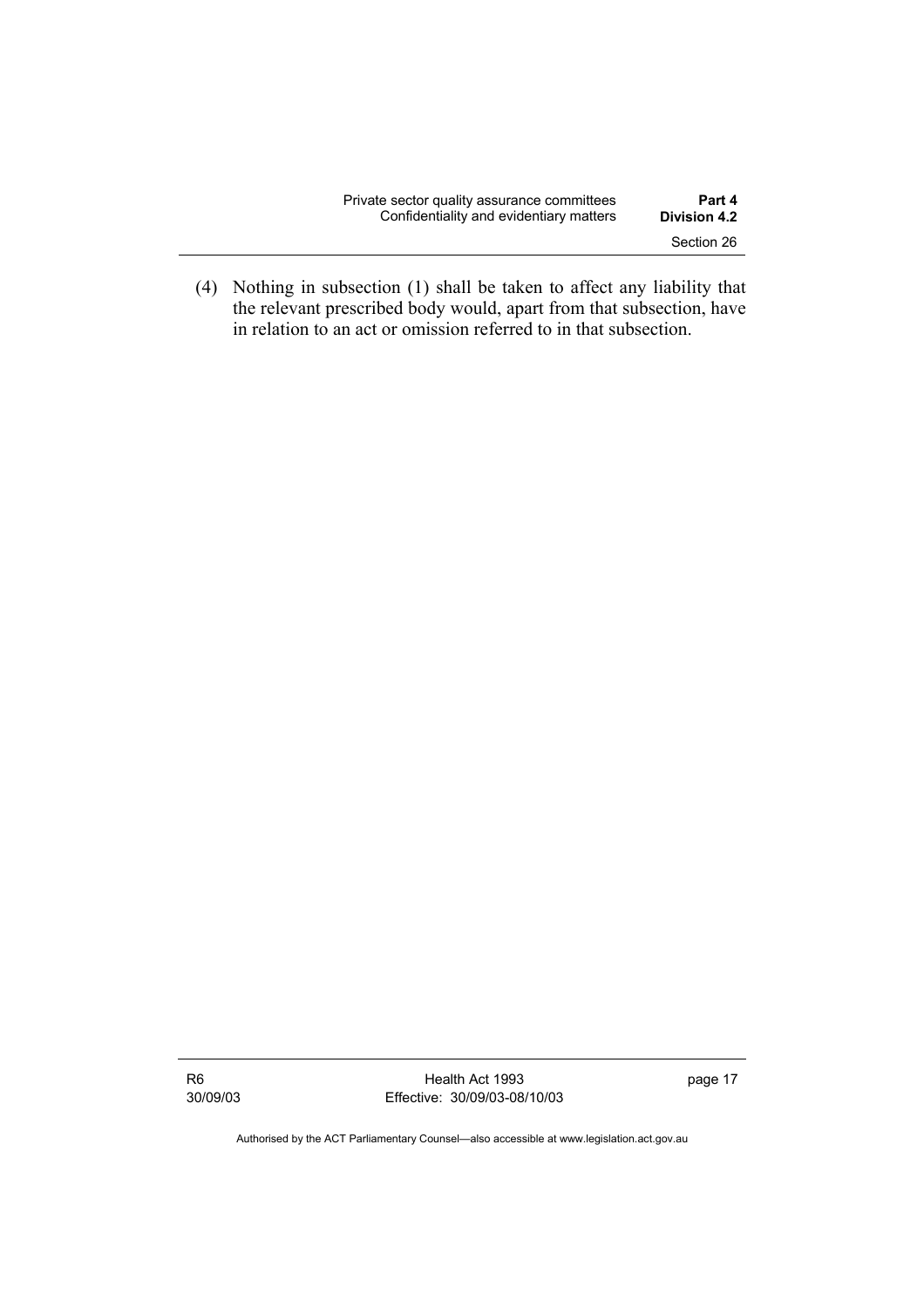#### **Part 5 Clinical privileges**

Section 27

# **Part 5 Clinical privileges**

# **27 Interpretation for pt 5**

A reference in sections 28 (1) and (2) to the *chief executive* includes, if clinical privileges are provided, or a health service provider is engaged, by a Territory authority, a reference to the person having overall responsibility for the control of the facility in which the clinical privileges were provided or the health service provider was engaged.

# **28 Clinical privileges and engagements**

- (1) If an approved public sector committee makes a recommendation to the chief executive that the clinical privileges of a health service provider should be preserved, varied or withdrawn, the chief executive shall consider the committee's recommendation and may make a decision (whether or not in accordance with that recommendation)—
	- (a) preserving; or
	- (b) varying; or
	- (c) withdrawing;

those privileges.

- (2) If an approved public sector committee makes a recommendation to the chief executive that the engagement of a health service provider should be varied, suspended or terminated, the chief executive shall consider the committee's recommendation and may make a decision (whether or not in accordance with that recommendation)—
	- (a) varying the terms and conditions of the engagement; or
	- (b) suspending the engagement for the period the chief executive considers appropriate; or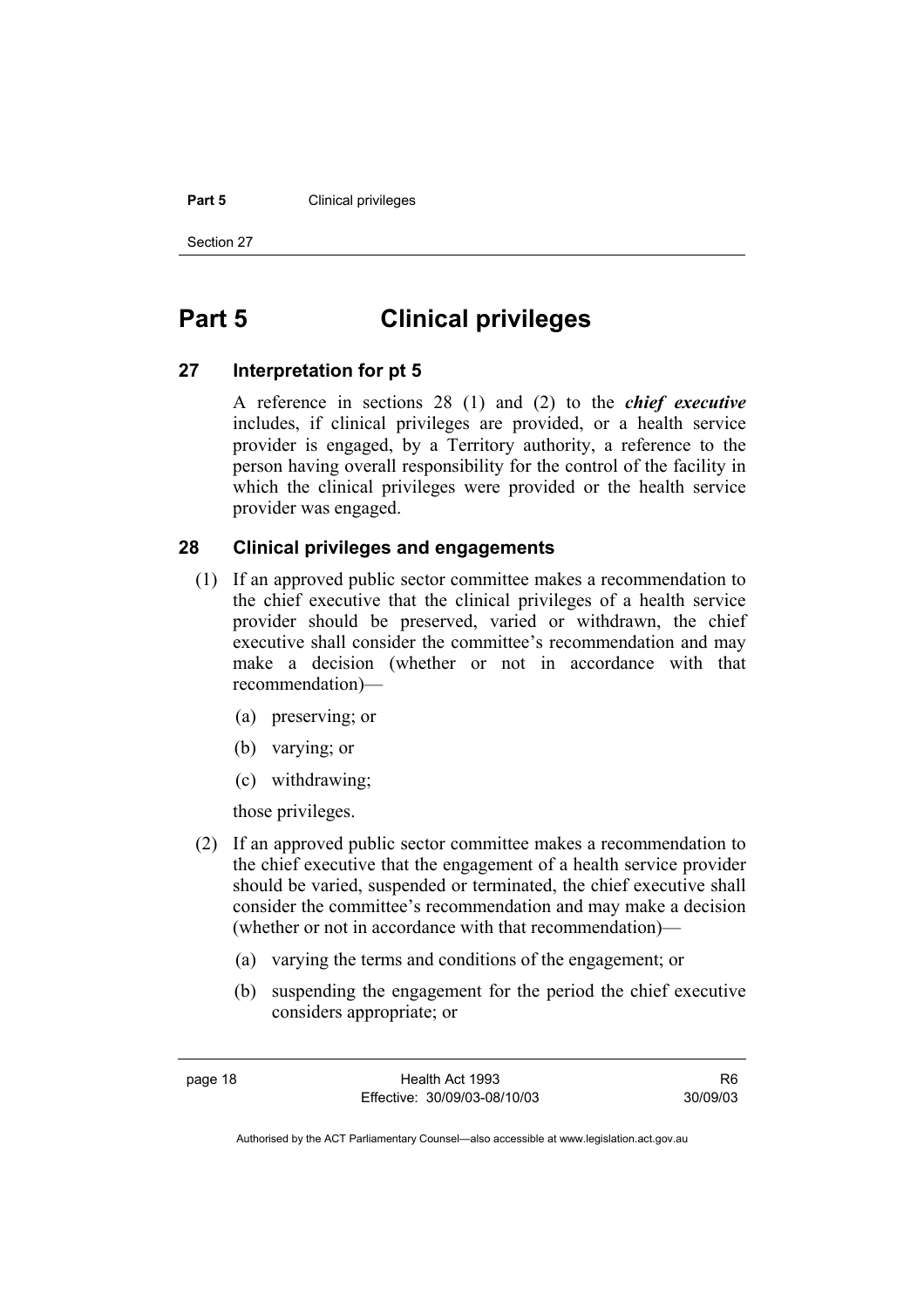(c) terminating the engagement.

# **29 Effect of variation etc**

- (1) A decision under section 28 takes effect—
	- (a) on the date specified in the notice under section 33 (1); or
	- (b) if a date is not so specified—on the day after the health service provider is given the notice.
- (2) An engagement—
	- (a) is suspended for the period specified in the notice under section 33 (1); and
	- (b) shall not be in force during the period for which it is suspended.

#### **30 Application of pt 5 and 6**

This part and part 6 apply in relation to a health service provider notwithstanding any term or condition of the provider's engagement to the contrary.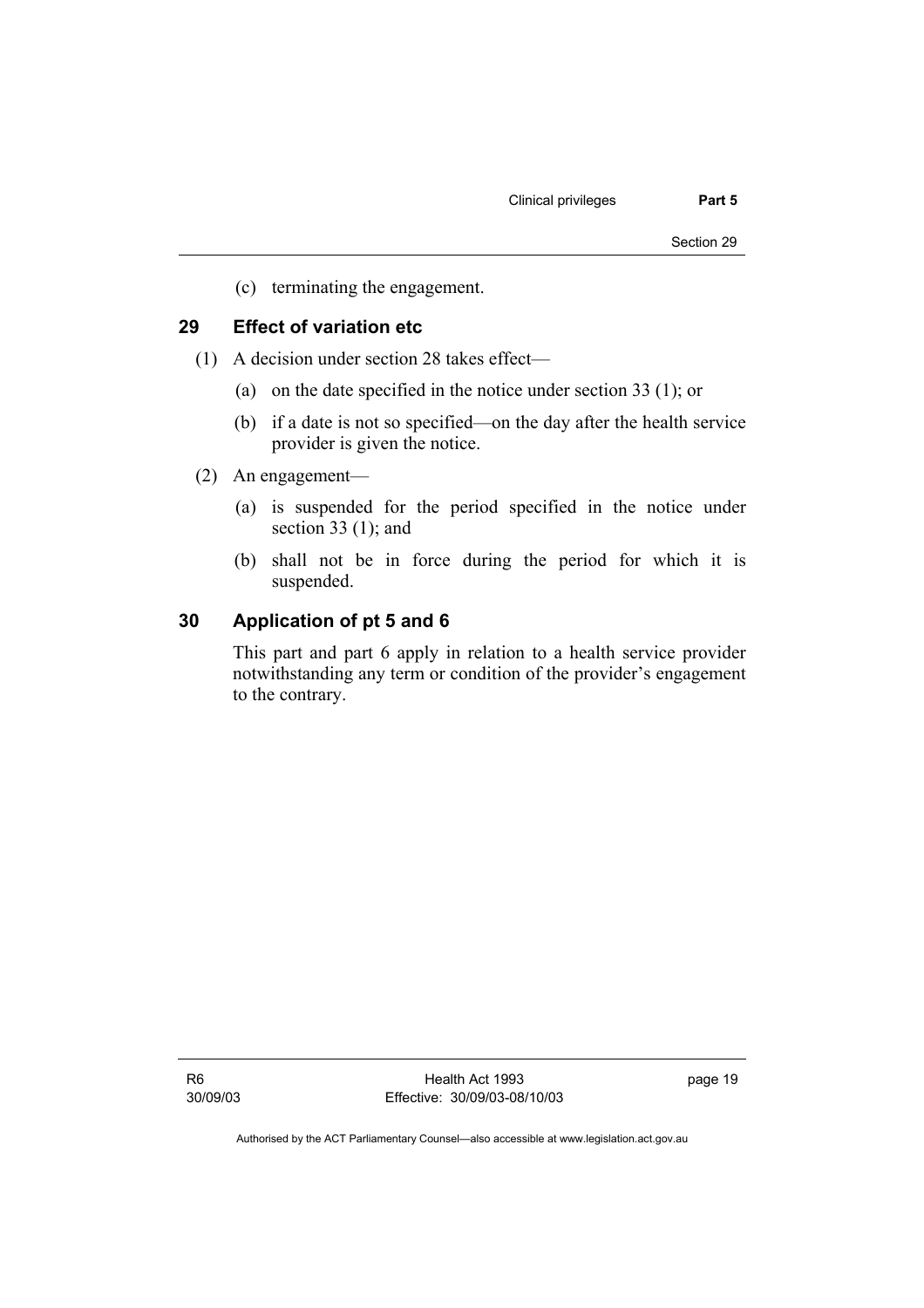#### **Part 6 Administrative review**

Section 31

# **Part 6 Administrative review**

#### **31 Interpretation for pt 6**

A reference in this part to the *chief executive* includes, if clinical privileges are provided, or a health service provider is engaged, by a Territory authority, a reference to the person having overall responsibility for the control of the facility in which the clinical privileges were provided or the health service provider was engaged.

#### **32 Review**

Application may be made to the administrative appeals tribunal for a review of the following decisions:

- (a) a decision of the Minister—
	- (i) refusing to make a declaration under section 19 (1); or
	- (ii) revoking a declaration made under section 19 (1);
- (b) a decision of the chief executive—
	- (i) varying or withdrawing the clinical privileges of a health service provider under section 28 (1); or
	- (ii) varying, suspending or terminating the engagement of a health service provider under section 28 (2).

#### **33 Notification**

- (1) If the Minister makes a decision of a kind referred to in section 32 (a), the Minister shall give written notice of the decision to the prescribed body concerned.
- (2) If the chief executive makes a decision of a kind referred to in section 32 (b), the chief executive shall give written notice of the decision to the health service provider concerned.

page 20 Health Act 1993 Effective: 30/09/03-08/10/03

R6 30/09/03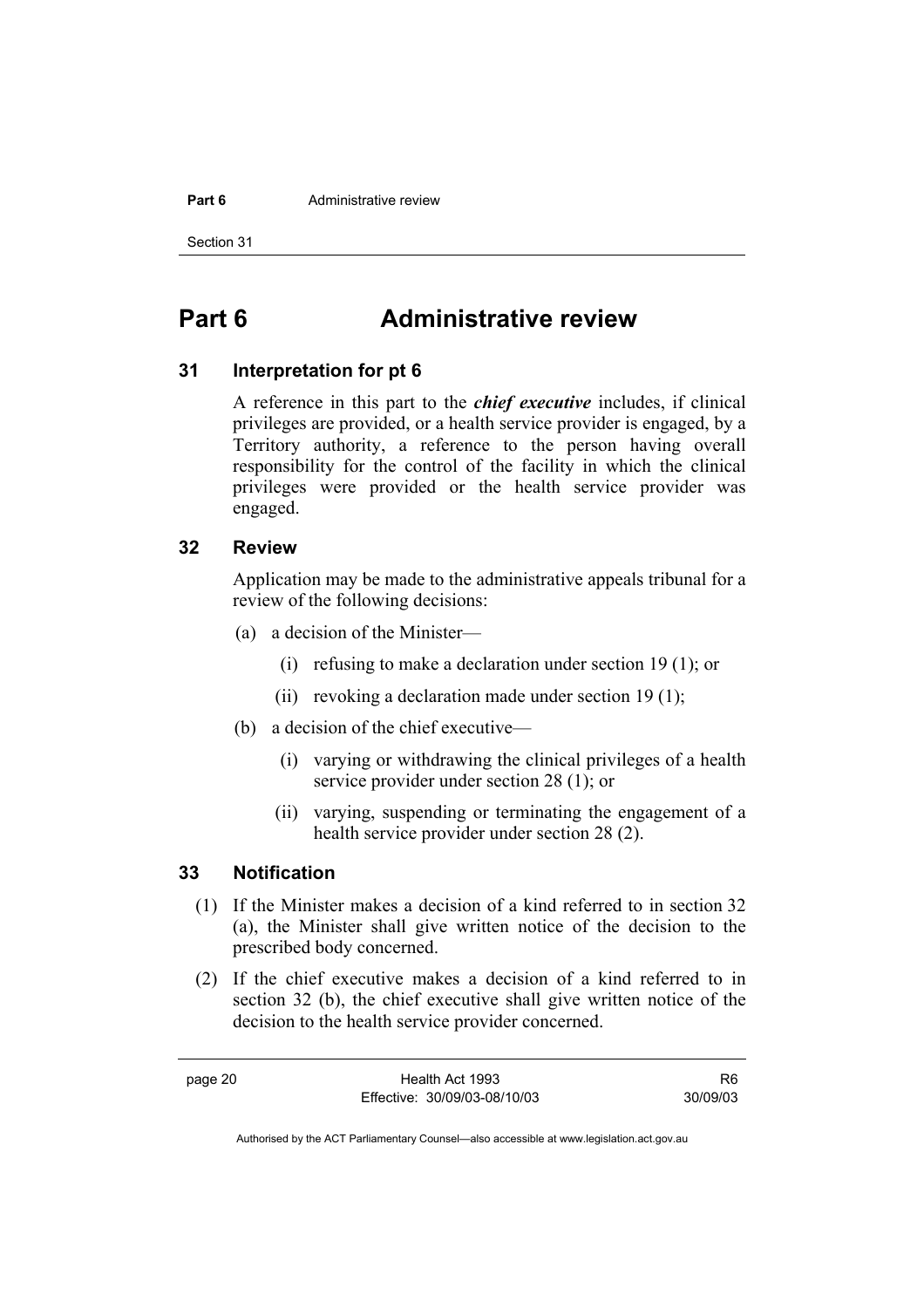#### Administrative review **Part 6**

Section 33

 (3) The notice shall be in accordance with the requirements of the code of practice in force under the *Administrative Appeals Tribunal Act 1989*, section 25B (1).

R6 30/09/03

Health Act 1993 Effective: 30/09/03-08/10/03 page 21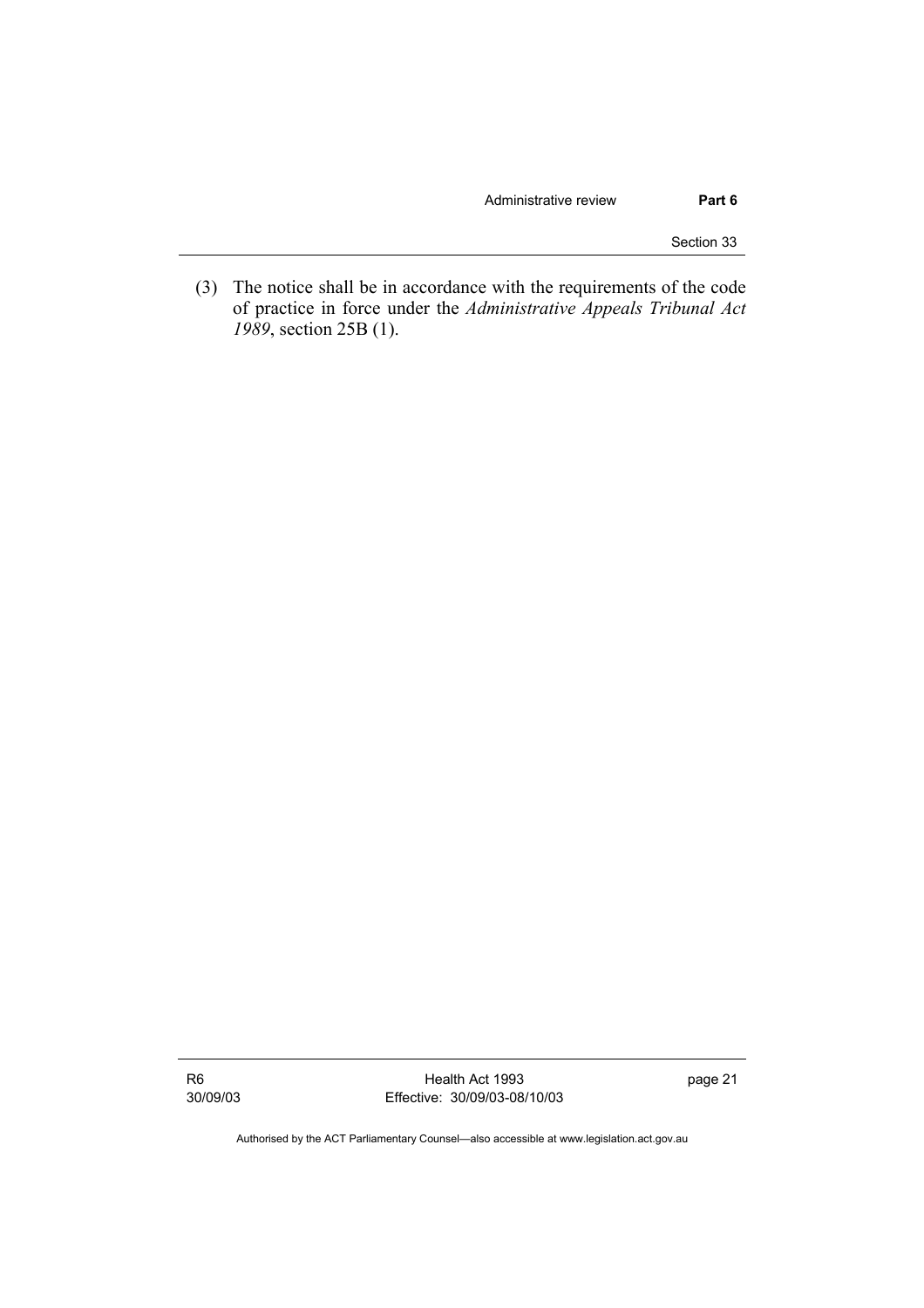**Part 6A VMO** service contracts

Section 33A

# **Part 6A VMO service contracts**

#### **33A Definitions for pt 6A**

In this part:

*authorised representative* means an entity authorised as a representative under section 33F.

*core conditions* means conditions determined under section 33C.

*entity* means a corporation or an unincorporated association.

*negotiating agent* means an entity approved as a negotiating agent under section 33E.

#### *negotiating period*—see section 33D (2).

*practice corporation*, of a VMO, means a corporation that is controlled or conducted by the VMO and by which the VMO conducts his or her practice as a doctor or dentist.

*service contract* means a contract for services, between the Territory and a VMO (or the VMO's practice corporation), under which the VMO is to provide health services to or for the Territory.

*VMO* (visiting medical officer) means a doctor or dentist who is engaged, or who the Territory proposes to engage, under a service contract.

### **33B Service contracts**

- (1) The Territory must not enter into a service contract unless it includes the core conditions that apply to the contract.
- (2) A service contract entered into in contravention of subsection (1) is void.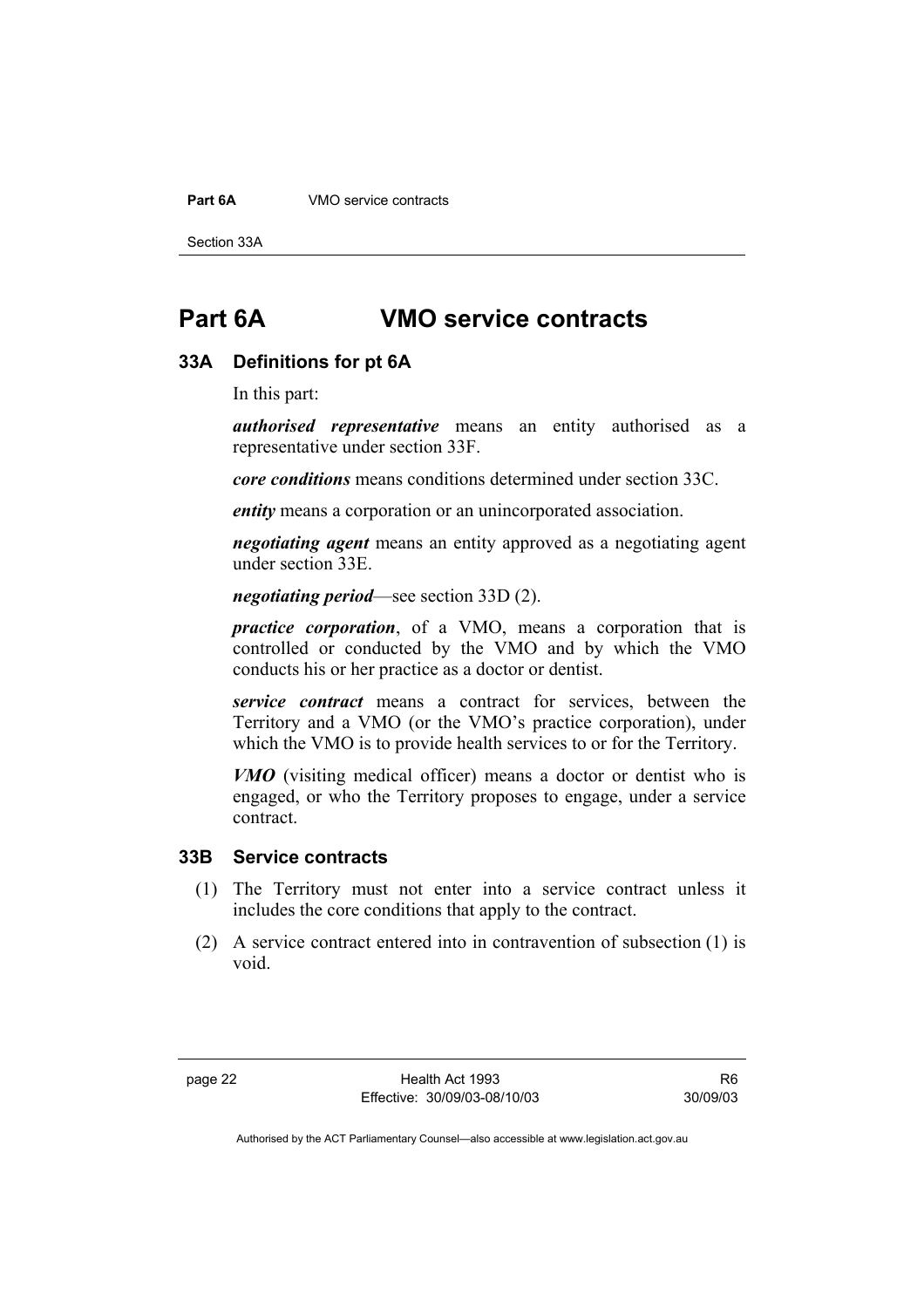VMO service contracts **Part 6A** 

 (3) A condition of a service contract that is inconsistent with a core condition that applies to the contract is void to the extent of the inconsistency.

#### **33C Core conditions**

- (1) The Minister may, in writing, determine core conditions for service contracts.
- (2) The Minister must not determine a condition as a core condition unless the condition has been—
	- (a) agreed in collective negotiations under section 33D; or
	- (b) decided by arbitration under section 33G.
- (3) A determination of core conditions is a notifiable instrument.

*Note* A notifiable instrument must be notified under the Legislation Act.

### **33D Collective negotiations**

- (1) The Territory may negotiate with a negotiating agent, or negotiating agents, to establish proposed core conditions for service contracts.
- (2) Before beginning collective negotiations, the Minister must determine a period (the *negotiating period*) for the negotiations.
- (3) A negotiating period determined after 31 December 2003 must not be shorter than 3 months unless the parties to the negotiations agree to a shorter negotiating period.
- (4) A determination of a negotiating period is a notifiable instrument.

*Note* A notifiable instrument must be notified under the Legislation Act.

# **33E Negotiating agents**

- (1) The Minister may, in writing, approve an entity as a negotiating agent.
- (2) The Minister must not approve an entity as a negotiating agent unless the Minister is satisfied that—

| R6       | Health Act 1993              | page 23 |
|----------|------------------------------|---------|
| 30/09/03 | Effective: 30/09/03-08/10/03 |         |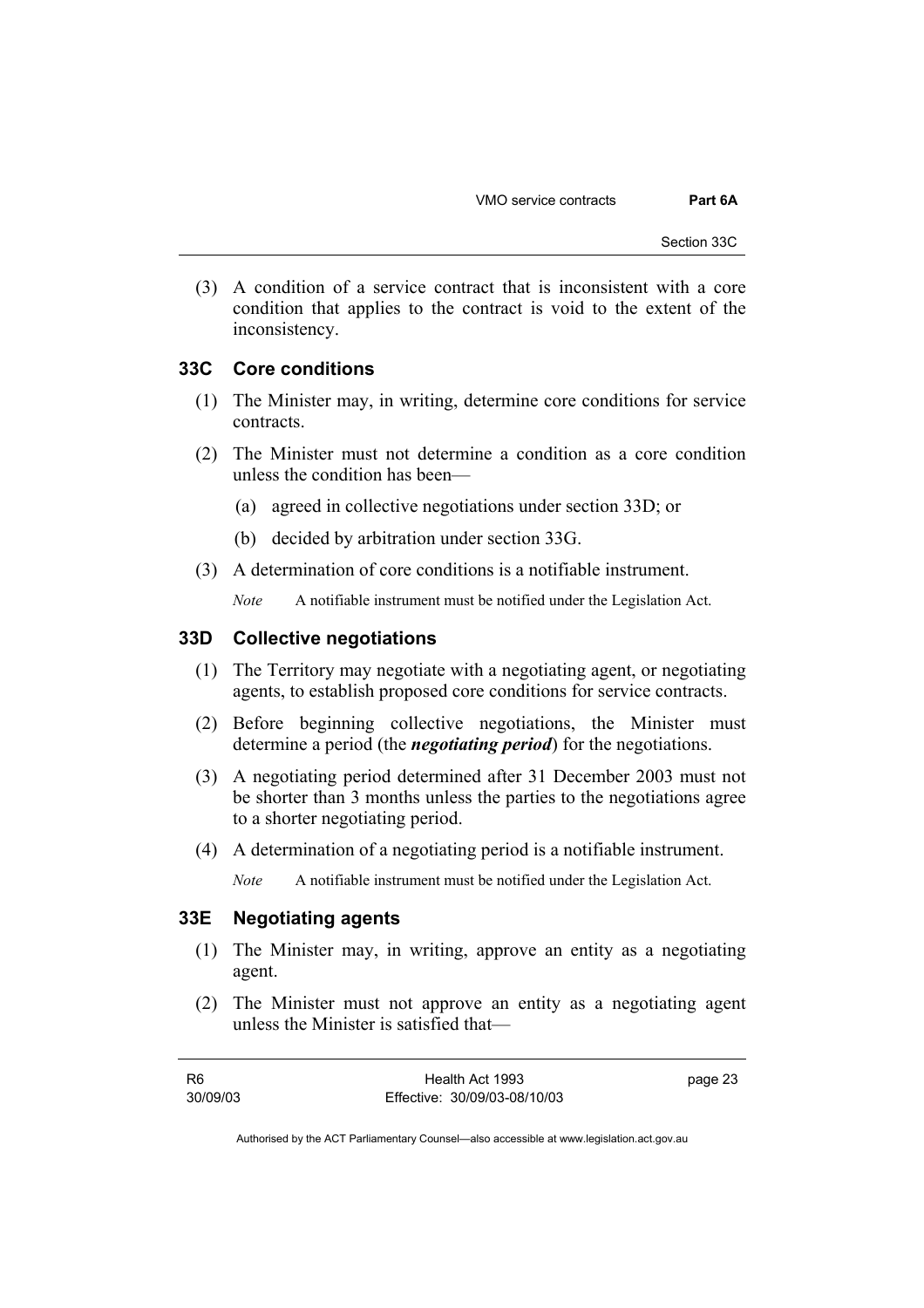#### **Part 6A VMO** service contracts

Section 33E

- (a) the entity is the authorised representative of at least 50 VMOs who, between them, belong to at least 3 of the following categories:
	- (i) physician;
	- (ii) surgeon;
	- (iii) obstetrician and gynaecologist;
	- (iv) anaesthetist;
	- (v) general practitioner or other doctor or dentist; and
- (b) the entity is not disqualified under subsection (3); and
- (c) the entity is otherwise suitable to be a negotiating agent having regard to anything that may reasonably influence that decision, including the following:
	- (i) any criminal or civil court proceedings in which the entity or an executive officer of the entity has been concerned in the previous 10 years;
	- (ii) any levy of execution against the entity or an executive officer of the entity that is not satisfied;
	- (iii) whether an executive officer of the entity has ceased to carry on business, or has been involved in the management of an entity that has ceased to carry on business, with the result that creditors were not fully paid or are unlikely to be fully paid;
- (3) For subsection (2) (b), an entity is disqualified if-
	- (a) the entity, or an executive officer of the entity, has been convicted, in the ACT or elsewhere, of—
		- (i) an offence punishable by imprisonment for longer than 1 year; or
		- (ii) an offence that involves dishonesty and is punishable by imprisonment for 3 months or longer; or

| page 24 | Health Act 1993              | R6       |
|---------|------------------------------|----------|
|         | Effective: 30/09/03-08/10/03 | 30/09/03 |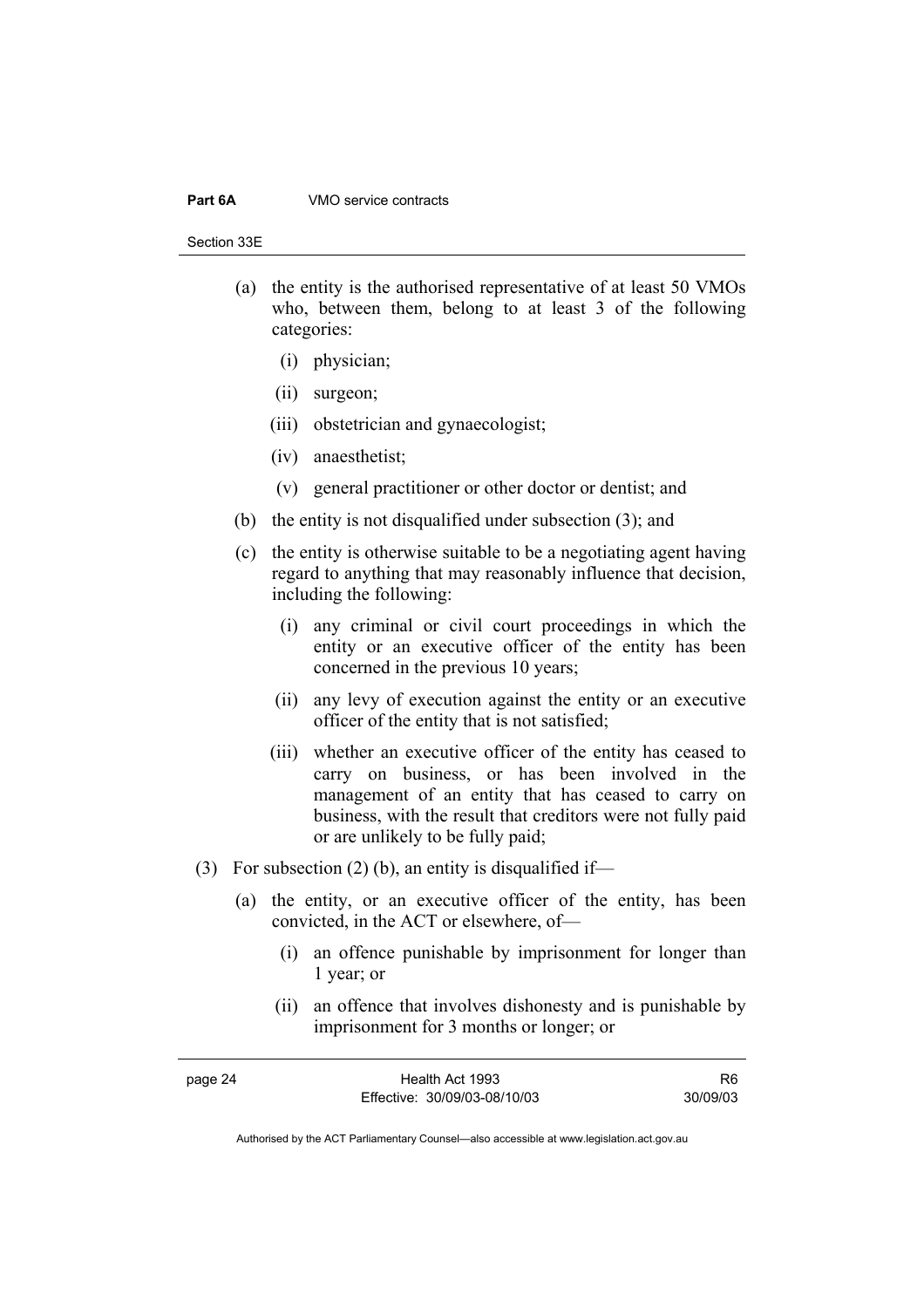VMO service contracts **Part 6A** 

- (b) the entity has a receiver, receiver and manager, or provisional liquidator appointed over part or all of its affairs, or is otherwise under external administration; or
- (c) the entity is insolvent, enters into voluntary administration or makes an arrangement with its creditors or takes the benefit of any law for the relief of insolvent debtors; or
- (d) any of the following apply to an executive officer of the entity:
	- (i) the executive officer has been disqualified under the Corporations Act from managing a corporation;
	- (ii) the executive officer is an undischarged bankrupt under the law of Australia or elsewhere;
	- (iii) the executive officer has executed a deed or arrangement under the *Bankruptcy Act 1966* (Cwlth) (or a similar law of an external Territory or foreign country) and the terms of the deed have not been fully complied with;
	- (iv) the executive officer's creditors have accepted a composition under that Act (or a similar law of an external Territory or foreign country) and final payment has not been made under the composition.
- (4) In this section:

*executive officer*, of an entity, means a person, by whatever name called, and whether or not the person is a director of the entity, who is concerned with or takes part in the management of the entity.

#### **33F Authorised representatives**

- (1) A VMO may, in writing, authorise 1 entity to represent the VMO in collective negotiations under section 33D.
	- *Note* If a form is approved under s 37A for an authorisation, the form must be used.
- (2) The authorisation must nominate 1 of the categories mentioned in section 33E (2) (a) as the category to which the VMO belongs.

| R6.      | Health Act 1993              | page 25 |
|----------|------------------------------|---------|
| 30/09/03 | Effective: 30/09/03-08/10/03 |         |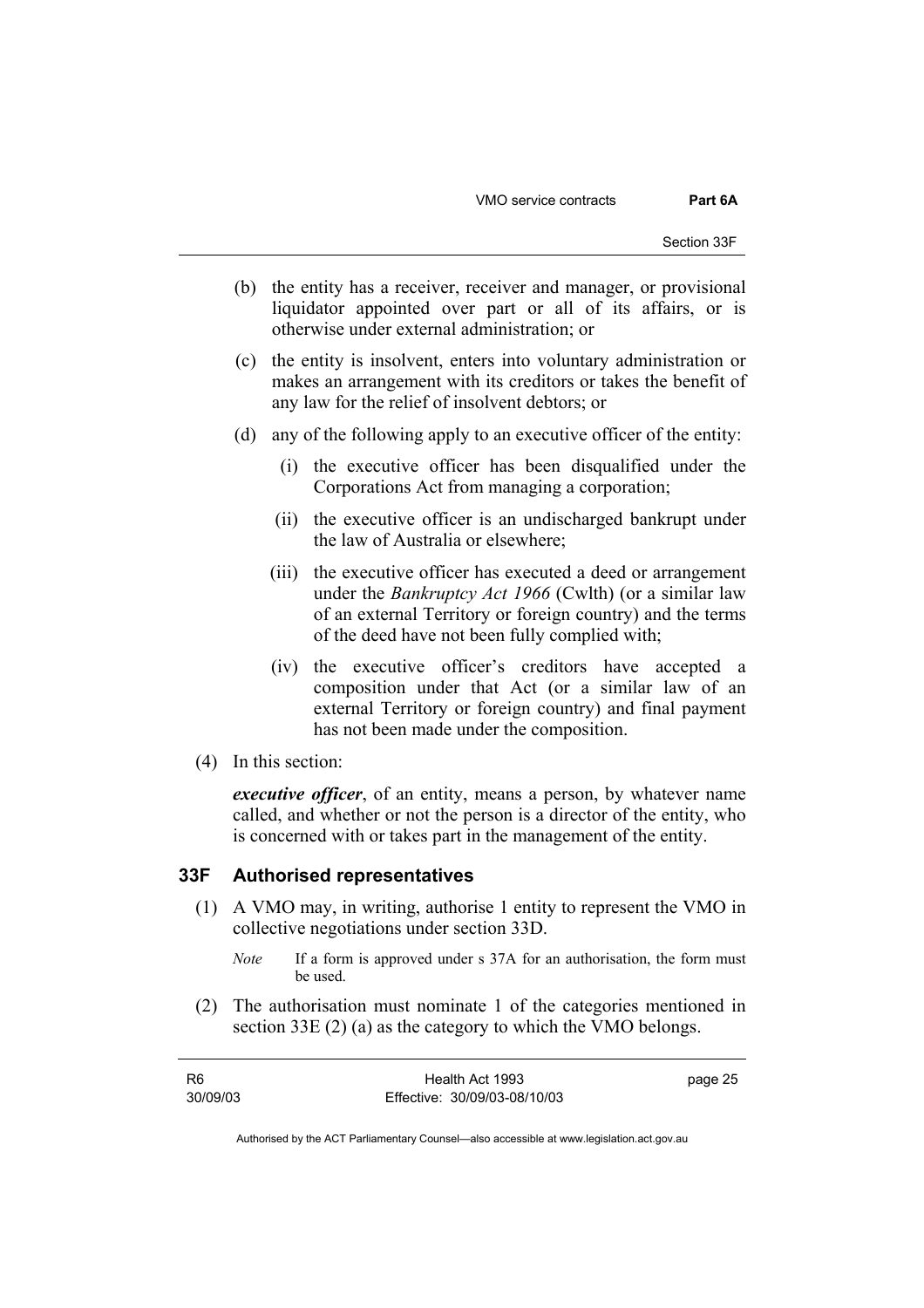#### **Part 6A VMO** service contracts

Section 33G

#### **33G Arbitration**

- (1) This section applies if agreement is not reached in collective negotiations between the Territory and a negotiating agent or negotiating agents in relation to a matter before the end of the negotiating period.
- (2) Unless resolved by mediation beforehand, the matter must be decided by arbitration.
- (3) The arbitration must be conducted under the *Commercial Arbitration Act 1986* and in accordance with principles and rules determined, in writing, by the Minister.
- (4) That Act applies to the arbitration as if the determined principles and rules were an arbitration agreement between the Territory and the negotiating agent or negotiating agents.
- (5) The principles and rules—
	- (a) must be determined by the Minister having regard to the objective of improving the efficiency, effectiveness and quality of health services, and other public interest considerations; and
	- (b) must include a requirement that the arbitrator has appropriate experience, including in determining industrial awards; and
	- (c) must be fair and reasonable.
- (6) A determination of principles and rules for arbitration is a notifiable instrument.

*Note* A notifiable instrument must be notified under the Legislation Act.

### **33H Trade Practices Act authorisation**

For the *Trade Practices Act 1974* (Cwlth) and the Competition Code of the ACT, the following are authorised:

 (a) collective negotiations between the Territory and an approved negotiating agent, or approved negotiating agents, under this part;

R6 30/09/03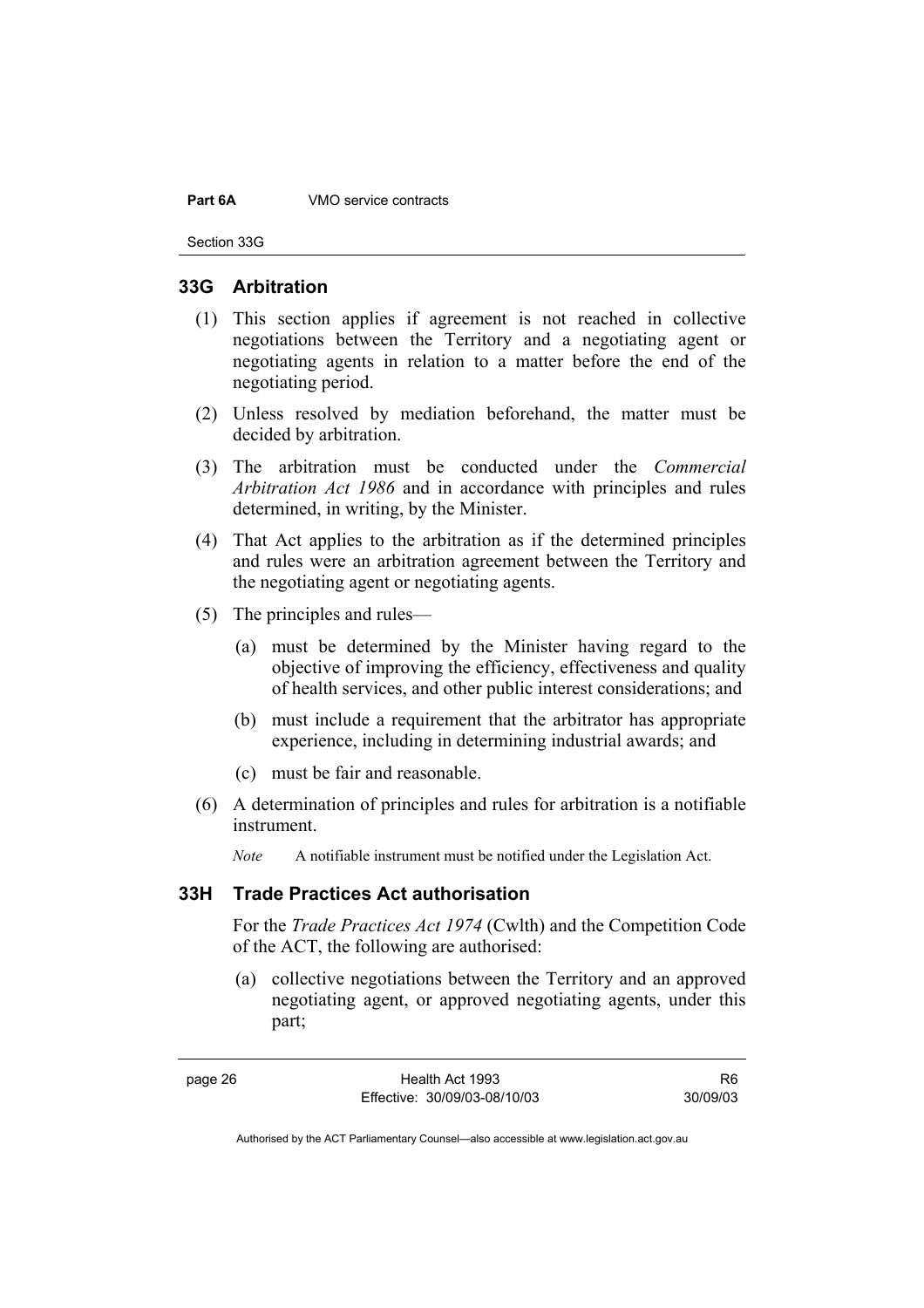#### VMO service contracts **Part 6A**

Section 33H

- (b) the conditions agreed in those negotiations;
- (c) service contracts containing core conditions;
- (d) everything done under a service contract.

R6 30/09/03

Health Act 1993 Effective: 30/09/03-08/10/03 page 27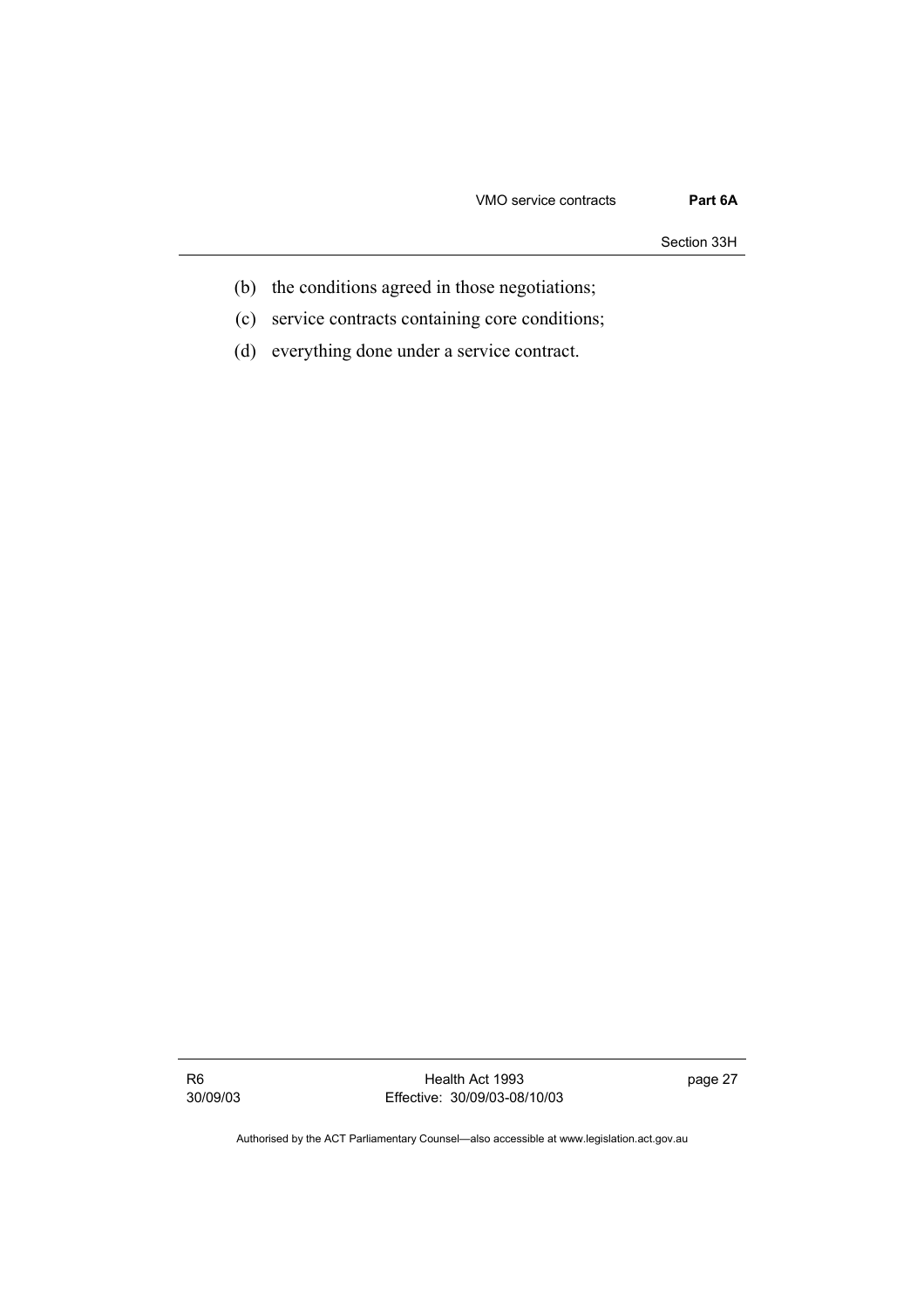#### **Part 7** Miscellaneous

Section 34

# **Part 7 Miscellaneous**

#### **34 Release of confidential information**

- (1) The person responsible for the day-to-day control of a health facility, or another person authorised in writing by him or her for the purpose, may release confidential information only to the Health Insurance Commission established by the *Health Insurance Commission Act 1973* (Cwlth) or the auditor-general—
	- (a) if satisfied that the release will assist in the prevention or detection of fraud; and
	- (b) if the Minister consents in writing to the release.
- (2) In this section:

*confidential information* means information relating to the provision of health services by a health service provider at a health facility.

### **35 References to Health and Community Care Service**

- (1) In any Act, instrument made under an Act, contract or other document, a reference to the *Health and Community Care Service* is, for the application of that Act, instrument, contract or other document after the commencement of this section, a reference to the Territory.
- (2) In this section:

*Health and Community Care Service* means the Australian Capital Territory Health and Community Care Service established by the *Health and Community Care Services Act 1996* (repealed).

R6 30/09/03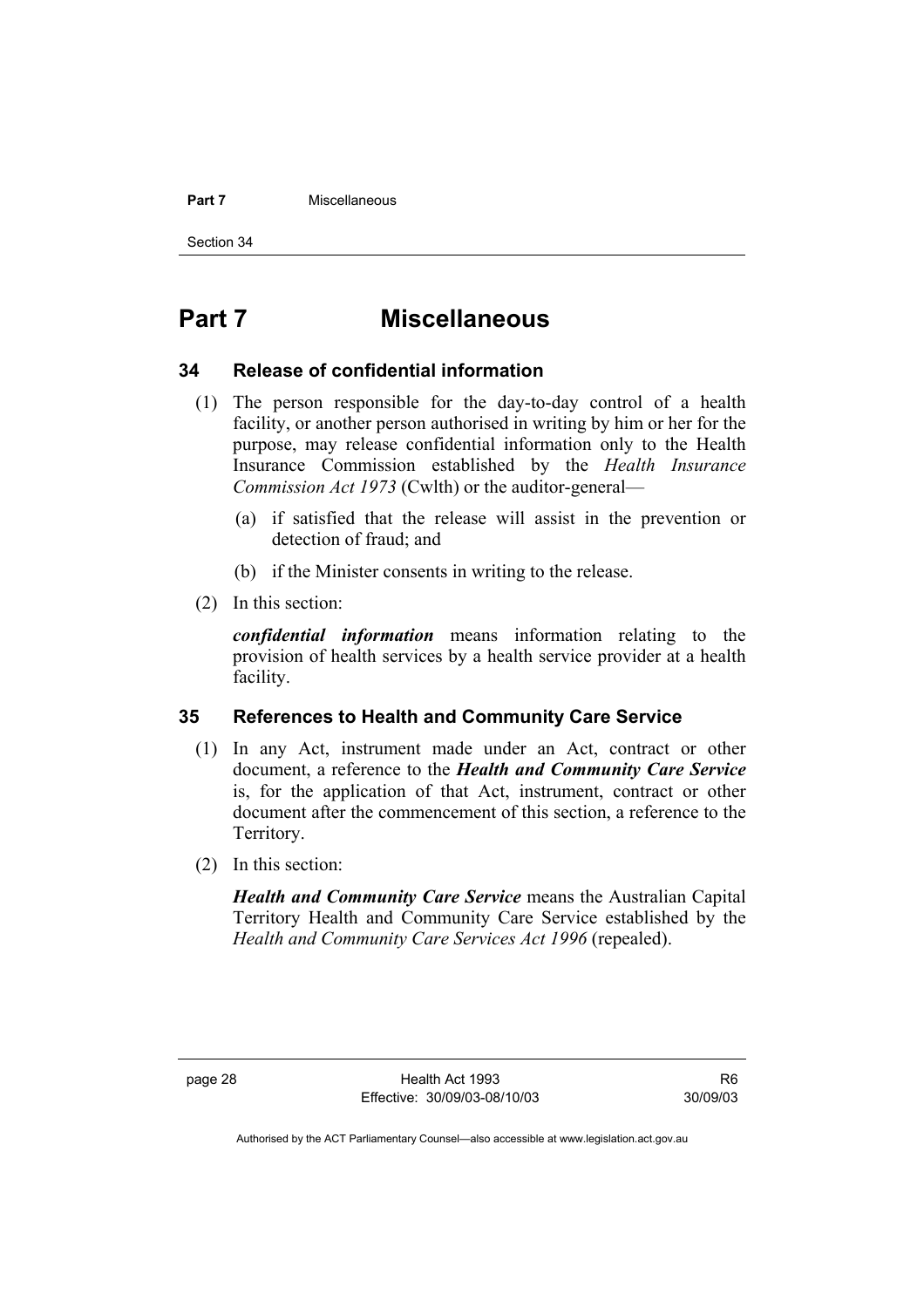### **36 Determination of fees**

- (1) The Minister may, in writing, determine fees for this Act.
	- *Note* The Legislation Act contains provisions about the making of determinations and regulations relating to fees (see pt 6.3)
- (2) Without limiting subsection (1), the Minister may determine fees in relation to the provision of health and community care services.
- (3) A determination is a disallowable instrument.
	- *Note* A disallowable instrument must be notified, and presented to the Legislative Assembly, under the Legislation Act.
- (4) A determination may adopt a Commonwealth law or a health benefits agreement (or a provision of a Commonwealth law or health benefits agreement) as in force from time to time.
	- *Note 1* The text of an applied, adopted or incorporated law or instrument, whether applied as in force from time to time or at a particular time, is taken to be a notifiable instrument if the operation of the Legislation Act, s 47 (5) or (6) is not disapplied (see s 47 (7)).
	- *Note 2* A notifiable instrument must be notified under the Legislation Act.
- (5) In this section:

*Commonwealth law* means a Commonwealth Act, or any regulations, rules, ordinance or disallowable instrument under a Commonwealth Act.

*disallowable instrument*, for a Commonwealth Act, means a disallowable instrument under the *Acts Interpretation Act 1901* (Cwlth), section 46A.

*health benefits agreement* means an agreement between the Territory and an entity that provides health benefits to contributors of a health benefits fund conducted by the entity.

page 29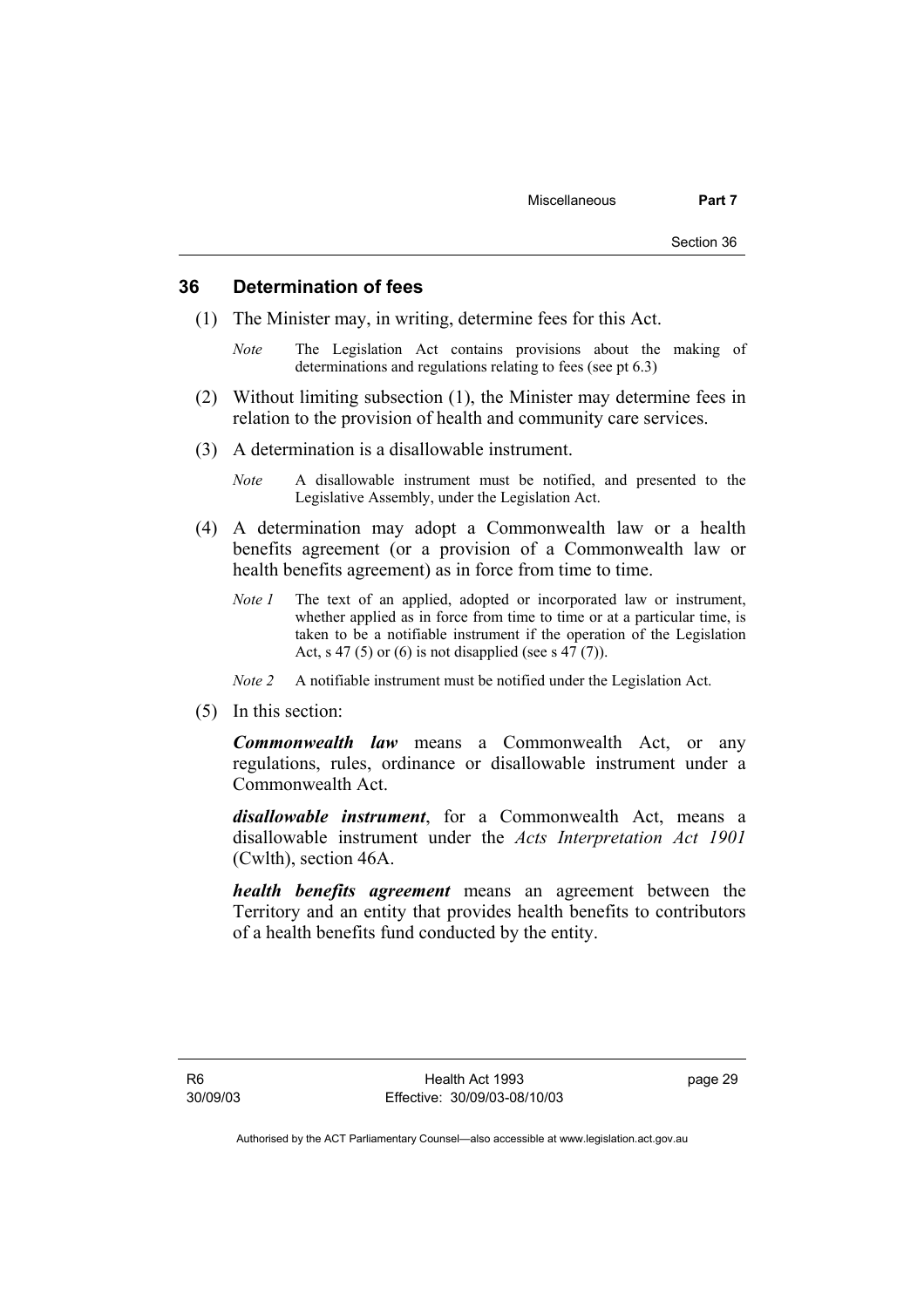#### **Part 7 Miscellaneous**

Section 37

# **37 Payment of fees and interest**

- (1) A fee is payable to the Territory on or before the payment date.
- (2) If an amount for a fee remains unpaid after the payment date, in addition to that amount, interest calculated on the aggregate amount at the rate determined in writing by the Minister is payable to the Territory in relation to every month or part of a month that the aggregate amount remains unpaid.
- (3) A determination is a disallowable instrument.

*Note* A disallowable instrument must be notified, and presented to the Legislative Assembly, under the Legislation Act.

(4) In this section:

*aggregate amount*, for a month, means the total of—

- (a) the amount of the fee; and
- (b) the amount of interest;

remaining unpaid at the end of the previous month.

*payment date*, for a fee, means the 28th day after the day when the account for the fee was issued.

# **37A Approved forms**

- (1) The Minister may, in writing, approve forms for this Act.
- (2) If the Minister approves a form for a particular purpose, the form must be used for that purpose.

*Note* For other provisions about forms, see Legislation Act, s 255.

- (3) An approved form is a notifiable instrument.
	- *Note* A notifiable instrument must be notified under the Legislation Act.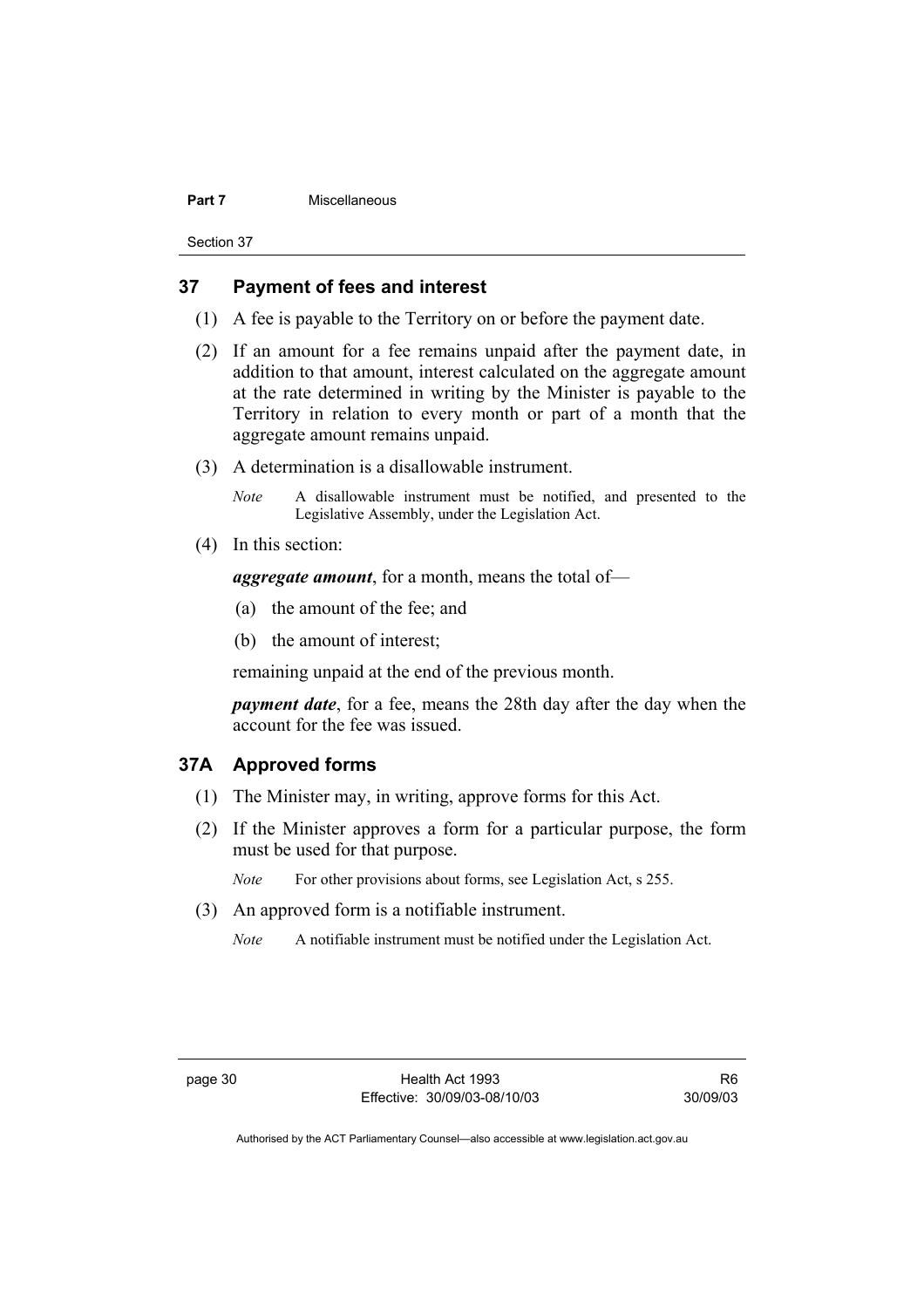Section 38

# **38 Regulation-making power**

The Executive may make regulations for this Act.

*Note* Regulations must be notified, and presented to the Legislative Assembly, under the Legislation Act.

R6 30/09/03

Health Act 1993 Effective: 30/09/03-08/10/03 page 31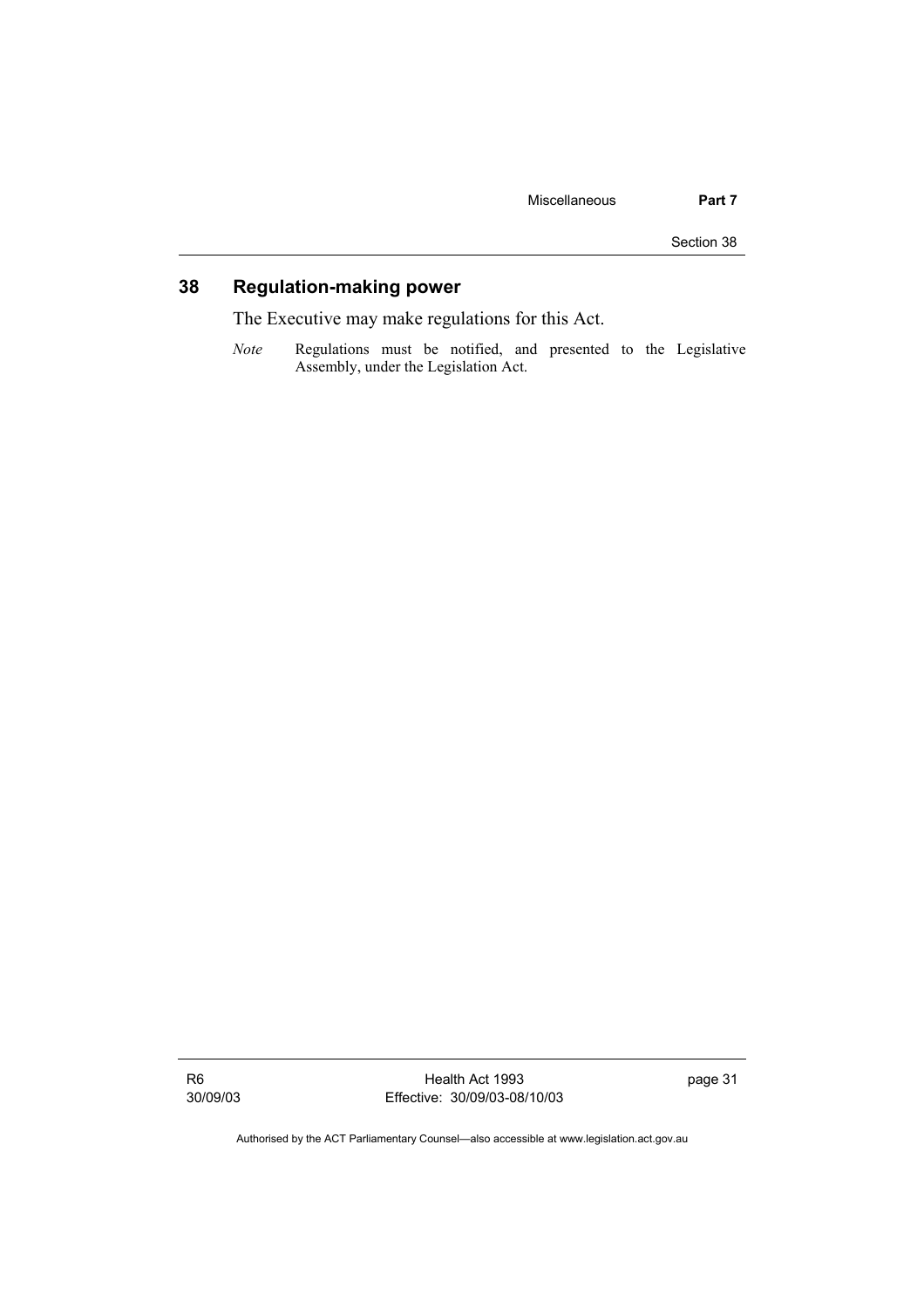# **Part 8 Transitional provisions for repeal of Health and Community Care Services Act 1996**

### **39 Definitions for pt 8**

In this part:

*repealed Act* means the *Health and Community Care Services Act 1996* (repealed).

*service* means the Australian Capital Territory Health and Community Care Service established under the repealed Act.

#### **40 Transfer of assets, rights and liabilities**

On the commencement of this part, all assets, rights and liabilities of the service vest in the Territory.

#### **41 Registration of changes in ownership of certain assets**

- (1) This section applies if—
	- (a) an asset, including an interest in land, vests in the Territory under section 40; and
	- (b) information about ownership of the asset may be entered in a statutory property register.
- (2) On application by the chief executive, a person responsible for the statutory property register must make the entries in the register and do anything else that is necessary or desirable to reflect the operation of section 40.
- (3) The evidentiary value of a statutory property register is not affected  $by-$ 
	- (a) the making of an entry under this section; or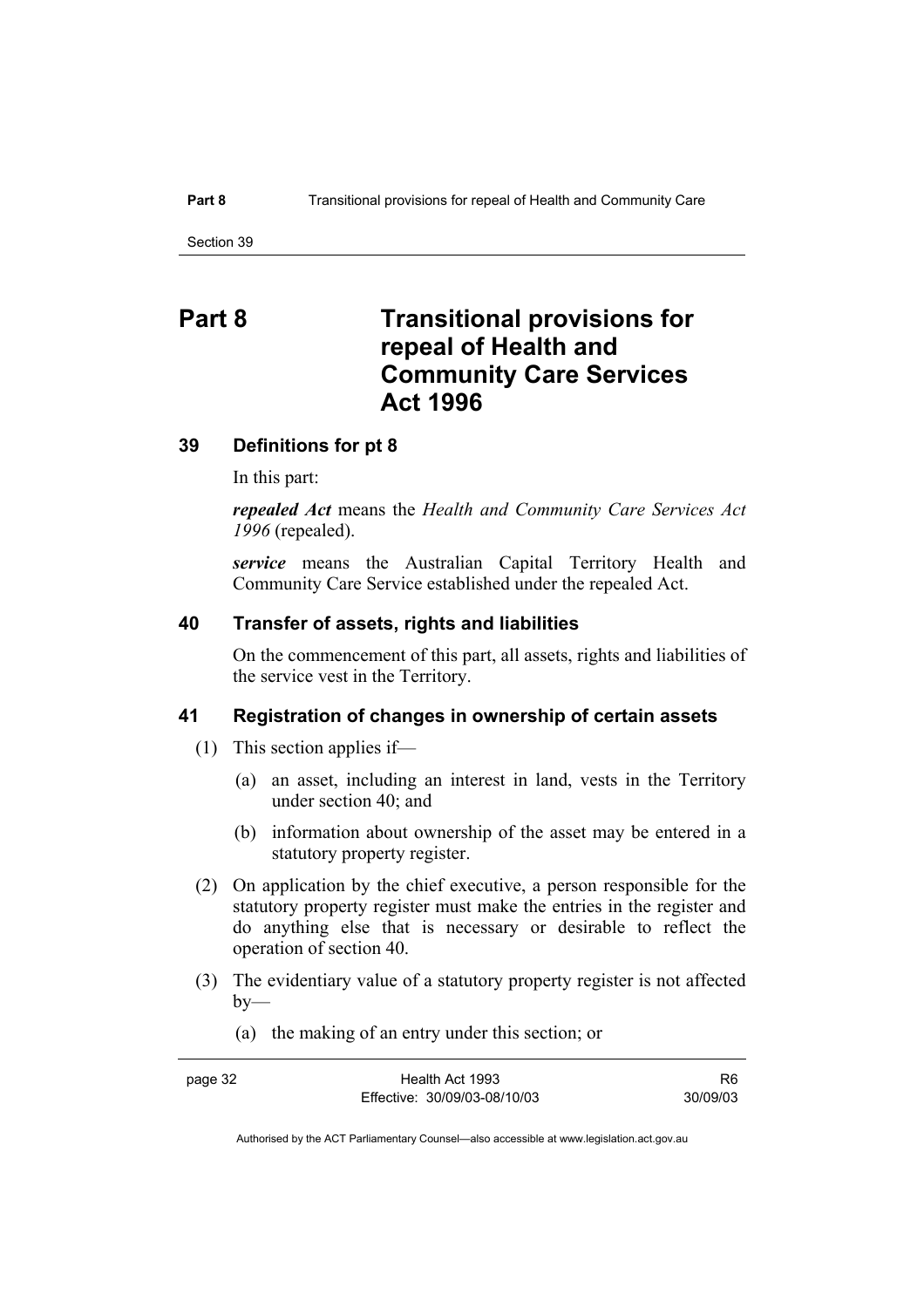Section 42

- (b) the failure to make an entry under this section; or
- (c) the failure by the chief executive to make an application under this section.
- (4) In this section:

*statutory property register* means a register kept under a Territory law, or a law of the Commonwealth, a State or another Territory, for recording ownership of property (including interests in property) if—

- (a) title to the property is passed by registration in the register of ownership of the property; or
- (b) the owner of an interest in the property may lose the interest if the interest is not registered in the register.

#### **Examples**

- 1 the register of land titles kept under the *Land Titles Act 1925*, section 43
- 2 the register of interests in goods mentioned in the *Sale of Motor Vehicles Act 1977*, part 4A
- *Note* An example is part of the Act, is not exhaustive and may extend, but does not limit, the meaning of the provision in which it appears (see Legislation Act, s 126 and s 132).

### **42 Proceedings and evidence**

- (1) For a proceeding begun before the commencement of this part and to which the service is a party, the Territory is substituted as a party.
- (2) If, before the commencement of this part—
	- (a) a cause of action had accrued against the service; and
	- (b) proceedings had not begun in relation to the cause of action; and
	- (c) the limitation period for the cause of action had not ended;

proceedings may be brought against the Territory.

page 33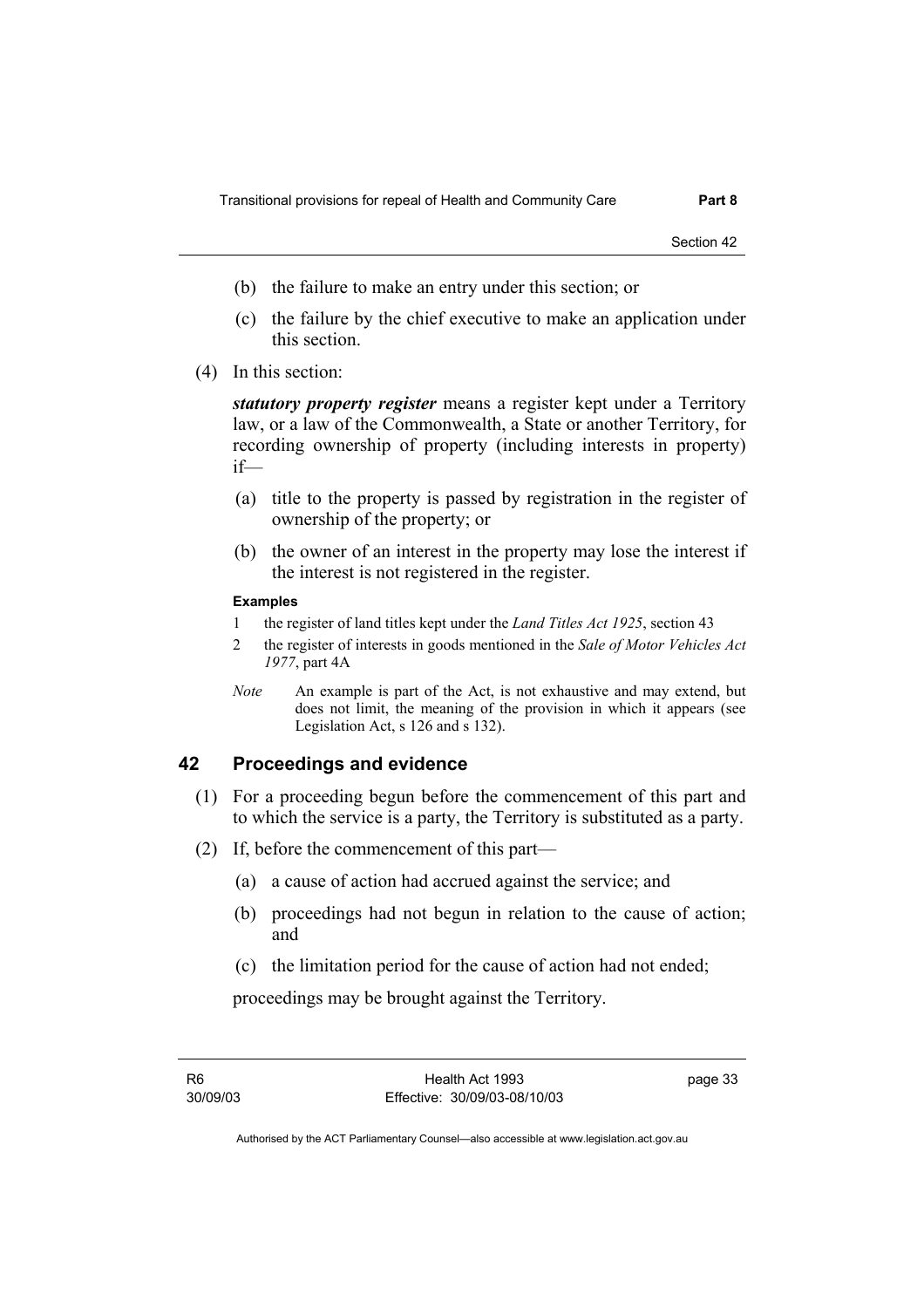- (3) The *Limitation Act 1985,* part 3 applies to the beginning of a proceeding by or against the Territory as if the cause of action had been accrued by, or had accrued against, the Territory.
- (4) The court or other entity in which, or before which, a proceeding has been begun or continued under this section may give directions about the proceeding.
- (5) Any evidence that, apart from the repeal of the *Health and Community Care Services Act 1996*, would have been admissible for or against the service is admissible for or against the Territory.
- (6) In this section:

*proceeding* includes a proceeding by way of appeal or review (including review under the *Ombudsman Act 1989*) or any other civil proceeding in relation to an asset, right or liability vested in the Territory under section 40.

#### **43 Continuation of determinations**

- (1) The determination in effect under the repealed Act, section 32 (Fees and charges for health and community care services) immediately before the commencement of this part has effect as if it were a determination made under this Act, section 36 (Determination of fees) until the earlier of—
	- (a) the commencement of a determination made under this Act, section 36; and
	- (b) the end of 3 months after the commencement of this part.
- (2) The determination in effect under the repealed Act, section 33 (Payment of fees, charges and interest) immediately before the commencement of this part has effect as if it were a determination made under this Act, section 37 (Payment of fees and interest) until the earlier of—
	- (a) the commencement of a determination made under this Act, section 37; and

R6 30/09/03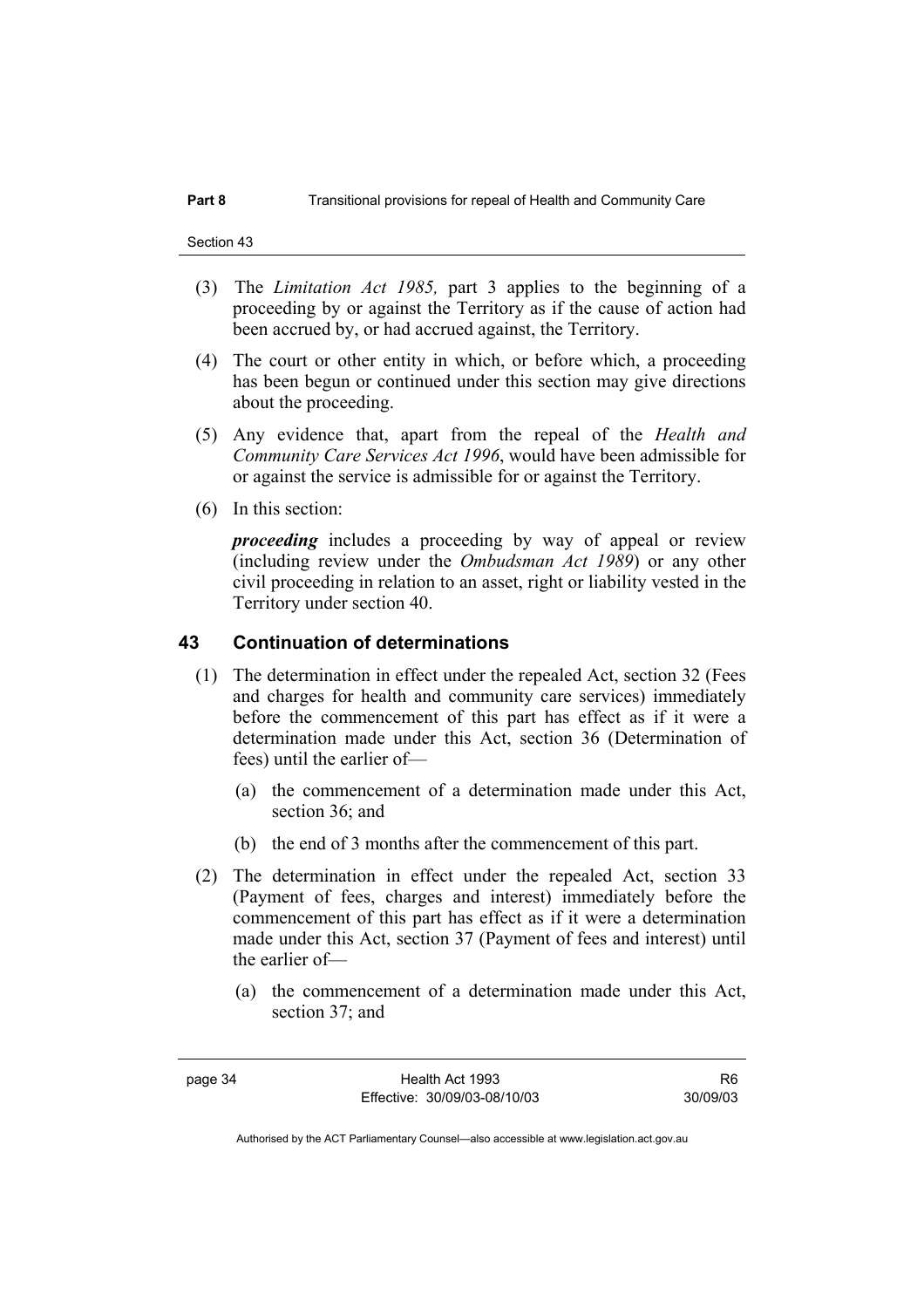(b) the end of 3 months after the commencement of this part.

#### **44 Transitional regulations**

- (1) The regulations may prescribe savings or transitional matters necessary or convenient to be prescribed because of the enactment of the *Health and Community Care Services (Repeal and Consequential Amendments) Act 2002*.
- (2) Regulations made for this section must not be taken to be inconsistent with this Act so far as they can operate concurrently with this Act.
- (3) This section is additional to, and does not limit, section 45.

#### **45 Modification of pt 8's operation**

The regulations may modify this part to make provision in relation to any matter that, in the Executive's opinion, is not adequately dealt with in this part.

#### **46 Expiry of pt 8**

- (1) This part expires 1 year after the day it commences.
- (2) To prevent doubt, this part is declared to be a law to which the *Legislation Act 2001*, section 88 (Repeal does not end transitional or validating effect etc) applies.

# *<u>U</u>* Dictionary

(see s 2)

- Note 1 The Legislation Act contains definitions and other provisions relevant to this Act.
- *Note 2* For example, the Legislation Act, dict, pt 1, defines the following terms:
	- function
	- exercise
	- the Territory

| RO       |  |
|----------|--|
| 30/09/03 |  |

 $R<sub>0</sub>$ 

Health Act 1993 Effective: 30/09/03-08/10/03 page 35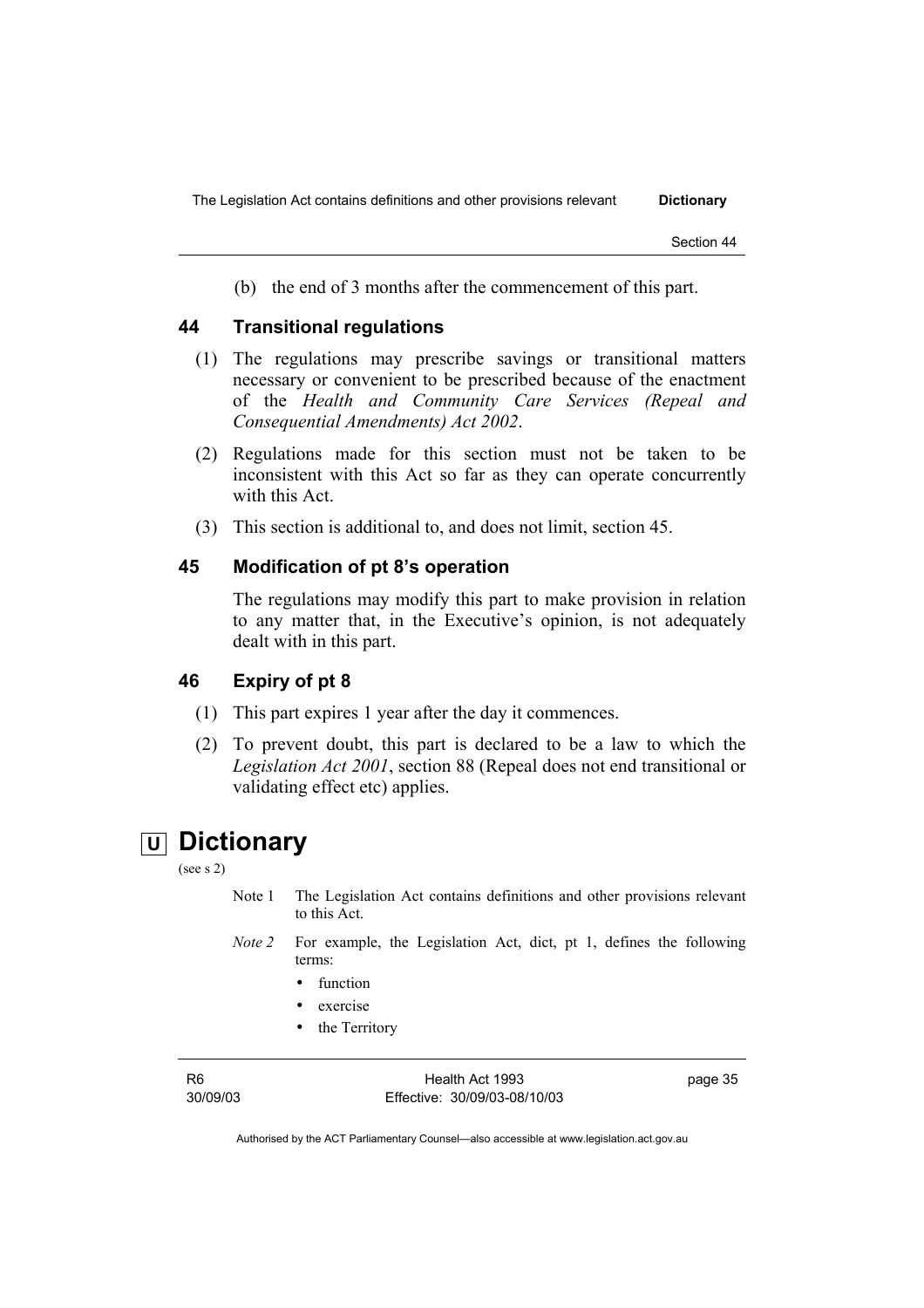- ACT
- in relation to.

*approved private sector committee* means a committee declared to be an approved private sector quality assurance committee under section 19.

*approved public sector committee* means a committee established as an approved public sector quality assurance committee under section 8 (Approval of public sector committees) or section 12 (Approval of Calvary Hospital committees).

*authorised representative*, for part 6A (VMO service contracts) see section 33A.

*clinical privileges* means—

- (a) the extent to which a health service provider has the right to perform treatment or carry out other procedures at a health facility; or
- (b) the extent to which a health service provider may use the equipment or other facilities of a health facility.

*core conditions*, for part 6A (VMO service contracts)—see section 33A.

*health facility* means an institution at which health services are provided by the Territory.

*health service provider* means a person who provides health services at a health facility or uses the equipment or other facilities of a health facility for the purpose of providing health services elsewhere and includes the following persons:

- (a) a person registered under the *Chiropractors and Osteopaths Act 1983*;
- (b) a person registered under the *Dental Technicians and Dental Prosthetists Registration Act 1988*;
- (c) a person registered under the *Dentists Act 1931*;

R6 30/09/03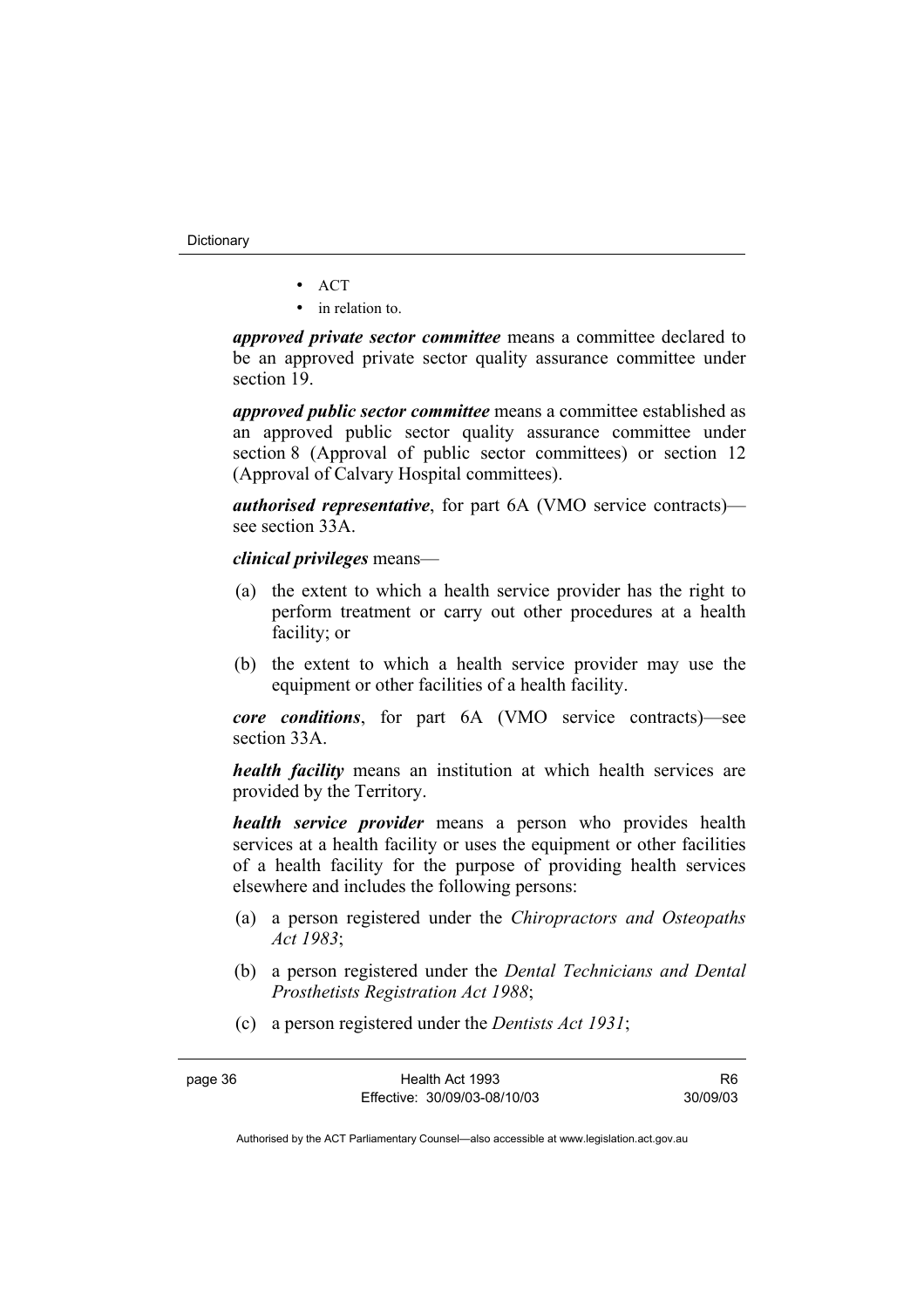- (d) a person registered under the *Medical Practitioners Registration Act 1930*;
- (e) a person registered under the *Nurses Act 1988*;
- (f) a person registered under the *Optometrists Act 1956*;
- (g) a person registered under the *Pharmacy Act 1931*;
- (h) a person registered under the *Physiotherapists Act 1977*.

*negotiating agent*, for part 6A (VMO service contracts)—see section 33A.

*negotiating period*, for part 6A (VMO service contracts)—see section 33D (2).

*practice corporation*, for part 6A (VMO service contracts)—see section 33A.

*prescribed body*, for part 4 (Private sector quality assurance committees)—see section 18.

*private day hospital facility*, for part 4 (Private sector quality assurance committees)—see section 18.

*quality assurance activity* means a process declared by the Minister under section 4 to be a quality assurance activity for section  $8(2)(a)$ .

*service contract*, for part 6A (VMO service contracts)—see section 33A.

*VMO* (visiting medical officer), for part 6A (VMO service contracts)—see section 33A.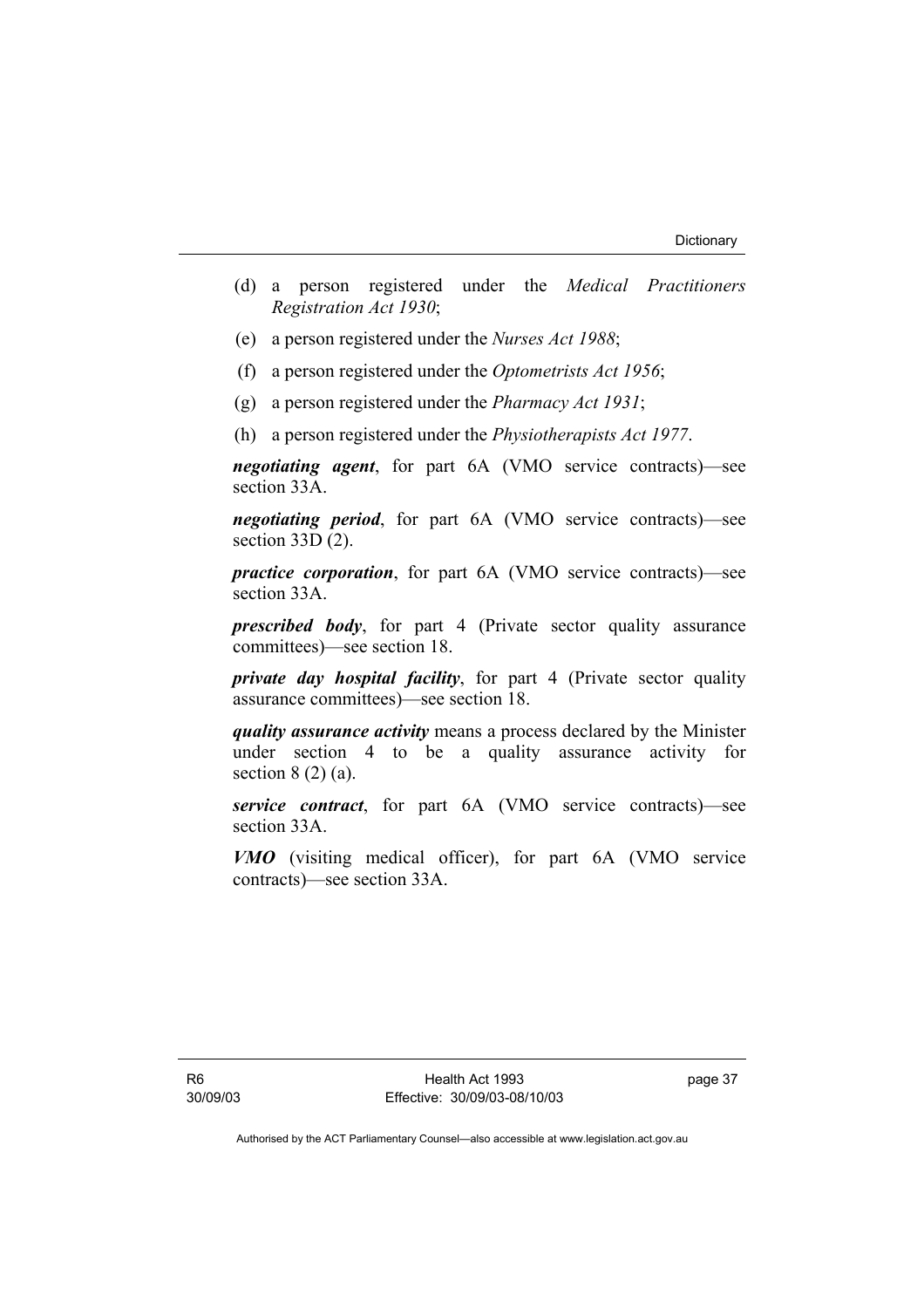1 About the endnotes

# **Endnotes**

#### **1 About the endnotes**

Amending and modifying laws are annotated in the legislation history and the amendment history. Current modifications are not included in the republished law but are set out in the endnotes.

Not all editorial amendments made under the *Legislation Act 2001*, part 11.3 are annotated in the amendment history. Full details of any amendments can be obtained from the Parliamentary Counsel's Office.

Uncommenced amending laws and expiries are listed in the legislation history and the amendment history. These details are underlined. Uncommenced provisions and amendments are not included in the republished law but are set out in the last endnote.

If all the provisions of the law have been renumbered, a table of renumbered provisions gives details of previous and current numbering.

The endnotes also include a table of earlier republications.

If the republished law includes penalties, current information about penalty unit values appears on the republication inside front cover.

#### **2 Abbreviation key**

| am = amended                               |
|--------------------------------------------|
| amdt = amendment                           |
| $ch = chapter$                             |
| $cl = clause$                              |
| $def = definition$                         |
| $dict = dictionary$                        |
| disallowed = disallowed by the Legislative |
| Assembly                                   |
| div = division                             |
| $exp = expires/expired$                    |
| Gaz = Gazette                              |
| hdg = heading                              |
| IA = Interpretation Act 1967               |
| ins = inserted/added                       |
| $LA =$ Legislation Act 2001                |
| $LR =$ legislation register                |
| LRA = Legislation (Republication) Act 1996 |
| mod = modified / modification              |
| $No = number$                              |
| $num = numbered$                           |
| $o = order$                                |
| om = omitted/repealed                      |

 $ord = ordinance$  $oria = original$  $p = page$  $par = *para* graph$ pres = present  $\text{prev} = \text{previous}$  $(\text{prev...})$  = previously  $prov = provision$  $pt = part$  $r = rule/subrule$  $reg = regulation/subregulation$  $renum = renumbered$  $reloc =$  relocated  $R[X]$  = Republication No  $RI$  = reissue s = section/subsection  $sch = schedule$  $sdiv = subdivision$  $sub =$  substituted  $SL = Subordinate$  Law  $underlining = whole or part not commenced$ or to be expired

page 38 Health Act 1993 Effective: 30/09/03-08/10/03

R6 30/09/03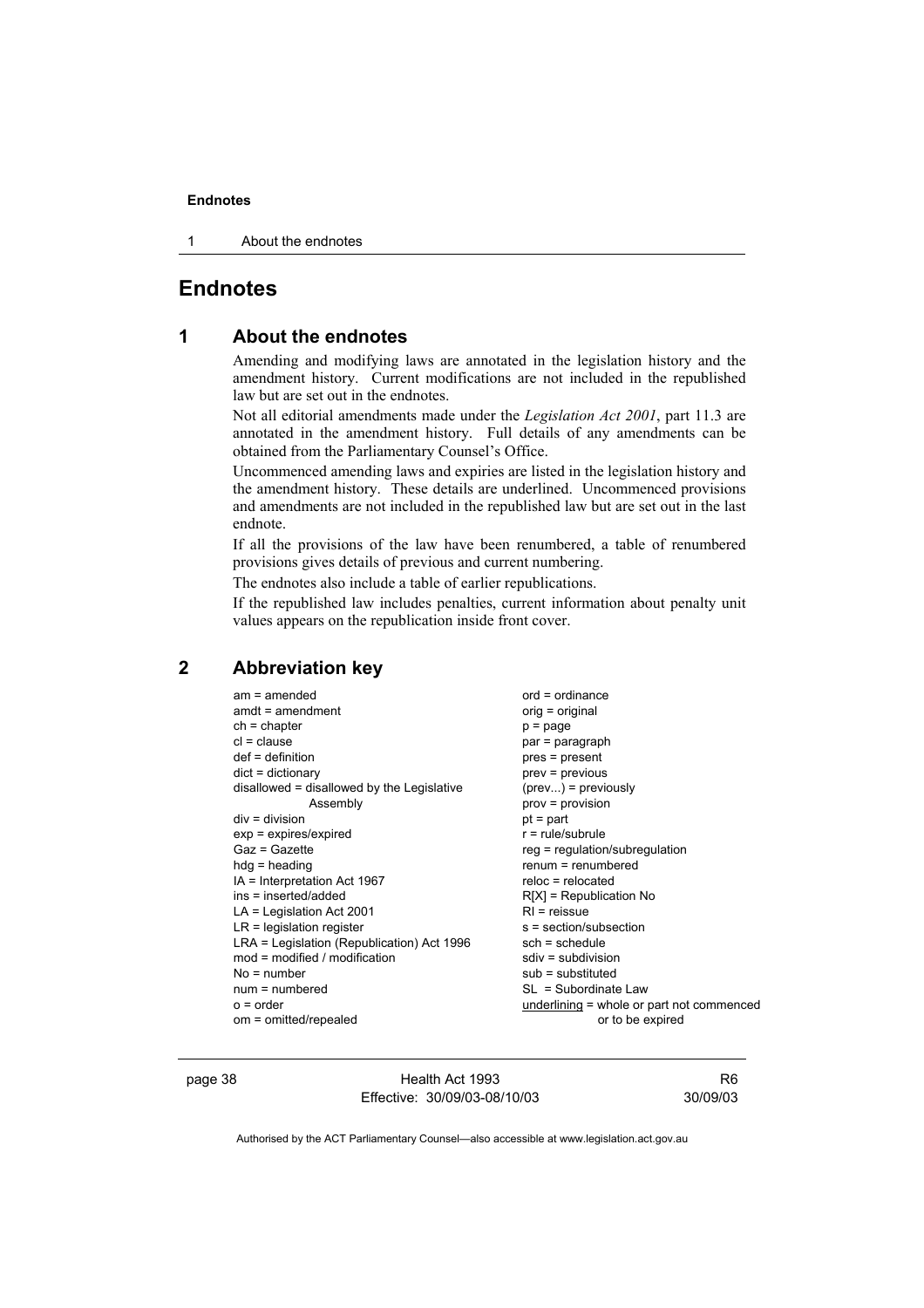### **3 Legislation history**

#### **Health Act 1993 No 13**

notified 1 March 1993 (Gaz 1993 No S23) commenced 1 March 1993 (s 2)

as amended by

#### **Health (Amendment) Act 1994 No 23**

notified 20 May 1994 (Gaz 1994 No S87) commenced 20 May 1994 (s 2)

#### **Public Sector Management (Consequential and Transitional Provisions) Act 1994 No 38 sch 1 pt 44**

notified 30 June 1994 (Gaz 1994 No S121)

s 1, s 2 commenced 30 June 1994 (s 2 (1))

sch 1 pt 44 commenced 1 July 1994 (s 2 (2) and Gaz 1994 No S142)

#### **Administrative Appeals (Consequential Amendments) Act 1994 No 60 sch 1**

notified 11 October 1994 (Gaz 1994 No S197) s 1, s 2 commenced 11 October 1994 (s 2 (1)) sch 1 commenced 14 November 1994 (s 2 (2) and see Gaz 1994 No S250)

#### **Health and Community Care Services (Consequential Provisions) Act 1996 No 35 sch**

notified 1 July 1996 (Gaz 1996 No S130) commenced 1 July 1996 (s 2)

#### **Health (Amendment) Act 1998 No 50**

notified 16 November 1998 (Gaz 1998 No S205) commenced 16 November 1998 (s 2)

#### **Statute Law Revision (Penalties) Act 1998 No 54 sch**

notified 27 November 1998 (Gaz 1998 No S207) s 1, s 2 commenced 27 November 1998 (s 2 (1)) sch commenced 9 December 1998 (s 2 (2) and Gaz 1998 No 49)

R6 30/09/03 page 39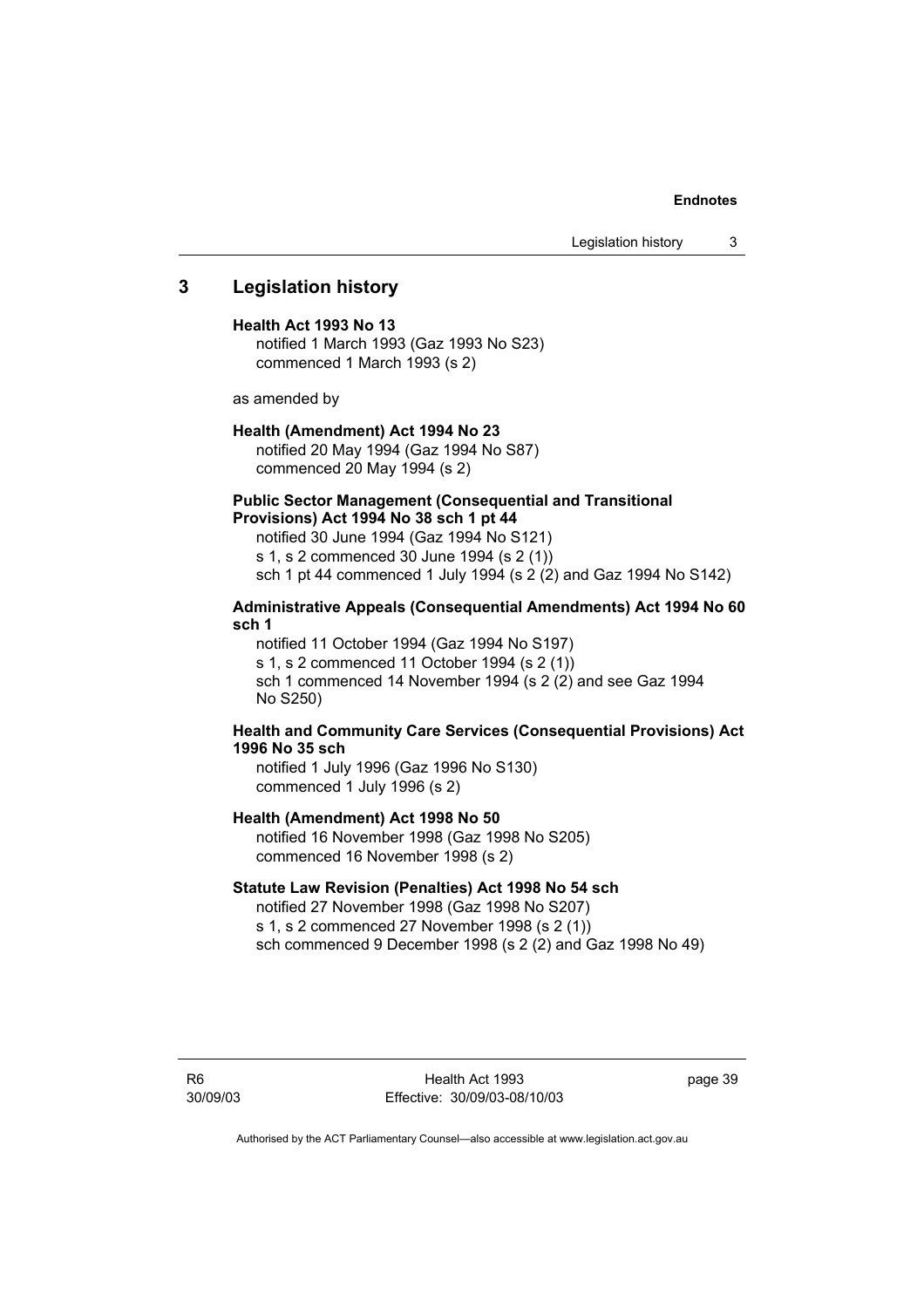| 4 | Amendment history |  |
|---|-------------------|--|
|---|-------------------|--|

### **Legislation (Consequential Amendments) Act 2001 No 44 pt 175**  notified 26 July 2001 (Gaz 2001 No 30) s 1, s 2 commenced 26 July 2001 (IA s 10B)

pt 175 commenced 12 September 2001 (s 2 and see Gaz 2001 No S65)

#### **Statute Law Amendment Act 2001 (No 2) 2001 No 56 pt 1.3**

notified 5 September 2001 (Gaz 2001 No S65) s 1, s 2 commenced 5 September 2001 (IA s 10B) amdts 1.3-1.8, 1.10-1.13, 1.15, 1.16, 1.17, 1.35 commenced 12 September 2001 (s 2 (2)) pt 1.3 remainder commenced 5 September 2001 (s 2 (1))

#### **Health and Community Care Services (Repeal and Consequential Amendments) Act 2002 No 47 pt 1.2**

notified LR 20 December 2002

s 1, s 2 commenced 20 December 2002 (LA s 75 (1))

pt 1.2 commenced 31 December 2002 (s 2)

#### **Statute Law Amendment Act 2003 A2003-41 sch 1 pt 1.1**  notified LR 11 September 2003

s 1, s 2 commenced 11 September 2003 (LA s 75 (1)) sch 1 pt 1.1 commences 9 October 2003 (s 2 (1))

#### **Health Amendment Act 2003 A2003-43**

notified LR 29 September 2003 s 1, s 2 commenced 29 September 2003 (LA s 75 (1)) remainder commenced 30 September 2003 (s 2)

#### **4 Amendment history**

| Title              | sub 1998 No 50 s 4                     |
|--------------------|----------------------------------------|
| title              | am 2002 No 47 amdt 1.10                |
| Name of Act<br>s 1 | sub 2001 No 56 amdt 1.3                |
| <b>Dictionary</b>  | om 2001 No 44 amdt 1.2022              |
| s <sub>2</sub>     | ins 2001 No 56 amdt 1.3                |
| <b>Notes</b>       | defs reloc to dict 2001 No 56 amdt 1.6 |
| s 3                | sub 2001 No 56 amdt 1.7                |

| page 40 | Health Act 1993              | R6       |
|---------|------------------------------|----------|
|         | Effective: 30/09/03-08/10/03 | 30/09/03 |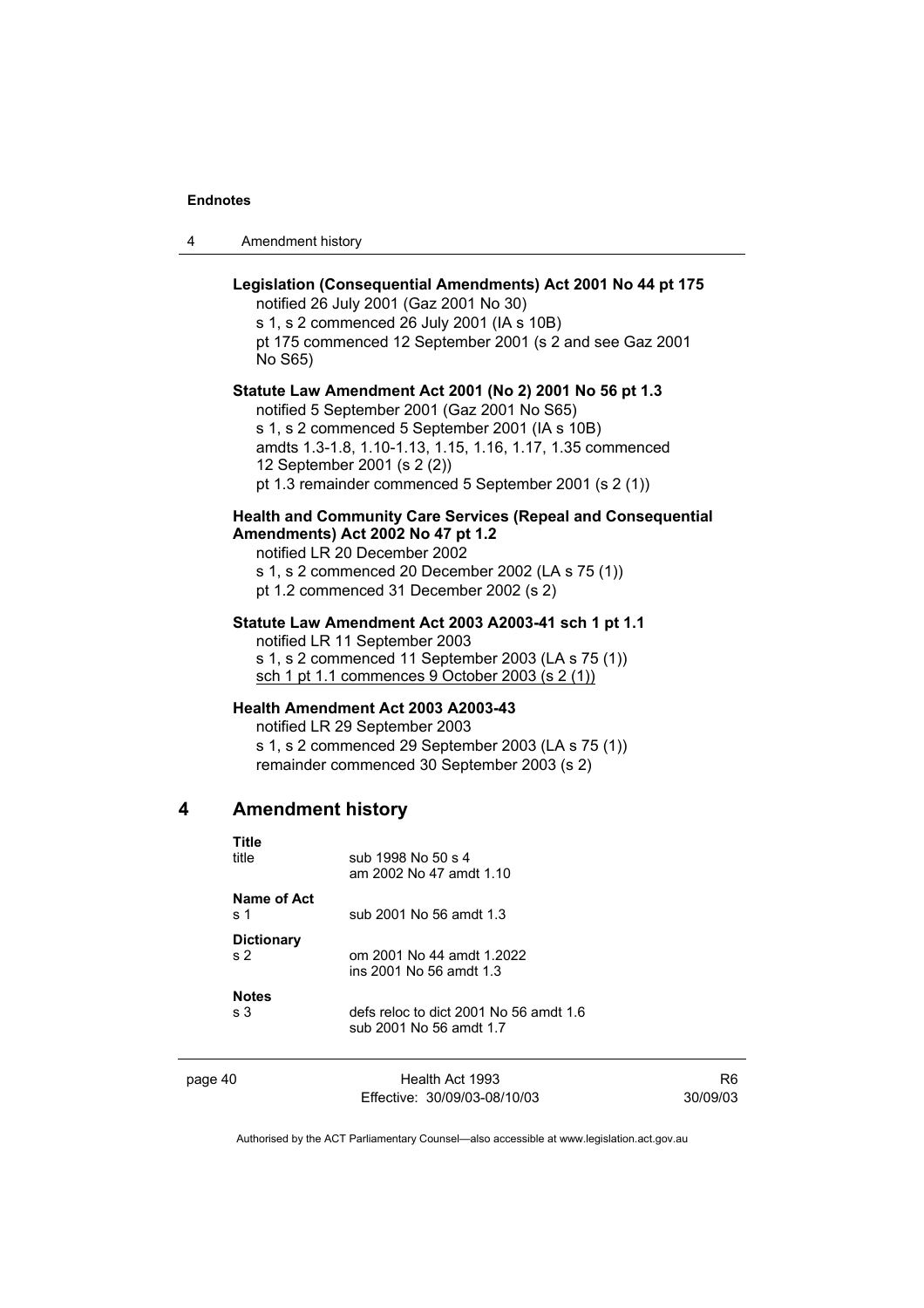|                                          | Amendment history                                                                                                                                                                                                                                      | 4       |
|------------------------------------------|--------------------------------------------------------------------------------------------------------------------------------------------------------------------------------------------------------------------------------------------------------|---------|
| s 4                                      | Declaration of quality assurance activity<br>(prev s 3A) ins 2001 No 56 amdt 1.8<br>renum R4 LA (see 2001 No 56 amdt 1.36)                                                                                                                             |         |
| <b>Objectives</b><br>s 5                 | (prev s 4) am 1996 No 35 sch<br>renum R4 LA (see 2001 No 56 amdt 1.36)<br>am 2002 No 47 amdt 1.11                                                                                                                                                      |         |
| s 6                                      | <b>Medicare principles and commitments</b><br>(prev s 5) am 1994 No 23 s 4; 2001 No 56 amdt 1.9<br>renum R4 LA (see 2001 No 56 amdt 1.36)                                                                                                              |         |
| <b>Legal effect</b><br>s 7               | (prev s 6) renum R4 LA (see 2001 No 56 amdt 1.36)                                                                                                                                                                                                      |         |
| pt 3 hdg                                 | Public sector quality assurance committees<br>sub 1998 No 50 s 6                                                                                                                                                                                       |         |
| General<br>div 3.1 hdg                   | (prev pt 3 div 1 hdg) renum R4 LA (see 2001 No 56 amdt 1.36)                                                                                                                                                                                           |         |
| s 8 hdg<br>s 8                           | Approval of public sector committees<br>(prev s 7 hdg) sub 2001 No 56 amdt 1.10<br>(prev s 7) am 1994 No 38 sch 1 pt 44; 1996 No 35 sch; 2001 No<br>56 amdts 1.10-1.12<br>renum R4 LA (see 2001 No 56 amdt 1.36)<br>am 2002 No 47 amdt 1.12, amdt 1.13 |         |
| <b>Appointment of members</b><br>s 9     | (prev s 7A) ins 2001 No 56 amdt 1.13<br>renum R4 LA (see 2001 No 56 amdt 1.36)                                                                                                                                                                         |         |
| s 10                                     | <b>Procedure and conduct of matters</b><br>(prev s 8) am 1998 No 50 s 7<br>renum R4 LA (see 2001 No 56 amdt 1.36)                                                                                                                                      |         |
| <b>Disclosure of interest</b><br>s 11    | (prev s 8A) ins 1998 No 50 s 8<br>renum R4 LA (see 2001 No 56 amdt 1.36)                                                                                                                                                                               |         |
| $\overline{s}$ 12 hdg<br>s 12            | <b>Approval of Calvary Health Care ACT committees</b><br>sub A2003-41 amdt 1.1<br>(prev s 9) am 1998 No 50 s 9; 2001 No 56 amdts 1.14-1.17<br>renum R4 LA (see 2001 No 56 amdt 1.36)<br>am A2003-41 amdt 1.1                                           |         |
| div 3.2 hdg                              | <b>Confidentiality and evidentiary matters</b><br>(prev pt 3 div 2 hdg) renum R4 LA (see 2001 No 56 amdt 1.36)                                                                                                                                         |         |
| <b>Nondisclosure of identity</b><br>s 13 | (prev s 10) am 1998 No 50 s 10; 1998 No 54 sch<br>renum R4 LA (see 2001 No 56 amdt 1.36)                                                                                                                                                               |         |
| R <sub>6</sub><br>30/09/03               | Health Act 1993<br>Effective: 30/09/03-08/10/03                                                                                                                                                                                                        | page 41 |

Authorised by the ACT Parliamentary Counsel—also accessible at www.legislation.act.gov.au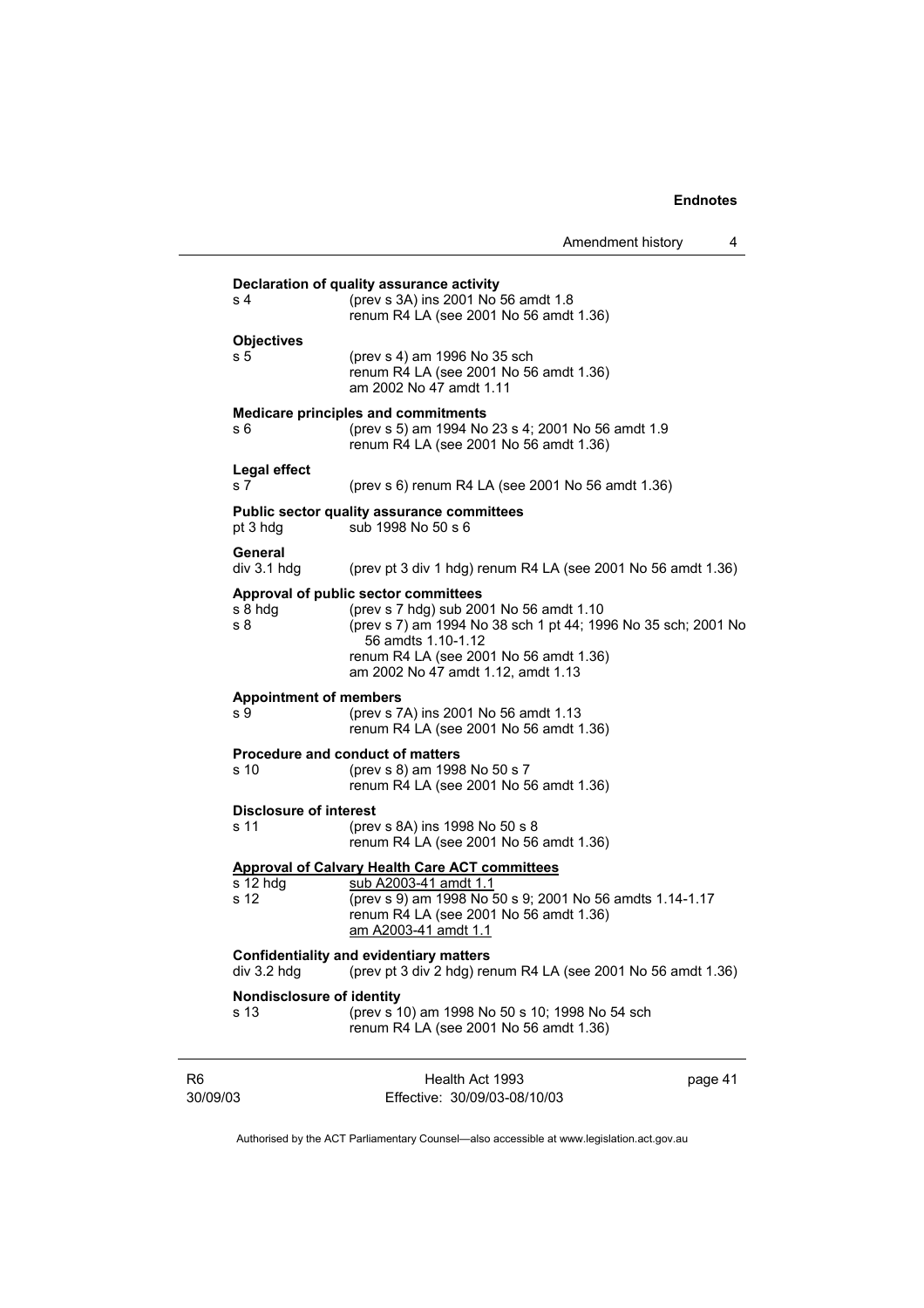| 4 | Amendment history                        |                                                                                                                                                                                                                                           |
|---|------------------------------------------|-------------------------------------------------------------------------------------------------------------------------------------------------------------------------------------------------------------------------------------------|
|   | <b>Admissibility of evidence</b><br>s 14 | (prev s 11) sub 1998 No 50 s 11<br>renum R4 LA (see 2001 No 56 amdt 1.36)                                                                                                                                                                 |
|   | <b>Members not compellable</b><br>s 15   | (prev s 12) am 1998 No 50 s 12<br>renum R4 LA (see 2001 No 56 amdt 1.36)                                                                                                                                                                  |
|   | <b>Protection of members</b><br>s 16     | (prev s 13) am 1996 No 35 sch; 1998 No 50 s 13; 2001 No 56<br>amdts 1.18-1.24<br>renum R4 LA (see 2001 No 56 amdt 1.36)<br>am 2002 No 47 amdt 1.14                                                                                        |
|   | s 17                                     | Protection of people assisting committee<br>orig s 17 om 1996 No 35 sch<br>pres (prev s 13AA) ins 1998 No 50 s 14<br>am 2001 No 56 amdt 1.25<br>renum R4 LA (see 2001 No 56 amdt 1.36)<br>am 2002 No 47 amdt 1.14                         |
|   | pt 4 hdg                                 | Private sector quality assurance committees<br>(prev pt 3A hdg) ins 1998 No 50 s 15<br>renum R4 LA (see 2001 No 56 amdt 1.36)                                                                                                             |
|   | General<br>div 4.1 hdg                   | (prev pt 3A div 1 hdg) renum R4 LA (see 2001 No 56 amdt<br>1.36)                                                                                                                                                                          |
|   | Definitions for pt 4<br>s 18             | orig s 18 om 1996 No 35 sch<br>(prev s 13AB) ins 1998 No 50 s 15<br>def prescribed body ins 1998 No 50 s 15<br>am 2001 No 56 amdt 1.26<br>def private day hospital facility ins 1998 No 50 s 15<br>renum R4 LA (see 2001 No 56 amdt 1.36) |
|   | <b>Committee to be approved</b><br>s 19  | (prev s 13AC) ins 1998 No 50 s 15<br>am 2001 No 44 amdt 1.2023, amdt 1.2024<br>renum R4 LA (see 2001 No 56 amdt 1.36)                                                                                                                     |
|   | s 20                                     | <b>Procedure and conduct of matters</b><br>(prev s 13 AD) ins 1998 No 50 s 15<br>renum R4 LA (see 2001 No 56 amdt 1.36)                                                                                                                   |
|   | <b>Disclosure of interest</b><br>s 21    | (prev s 13AE) ins 1998 No 50 s 15<br>renum R4 LA (see 2001 No 56 amdt 1.36)                                                                                                                                                               |

page 42 Health Act 1993 Effective: 30/09/03-08/10/03

R6 30/09/03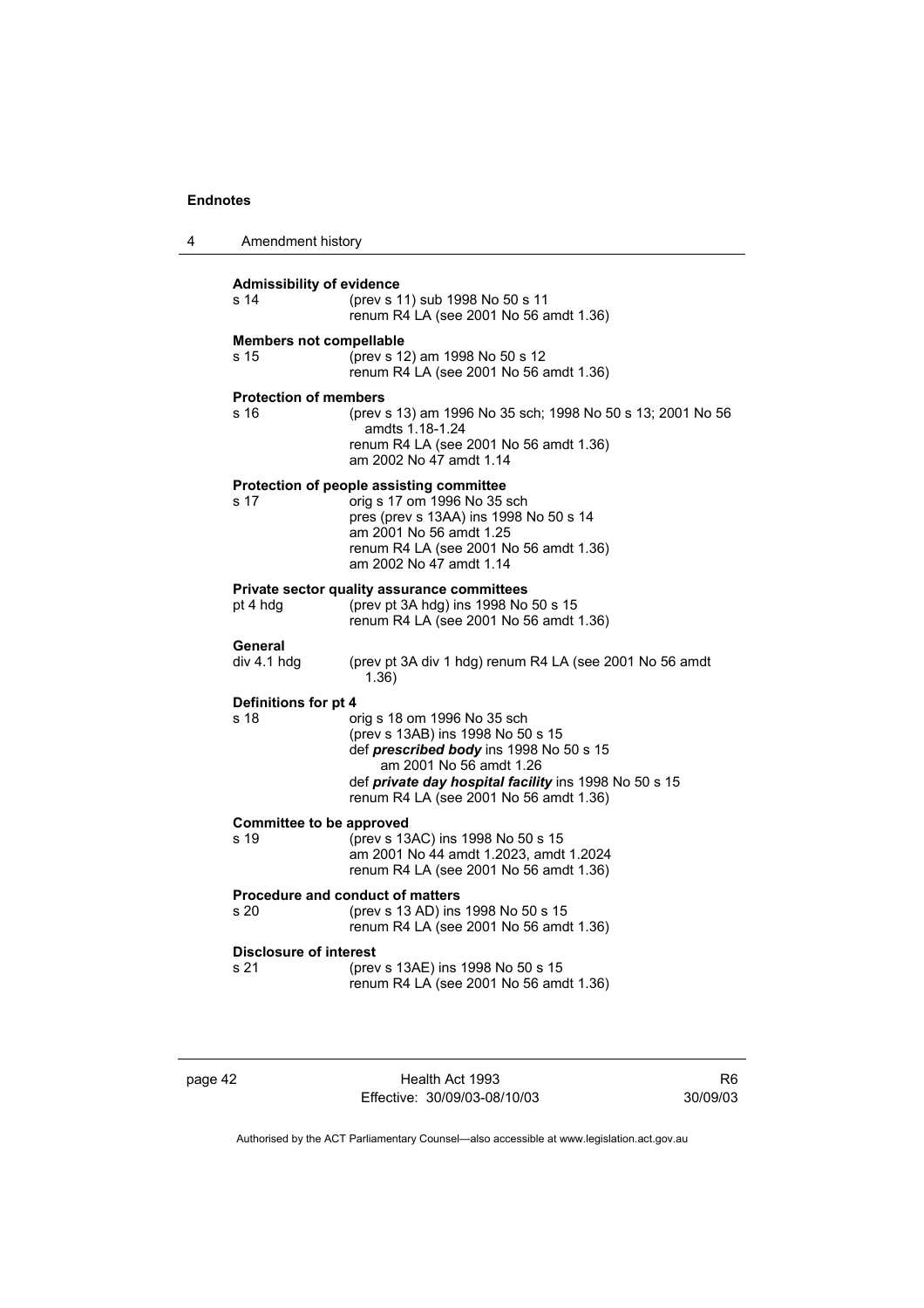| Amendment history |  |
|-------------------|--|
|-------------------|--|

| div 4.2 hdg                              | <b>Confidentiality and evidentiary matters</b><br>(prev pt 3A div 2 hdg) renum R4 LA (see 2001 No 56 amdt<br>1.36)                                 |         |
|------------------------------------------|----------------------------------------------------------------------------------------------------------------------------------------------------|---------|
| Nondisclosure of identity<br>s 22        | (prev s 13AF) ins 1998 No 50 s 15<br>renum R4 LA (see 2001 No 56 amdt 1.36)                                                                        |         |
| <b>Admissibility of evidence</b><br>s 23 | (prev s 13AG) ins 1998 No 50 s 15<br>renum R4 LA (see 2001 No 56 amdt 1.36)                                                                        |         |
| <b>Members not compellable</b><br>s 24   | (prev s 13AH) ins 1998 No 50 s 15<br>renum R4 LA (see 2001 No 56 amdt 1.36)                                                                        |         |
| <b>Protection of members</b><br>s 25     | (prev s 13AI) ins 1998 No 50 s 15<br>am 2001 No 56 amdts 1.27-1.33<br>renum R4 LA (see 2001 No 56 amdt 1.36)                                       |         |
| s 26                                     | Protection of people assisting committee<br>(prev s 13AJ) ins 1998 No 50 s 15<br>am 2001 No 56 amdt 1.34<br>renum R4 LA (see 2001 No 56 amdt 1.36) |         |
| <b>Clinical privileges</b><br>pt 5 hdg   | orig pt 5 hdg om 1996 No 35 sch<br>pres (prev pt 4 hdg) renum R4 LA (see 2001 No 56 amdt 1.36)                                                     |         |
| Interpretation for pt 5<br>s 27          | (prev s 13A) ins 1996 No 35 sch<br>renum R4 LA (see 2001 No 56 amdt 1.36)                                                                          |         |
| s 28                                     | <b>Clinical privileges and engagements</b><br>(prev s 14) am 1994 No 38 sch 1 pt 44; 1998 No 50 s 16<br>renum R4 LA (see 2001 No 56 amdt 1.36)     |         |
| <b>Effect of variation etc</b><br>s 29   | (prev s 15) renum R4 LA (see 2001 No 56 amdt 1.36)                                                                                                 |         |
| Application of pt 5 and 6<br>s 30        | (prev s 16) renum R4 LA (see 2001 No 56 amdt 1.36)                                                                                                 |         |
| Interpretation for pt 6<br>s 31          | (prev s 19A) ins 1996 No 35 sch<br>renum R4 LA (see 2001 No 56 amdt 1.36)                                                                          |         |
| <b>Review</b><br>s 32                    | (prev s 19) am 1994 No 38 sch 1 pt 44; 1994 No 60 sch 1<br>sub 1998 No 50 s 17<br>renum R4 LA (see 2001 No 56 amdt 1.36)                           |         |
|                                          | Health Act 1993                                                                                                                                    | page 43 |

30/09/03

R6

Effective: 30/09/03-08/10/03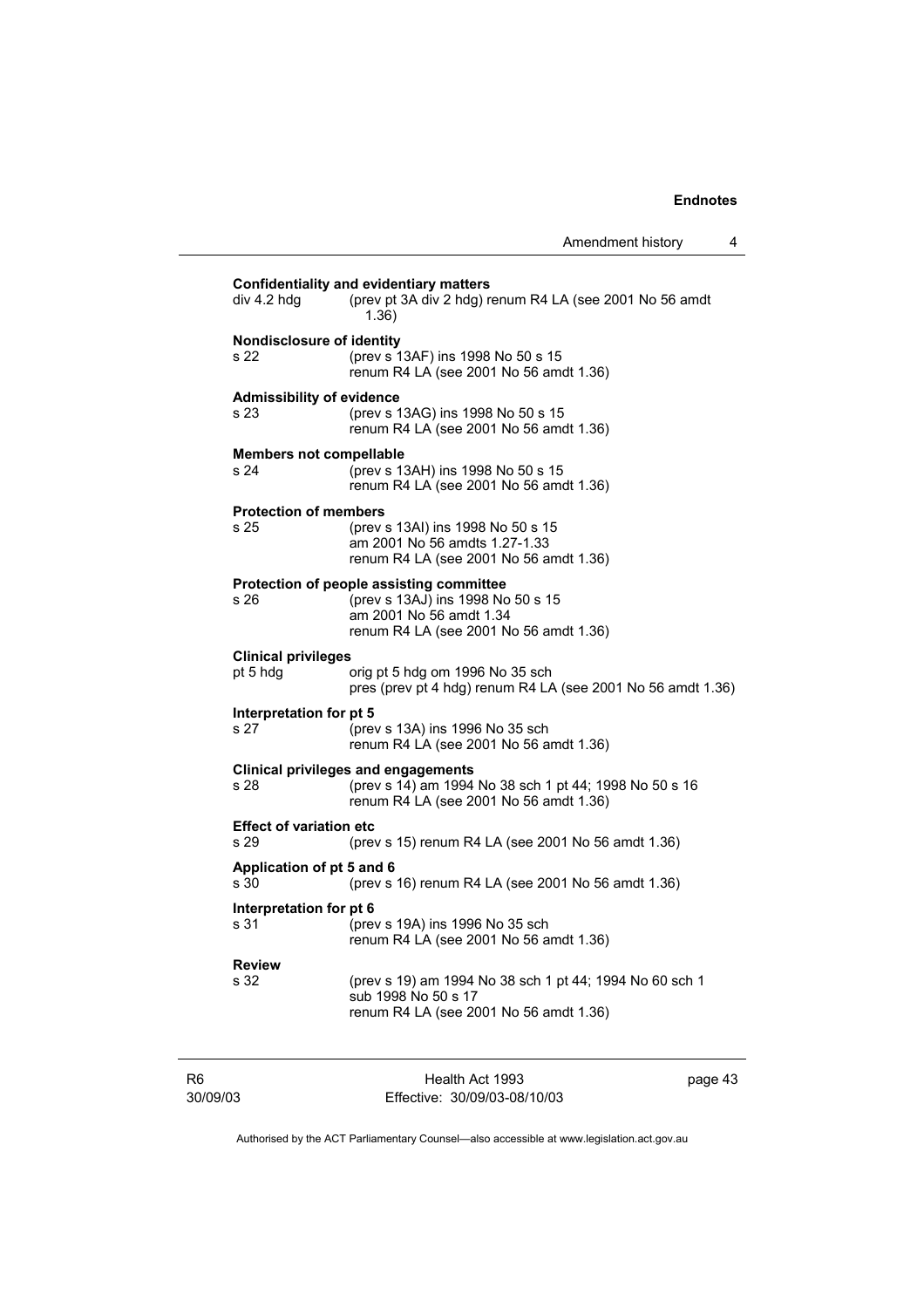| 4 | Amendment history                                             |                                                                                                                                                                                                                                                                                                                                                         |  |  |
|---|---------------------------------------------------------------|---------------------------------------------------------------------------------------------------------------------------------------------------------------------------------------------------------------------------------------------------------------------------------------------------------------------------------------------------------|--|--|
|   | <b>Notification</b><br>s 33                                   | (prev s 20) am 1994 No 38 sch 1 pt 44; 1994 No 60 sch 1<br>sub 1998 No 50 s 17<br>renum R4 LA (see 2001 No 56 amdt 1.36)                                                                                                                                                                                                                                |  |  |
|   | <b>VMO service contracts</b><br>pt 6A hdg<br>ins A2003-43 s 4 |                                                                                                                                                                                                                                                                                                                                                         |  |  |
|   | Definitions for pt 6A<br>s 33A                                | ins A2003-43 s 4<br>def authorised representative ins A2003-43 s 4<br>def core conditions ins A2003-43 s 4<br>def entity ins A2003-43 s 4<br>def negotiating agent ins A2003-43 s 4<br>def negotiating period ins A2003-43 s 4<br>def practice corporation ins A2003-43 s 4<br>def service contract ins A2003-43 s 4<br>def <b>VMO</b> ins A2003-43 s 4 |  |  |
|   | <b>Service contracts</b><br>s 33B                             | ins A2003-43 s 4                                                                                                                                                                                                                                                                                                                                        |  |  |
|   | <b>Core conditions</b><br>s 33C                               | ins A2003-43 s 4                                                                                                                                                                                                                                                                                                                                        |  |  |
|   | <b>Collective negotiations</b><br>s 33D                       | ins A2003-43 s 4                                                                                                                                                                                                                                                                                                                                        |  |  |
|   | <b>Negotiating agents</b><br>s 33E                            | ins A2003-43 s 4                                                                                                                                                                                                                                                                                                                                        |  |  |
|   | <b>Authorised representatives</b><br>s 33F                    | ins A2003-43 s 4                                                                                                                                                                                                                                                                                                                                        |  |  |
|   | <b>Arbitration</b><br>s 33G                                   | ins A2003-43 s 4                                                                                                                                                                                                                                                                                                                                        |  |  |
|   | s 33H                                                         | <b>Trade Practices Act authorisation</b><br>ins A2003-43 s 4                                                                                                                                                                                                                                                                                            |  |  |
|   | <b>Miscellaneous</b><br>pt 7 hdg                              | ins 1994 No 23 s 5                                                                                                                                                                                                                                                                                                                                      |  |  |
|   | s 34                                                          | Release of confidential information<br>(prev s 21) ins 1994 No 23 s 5<br>renum R4 LA (see 2001 No 56 amdt 1.36)                                                                                                                                                                                                                                         |  |  |
|   | s 35                                                          | References to Health and Community Care Service<br>(prev s 22) ins 1994 No 23 s 5<br>sub 2001 No 44 amdt 1.2025<br>renum R4 LA (see 2001 No 56 amdt 1.36)<br>sub 2002 No 47 amdt 1.15                                                                                                                                                                   |  |  |

page 44 Health Act 1993 Effective: 30/09/03-08/10/03

R6 30/09/03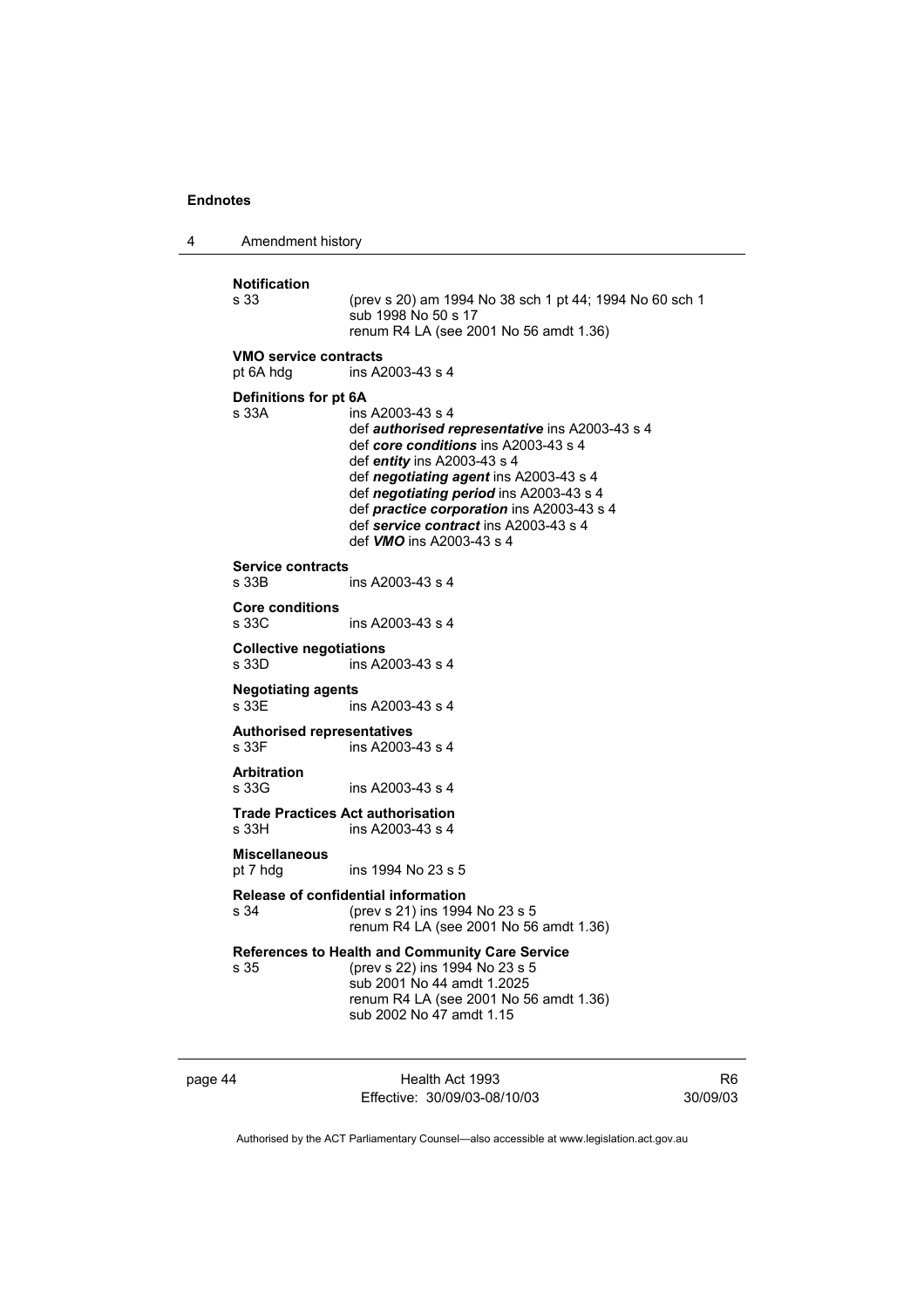Amendment history 4

**Determination of fees**  s 36 ins 2002 No 47 amdt 1.15 **Payment of fees and interest**  s 37 ins 2002 No 47 amdt 1.15 **Approved forms**  s 37A ins A2003-43 s 5 **Regulation-making power**  s 38 ins 2002 No 47 amdt 1.15 **Transitional provisions for repeal of Health and Community Care Services Act 1996** pt 8 hdg ins 2002 No 47 amdt 1.16 exp 31 December 2003 (s 46) **Definitions for pt 8**  s 39 ins 2002 No 47 amdt 1.16 exp 31 December 2003 (s 46) **Transfer of assets, rights and liabilities**  ins 2002 No 47 amdt 1.16 exp 31 December 2003 (s 46) **Registration of changes in ownership of certain assets**  s 41 ins 2002 No 47 amdt 1.16 exp 31 December 2003 (s 46) **Proceedings and evidence**<br>s 42 **ins 2002** M ins 2002 No 47 amdt 1.16 exp 31 December 2003 (s 46) **Continuation of determinations**  s 43 ins 2002 No 47 amdt 1.16 exp 31 December 2003 (s 46) **Transitional regulations**  s 44 ins 2002 No 47 amdt 1.16 exp 31 December 2003 (s 46) **Modification of pt 8's operation**  ins 2002 No 47 amdt 1.16 exp 31 December 2003 (s 46) **Expiry of pt 8**  s 46 ins 2002 No 47 amdt 1.16 exp 31 December 2003 (s 46)

Health Act 1993 Effective: 30/09/03-08/10/03 page 45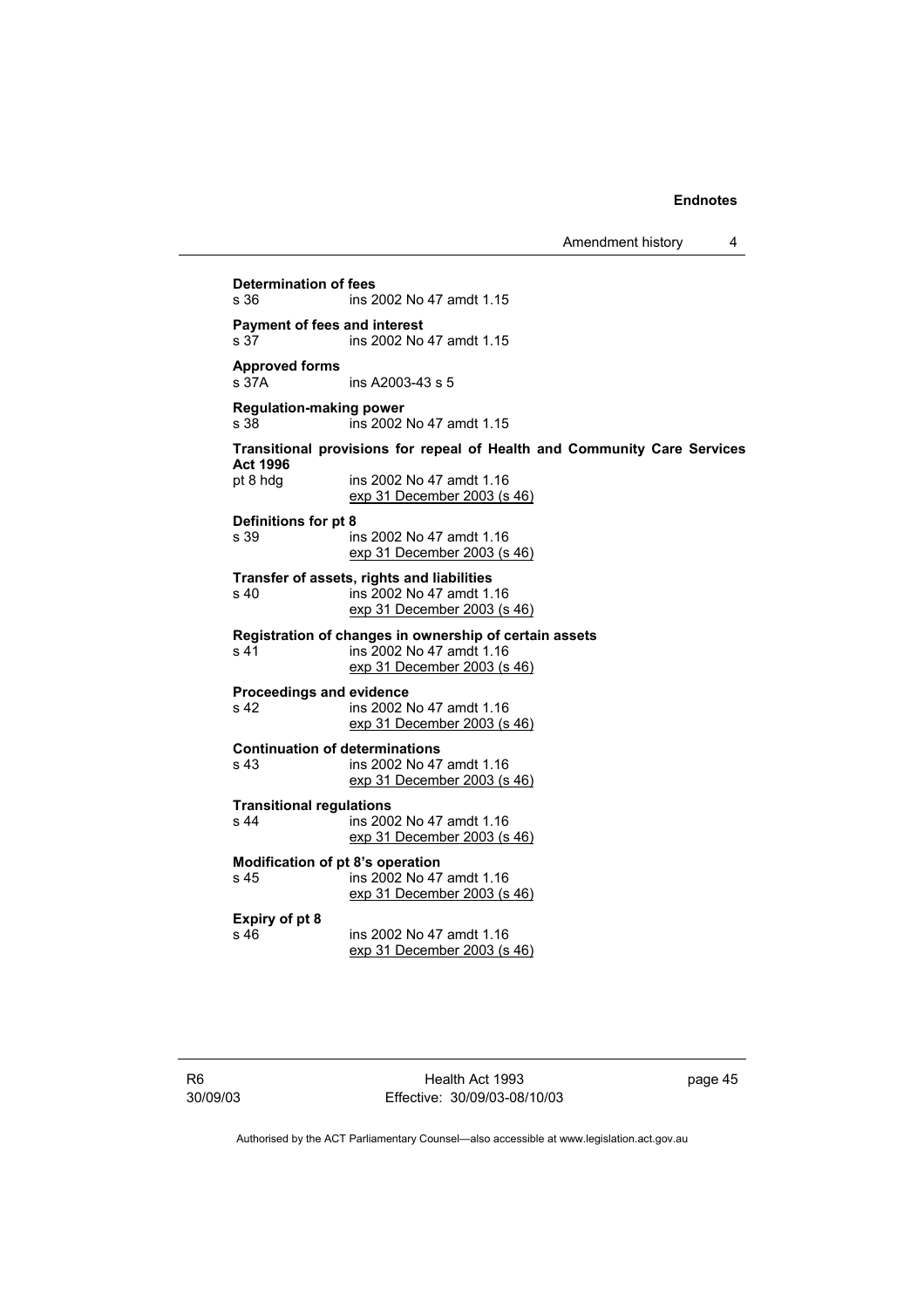5 Earlier republications

# **Dictionary**

```
ins 2001 No 56 amdt 1.35
def approved committee om 1998 No 50 s 5 
def approved private sector committee ins 1998 No 50 s 5 
def approved public sector committee ins 1998 No 50 s 5 
    sub 2001 No 56 amdt 1.4 
    am A2003-41 amdt 1.2
def authorised representative ins A2003-43 s 6 
def core conditions ins A2003-43 s 6 
def entity ins A2003-43 s 6 
def health facility am 1996 No 35 sch; 2002 No 47 amdt 1.17 
def negotiating agent ins A2003-43 s 6 
def negotiating period ins A2003-43 s 6 
def practice corporation ins A2003-43 s 6 
def prescribed body ins 2001 No 56 amdt 1.35 
def private day hospital facility ins 2001 No 56 amdt 1.35 
def quality assurance activities sub 2001 No 56 amdt 1.5 
def service contract ins A2003-43 s 6 
def tribunal om 1994 No 60 sch 1 
def VMO ins A2003-43 s 6
```
#### **5 Earlier republications**

Some earlier republications were not numbered. The number in column 1 refers to the publication order.

Since 12 September 2001 every authorised republication has been published in electronic pdf format on the ACT legislation register. A selection of authorised republications have also been published in printed format. These republications are marked with an asterisk (\*) in column 1. Except for the footer, electronic and printed versions of an authorised republication are identical.

| <b>Republication No</b> | <b>Amendments to</b> | <b>Republication date</b> |
|-------------------------|----------------------|---------------------------|
|                         | Act 1994 No 60       | 28 February 1995          |
| $\mathcal{P}$           | Act 1996 No 35       | 31 January 1998           |
| -3                      | Act 1998 No 54       | 28 February 1999          |
| 4                       | Act 2001 No 56       | 19 April 2002             |
| .5                      | A2002-47             | 31 December 2002          |
|                         |                      |                           |

#### **6 Renumbered provisions**

This Act was renumbered under the *Legislation Act 2001*, in R4 (see Act 2001 No 56). Details of renumbered provisions are shown in endnote 4 (Amendment history). For a table showing the renumbered provisions, see R4.

page 46 Health Act 1993 Effective: 30/09/03-08/10/03

R6 30/09/03